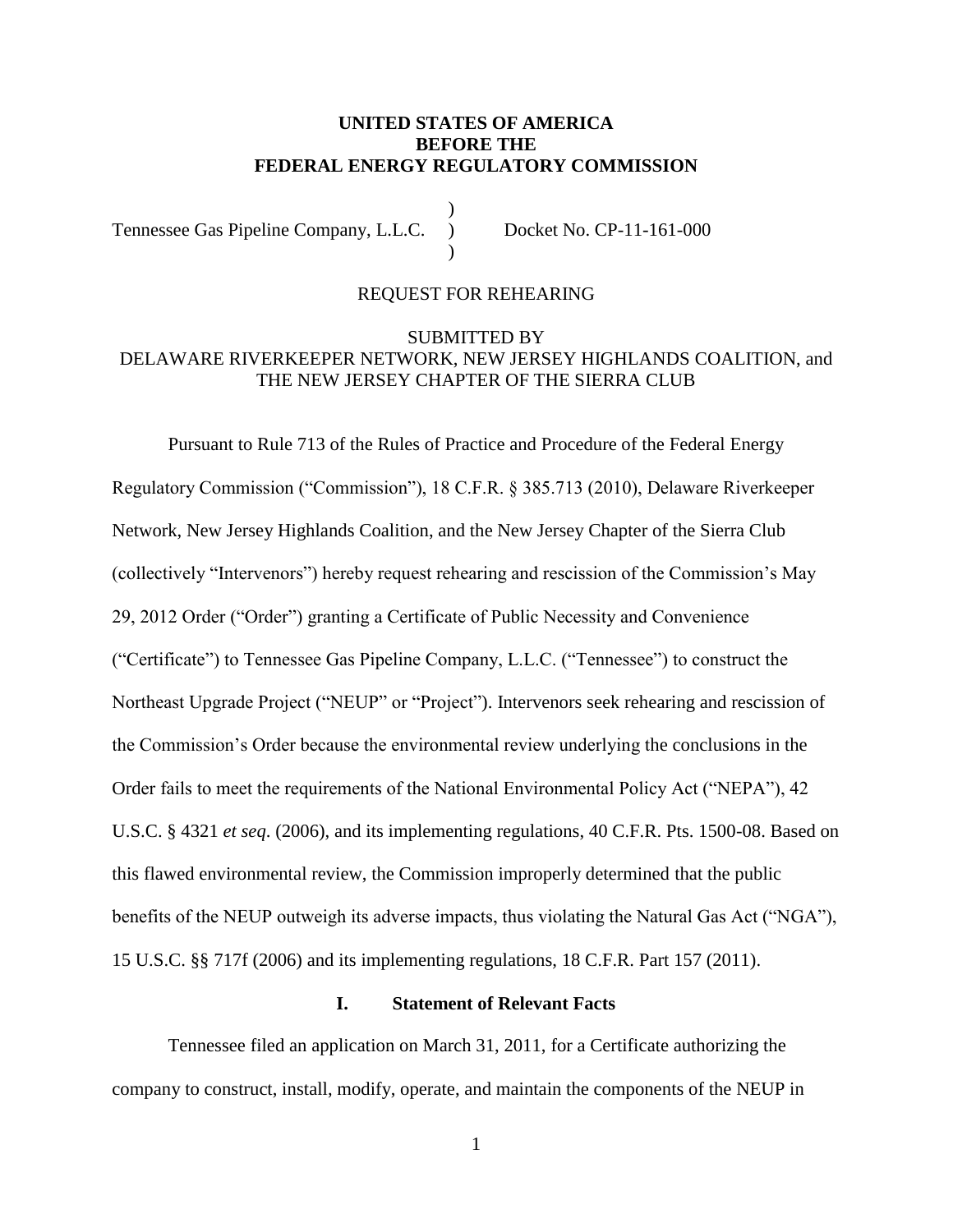Pennsylvania and New Jersey. Tennessee also requested approval of new incremental recourse rates for service on the NEUP facilities and on the certificated 300 Line Project facilities, as well as approval to abandon certain metering facilities to be replaced.<sup>1</sup> On October 8, 2010, the Commission issued a "Notice of Intent to Prepare an Environmental Assessment for the Planned Northeast Upgrade Project, Request for Comments on Environmental Issues, and Notice of Public Scoping Meetings." In response, counsel for Intervenors submitted comments on behalf of the Intervenor Organizations. *See* Response to Notice of Intent to Prepare an Environmental Assessment and Request for Comment on Environmental Issues, Docket No. PF10-23-000 (submittal 20101112-5172) (Nov. 12, 2010) ("Scoping Comments"). In these scoping comments, the organizations raised a number of specific concerns and emphasized that the Commission must consider the full extent of multiple impacts of the NEUP, including cumulative impacts, and that given the significance of these impacts, the Commission should prepare a full Environmental Impact Statement ("EIS"). In particular, the organizations pointed out that the Commission should not allow Tennessee to circumvent heightened environmental scrutiny by segmenting its analysis of the 300 Line Project and the NEUP, given that these Projects involve interlocking and alternating loop upgrades on the same pipeline.

On November 29, 2011, the Commission issued the Environmental Assessment ("EA") for the Project, in which Commission staff recommended that the "Order contain a finding of no significant impact" ("FONSI") for the NEUP. EA at 4-1. During the public comment period for the EA, a number of interested parties, including individuals, federal and state agencies, and organizations. *See* NJDEP Comments on the Environmental Assessment, Docket No. CP11-161-

 $1$  On May 14, 2010, the Commission issued Tennessee a Certificate to construct and operate pipeline facilities and to replace certain compression facilities on the 300 Line System in Pennsylvania and New Jersey. The 300 Line Project involved the construction of eight pipeline loop segments totaling 127.4 miles of new 30-inch diameter pipe, two new compressor stations, and the upgrade of three compressor stations. Tennessee placed the 300 Line Project into service on November 1, 2011.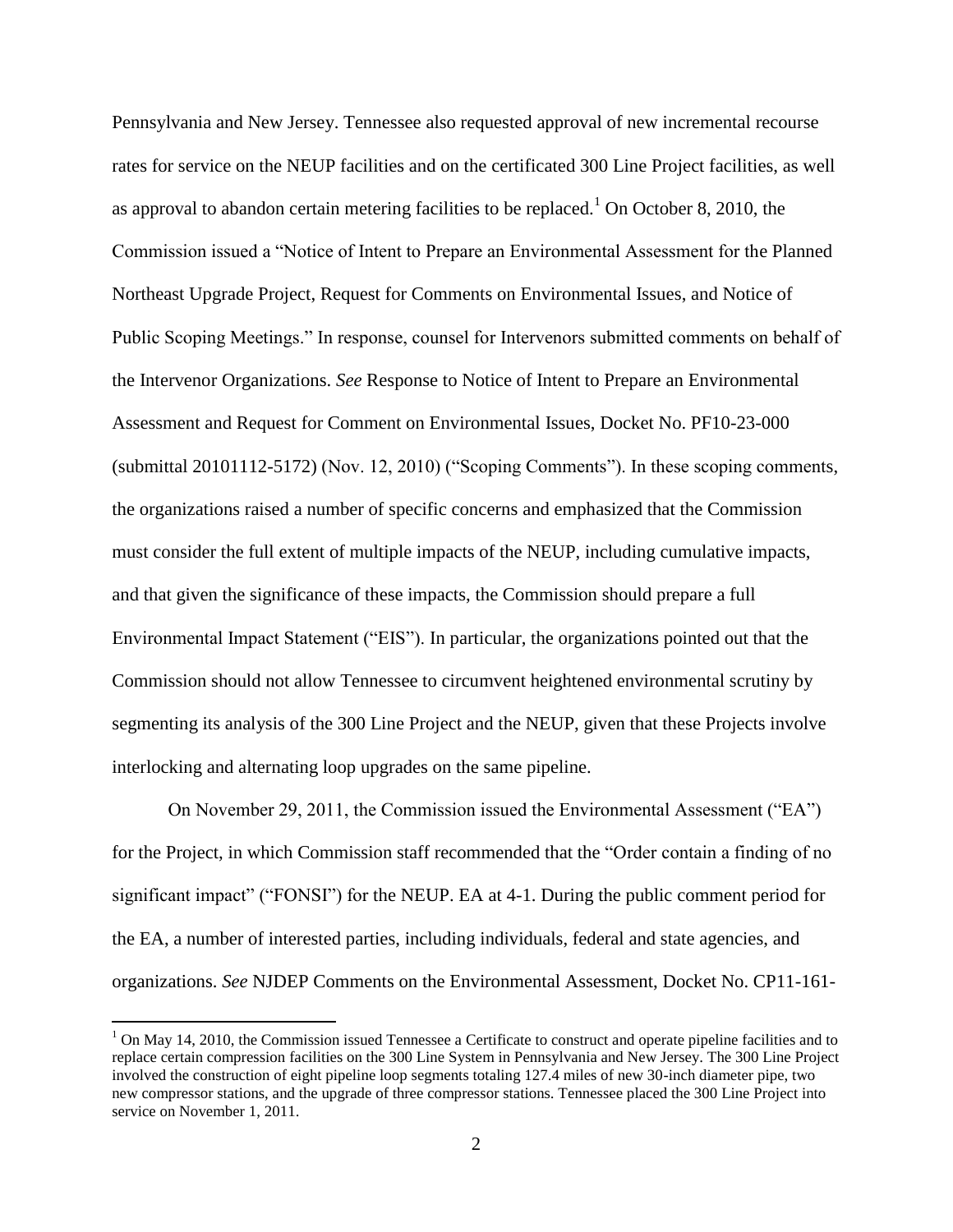000 (submittal 20111221-5003) (Dec. 20, 2011); EPA Comment on Tennessee Gas Pipeline Company's Northeast Upgrade Environmental Assessment, Docket No. CP11-161-000 (submittal 20111221-5225) (Dec. 21, 2011); Pike County Conservation District Comment on Tennessee Gas Pipeline Company's Environmental Assessment, Docket No. CP11-161-000 (submittal 20111222-5000) (Dec. 20, 2011). On December 21, 2011, counsel for Intervenors submitted Intervenors' comments, reiterating that the scope and significance of the environmental impacts of the NEUP necessitated a full EIS. *See* Comments on Environmental Assessment of the Northeast Upgrade Project, Docket No. CP-11-161-000 (submittal 20111221- 5231) (Dec. 21, 2011) ("EA Comments").

On May 29, 2012, the Commission ordered that a Certificate be issued to Tennessee for construction of the Project. The Order agreed with the staff recommendation, memorialized in the EA, "that the Northeast Upgrade Project would not constitute a major federal action significantly affecting the quality of the human environment. Therefore, an EIS is not required." Order at ¶ 43 (footnotes omitted). The Order also granted Intervenors' timely motion to intervene in the proceedings. Order at ¶ 10 and Appendix A. For the reasons set forth below, Intervenors now seek a rehearing and rescission of the Commission's decision to grant the Certificate without first preparing an EIS.

#### **II. Basis for Rehearing**

The Commission violated NEPA by granting the Certificate for construction of the NEUP without properly applying the NEPA regulations in evaluating the significance of the Project's impacts, without ensuring an adequate review of the Project's cumulative impacts, and without ensuring that necessary mitigation measures would be fully implemented and complied with to minimize and avoid significant negative environmental impacts. Moreover, the Commission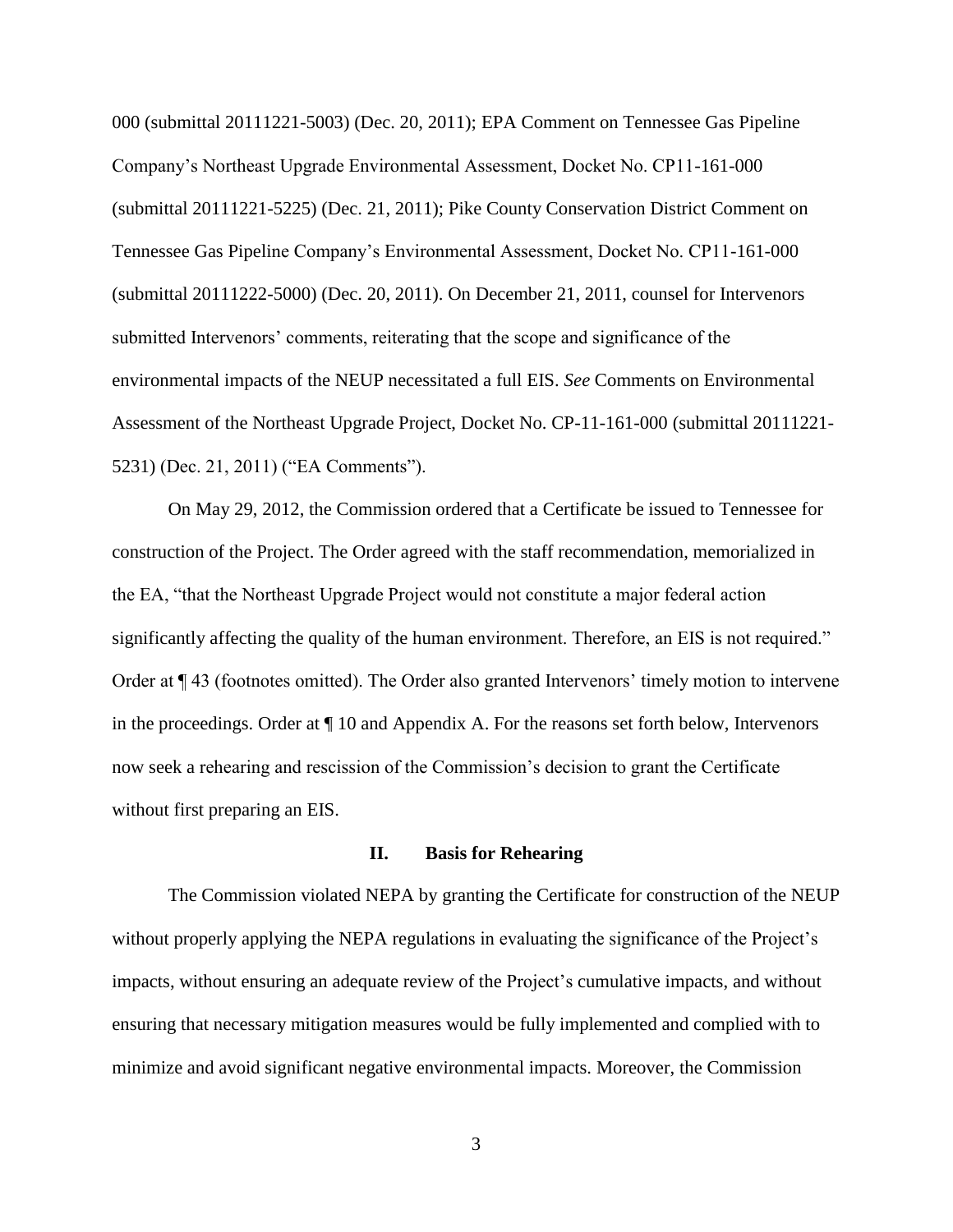violated NEPA by unlawfully segmenting consideration of the NEUP's impacts from other interdependent and inter-related projects on the Eastern Leg of the 300 Line. Finally, the Commission was required by its own regulations and past precedent to undertake a full EIS on the NEUP, which should have been considered a major new pipeline project. For these reasons, the Commission's decision to rely on an EA and FONSI and its failure to prepare an EIS was arbitrary and capricious, in violation of applicable statutory and regulatory requirements, and not supported by substantial evidence.

NEPA is a planning statute that requires the Commission, prior to undertaking a major federal action such as issuing the Certificate on the NEUP, to evaluate that project's impacts on the natural environment. 42 U.S.C. § 4332. It emphasizes the importance of a comprehensive environmental analysis to ensure informed decision making and that "the agency will not act on incomplete information, only to regret its decision after it is too late to correct." *Marsh v. Or. Natural Res. Council*, 490 U.S. 360, 371 (1989).

The twin goals of NEPA are to 1) obligate federal agencies to consider every significant aspect of the environmental impact of a proposed action and 2) ensure that the agency will inform the public that it has truly considered environmental concerns in its decision-making process. *Balt. Gas & Electric Co. v. Natural Res. Def. Council*, 462 U.S. 87, 97 (1983). Under NEPA, federal agencies are required to take a "hard look" at environmental consequences prior to a major action in order to integrate environmental consequences into the decision making process. *Kleppe v. Sierra Club*, 427 U.S. 390, 410 n. 21 (1976). NEPA does not mandate that an agency choose a particular alternative course of action. Rather, as a procedural statute, its entire purpose is that the agency – and the public – be informed of an agency's rationale and the environmental impacts the selected alternative will have. *See Marsh*, 490 U.S. at 370-71.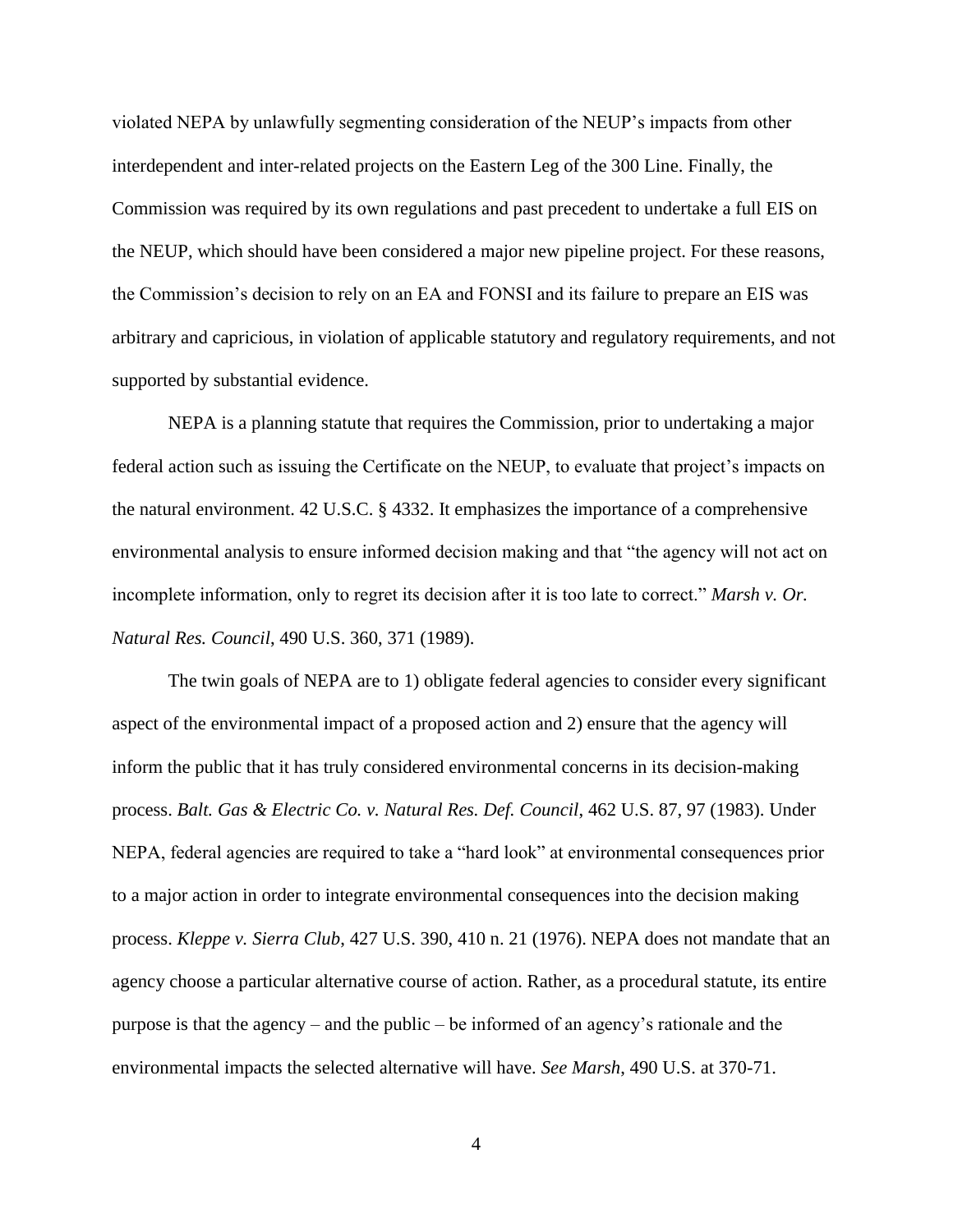Intervenors and other commenters<sup>2</sup> raised substantial questions, supported by reports from technical experts, as to whether the Project will have significant impacts on the human environment, thus necessitating preparation of an EIS. *See, e.g.*, *Greenpeace Action v. Franklin*, 14 F.3d 1324, 1332 (9th Cir. 1992) ("An agency must prepare an EIS if substantial questions are raised as to whether a project . . . *may* cause significant degradation of some human environmental factor.") (internal quotation marks omitted; emphasis in original); *see also Nat'l Audubon Soc'y v. Hoffman*, 132 F.3d 7, 13 (2d Cir. 1997) ("When the determination that a significant impact will or will not result from the proposed action is a close call, an EIS should be prepared.") (citations omitted). The Order's adoption of the deficient analysis in the EA through its Order and FONSI and its inadequate response to comments raising substantial questions on the significance of the NEUP's impacts proves that the Commission failed to take the "hard look" at the NEUP's impacts, in violation of NEPA. *See Robertson v. Methow Valley Citizens Council*, 490 U.S. 332, 350 (1989).

Contrary to the findings made by the Commission, Intervenors assert that the Project is not required for the public convenience and necessity. Based on its flawed and incomplete EA and unjustified FONSI, the Commission violated the NGA and its implementing regulations by improperly determining that the public benefits of the NEUP outweigh its adverse environmental impacts. *See* Order at ¶ 17.

#### **A. Concise Statement of the Alleged Errors in the Order**

 $\overline{a}$ 

1. *The Commission erred in unlawfully segmenting consideration of the NEUP's environmental impacts from those of inter-dependent Projects on the Eastern Leg of the 300 Line*. Tennessee separately submitted four applications to the Commission – the 300 Line

<sup>2</sup> *See e.g.*, Pike County Conservation District Comment on Tennessee Gas Pipeline Company's Environmental Assessment, Docket No. CP11-161-000 (submittal 20111222-5000) (Dec. 20, 2011); Notice of Tennessee Gas Pipeline Company's 3/31/11 Filing, Docket No. CP11-161-000 (submittal 20110825-5082) (Aug. 25, 2011).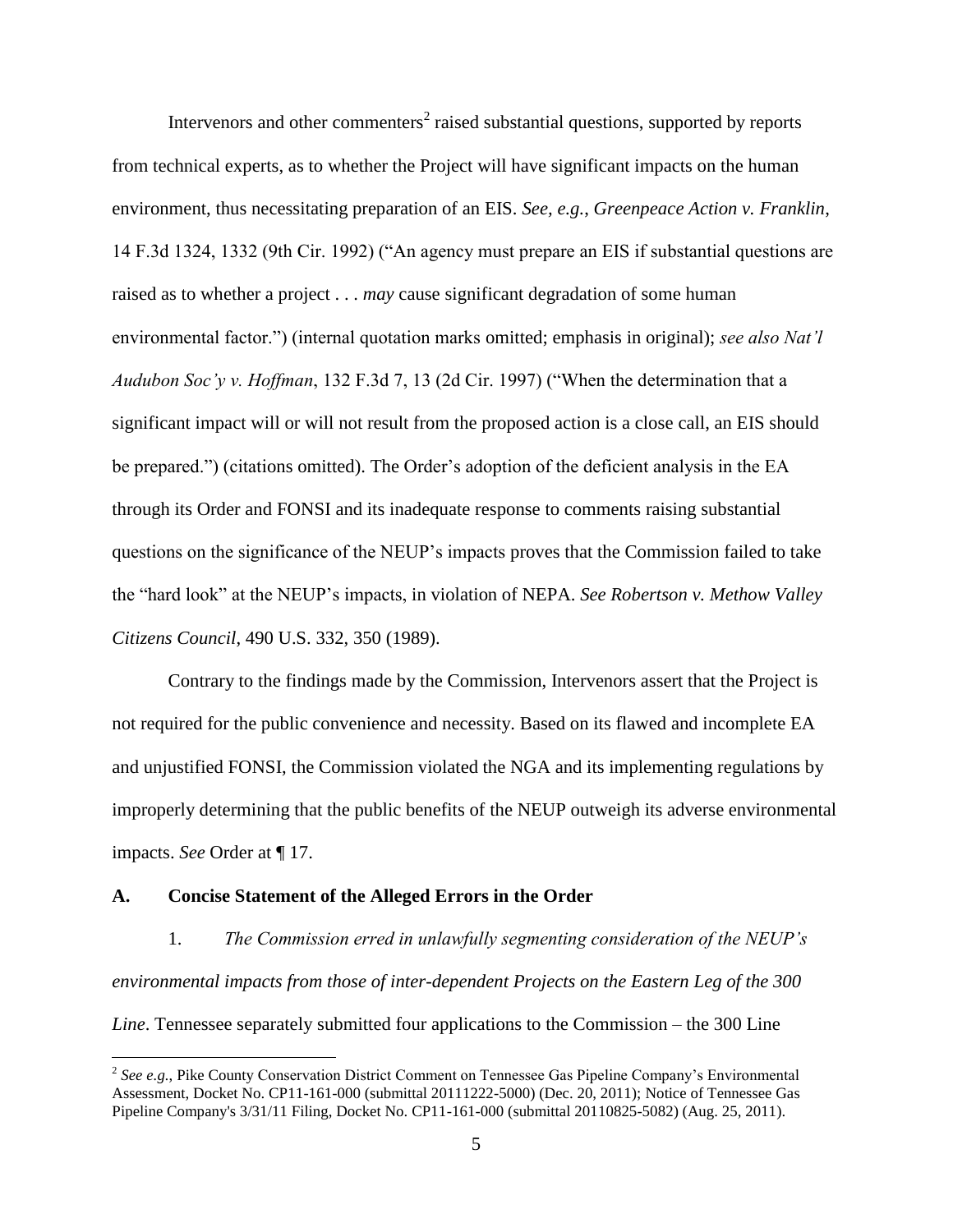Project, the NEUP, the MPP, and the NSD (collectively "Eastern Leg Projects") – to loop the entire Eastern Leg of its 300 Line system. By considering the environmental impacts of these four inter-related and functionally inter-dependent projects in separate EAs, rather than completing a full EIS on the Eastern Leg Projects as a whole, the Commission unlawfully segmented its analysis in violation of its obligations under NEPA.

2. *The Commission erred in not treating the NEUP as a major new pipeline project necessitating an EIS*. The Commission failed to consider that, given the doubling of the width of the right-of-way, the miles of new 30-inch pipeline to be installed, and the undisturbed areas to be affected by new right-of-way for the NEUP, the NEUP standing alone should have been treated as a major new pipeline project and subject to an EIS. When considered in light of the Commission's unlawful segmentation of the Tennessee Eastern Leg Projects as identified in Issue #1, it becomes even more evident that these Projects should have been treated as one major new pipeline project subject to an EIS.

3. *The Commission erred in concluding that the NEUP would not have a significant impact on the quality of the human environment and that an EIS is not warranted*. The Commission failed to obtain and consider information that was reasonably available and necessary to the accurate assessment of the significance of the NEUP's impacts. The Commission failed properly to evaluate the significance of the impacts of the NEUP based on the context and intensity factors set forth in the NEPA regulations.

4. *The Commission erred in concluding that its cumulative impact analysis for the NEUP is sufficient*. The Commission failed adequately to address the cumulative impacts of past, present, and reasonably foreseeable projects where it ignored not only the impacts of the other Eastern Leg Projects but also the impacts of shale gas development on resources affected by the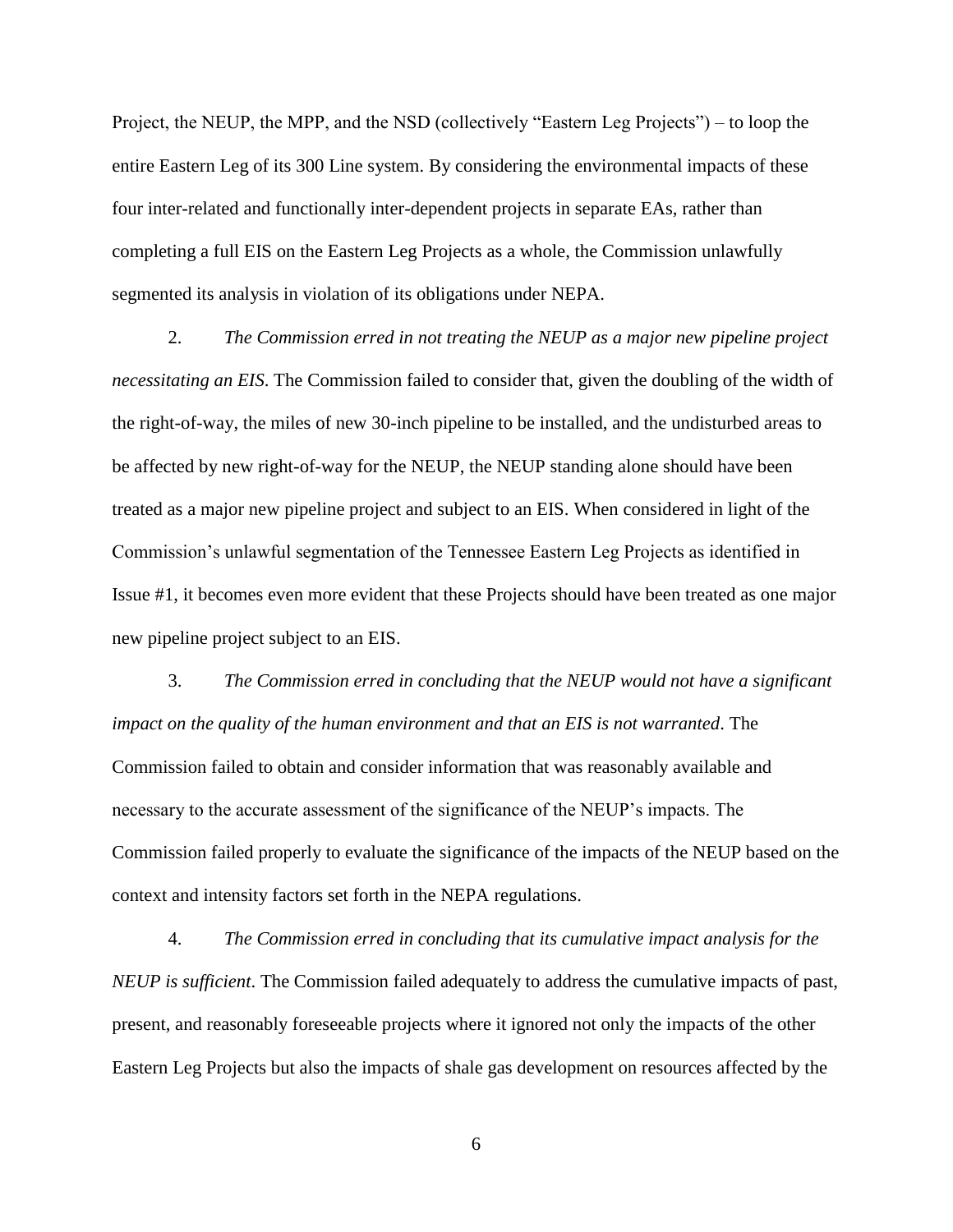NEUP. The Commission failed to provide the requisite level of detail and quantification in its cumulative impacts assessment. The Commission further impermissibly relied on Tennessee's presumed compliance with permitting requirements and standards established by federal and state agencies as a basis for its finding that cumulative impacts would not be significant, especially where such permits had or have not yet issued.

5. *The Commission erred in concluding that the mitigation measures prescribed in the EA, and incorporated into the Order, will be fully complied with and will be sufficient to avoid significant adverse impacts*. Tennessee has developed an extensive and troubled record of making promises regarding environmental compliance, flagrantly breaking those promises, and cavalierly making those same promises in subsequent projects. As such, the record clearly demonstrates that the Commission improperly relied upon fundamentally untrustworthy and unverifiable information in granting their Certificate of Public Convenience and Necessity to Tennessee for the Northeast Upgrade Project, and therefore must revoke the Certification.

6. *The Commission's EA erred in failing to adequately analyze and consider reasonable and viable project alternatives.* The EA violates NEPA and its implementing regulations by relying on inflated and or unrealistic assessments of market demand for natural gas, leading to an overestimation of projects economic benefits relative to its clear environmental impacts; and also fails to analyze other project alternatives that may sufficiently meet the energy demands that may exist.

7. *The Commission erred in concluding that certification of the NEUP is required by the public convenience and necessity*. Based on its faulty environmental analysis of the adverse impacts of the NEUP, the Commission committed error in determining that the Project's public benefits outweigh its adverse impacts.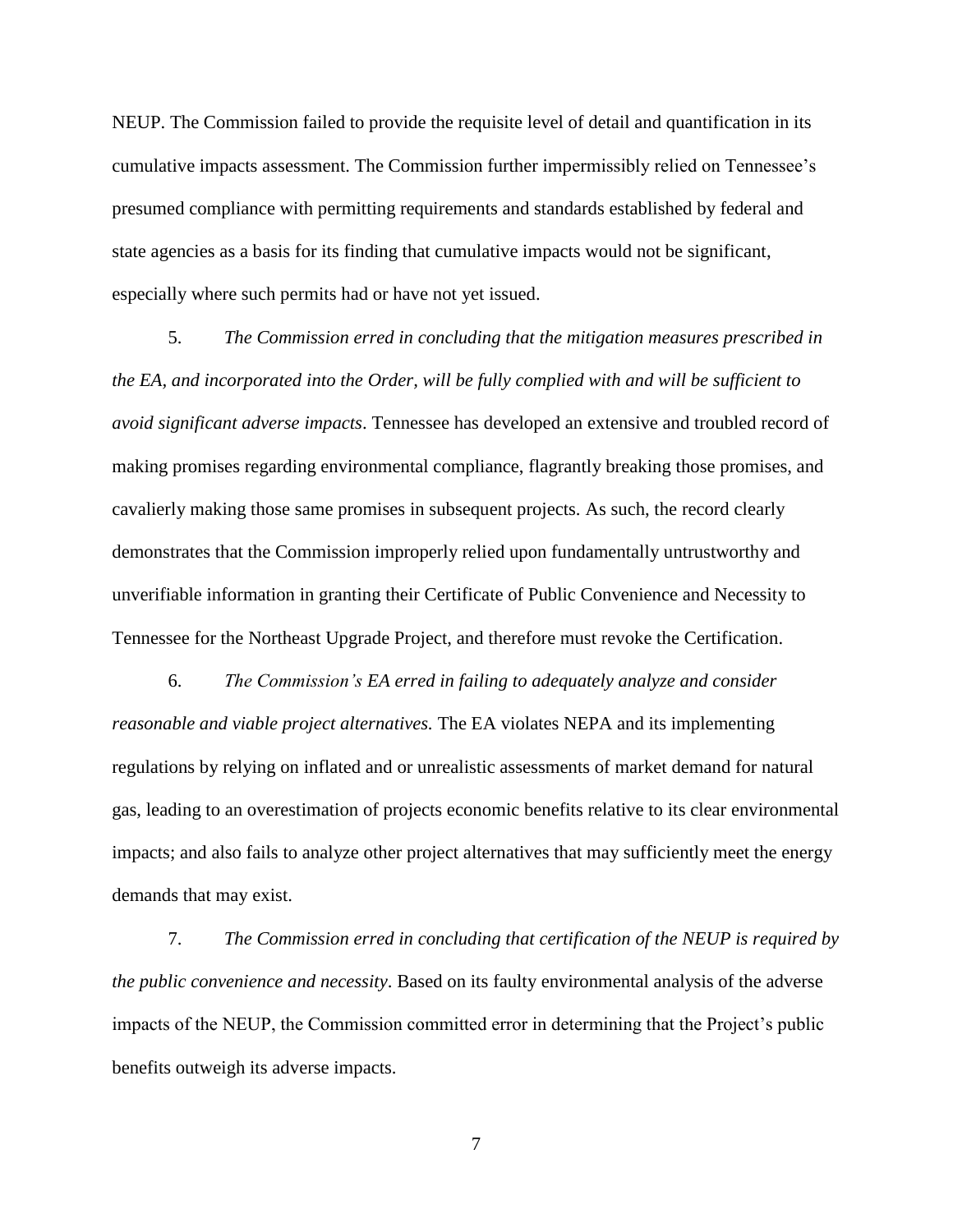#### **B. Statement of Issues**

 $\overline{a}$ 

The subsections below correspond to the numbered paragraphs in Part II.A *supra*, and set forth Intervenors' position with respect to the identified issues. Intervenors submitted substantial comments to the Commission during the scoping phase as well as the comment period, and hereby incorporate by reference all arguments, evidence, and reasoning contained in the Scoping Comments, the EA Comments, and the exhibits thereto as grounds for this request for rehearing.

### **1. The Commission Improperly Approved Tennessee's Unlawfully Segmented Pipeline Expansion Projects, Including the NEUP, 300 Line Upgrade, MPP, and NSD**

The Commission has unlawfully violated its NEPA responsibilities by granting the Certificate and Order for the NEUP. Tennessee has split the overall expansion of their 300 Line natural gas pipeline into smaller components, which has allowed it to avoid a finding of significant impact. The issue of improper segmentation was clearly flagged for the Commission in Intervenors' scoping comments.<sup>3</sup> Even though we are not intervenors in the other three projects (300 Line Upgrade, MPP, and NSD) before the Commission, the below referenced documents regarding those projects are public, and together help demonstrate that the Commission unlawfully segmented all four projects, including the one we are challenging here, the NEUP.

Tennessee operates a number of pipeline systems across the United States which are differentiated by a numbering system.<sup>4</sup> The pipeline being upgraded by the NEUP is the 300 Line. Currently, the 300 Line, from compressor station 219 in Mercer County, Pennsylvania to

<sup>3</sup> *Response to Notice of Intent to Prepare an Environmental Assessment and Request for Comments on Environmental Issues*, (submittal 20101112-5172) (November 12, 2010) pg 13. ("It is clear that the 300 Line Project and the Project at issue here are all part of a larger development plan, as they involve interlocking loop upgrades of the same pipeline.69 Tennessee must not be allowed to circumvent heightened environmental scrutiny by segmenting their upgrades in such a way. The cumulative consequences of all these projects, many of them previously subject to the Commission approval, must be assessed in the NEPA document.").

<sup>4</sup> *Accufacts' Evaluation of Tennessee Gas and Pipeline's 300 Line Expansion Projects in PA & NJ*, pg 1.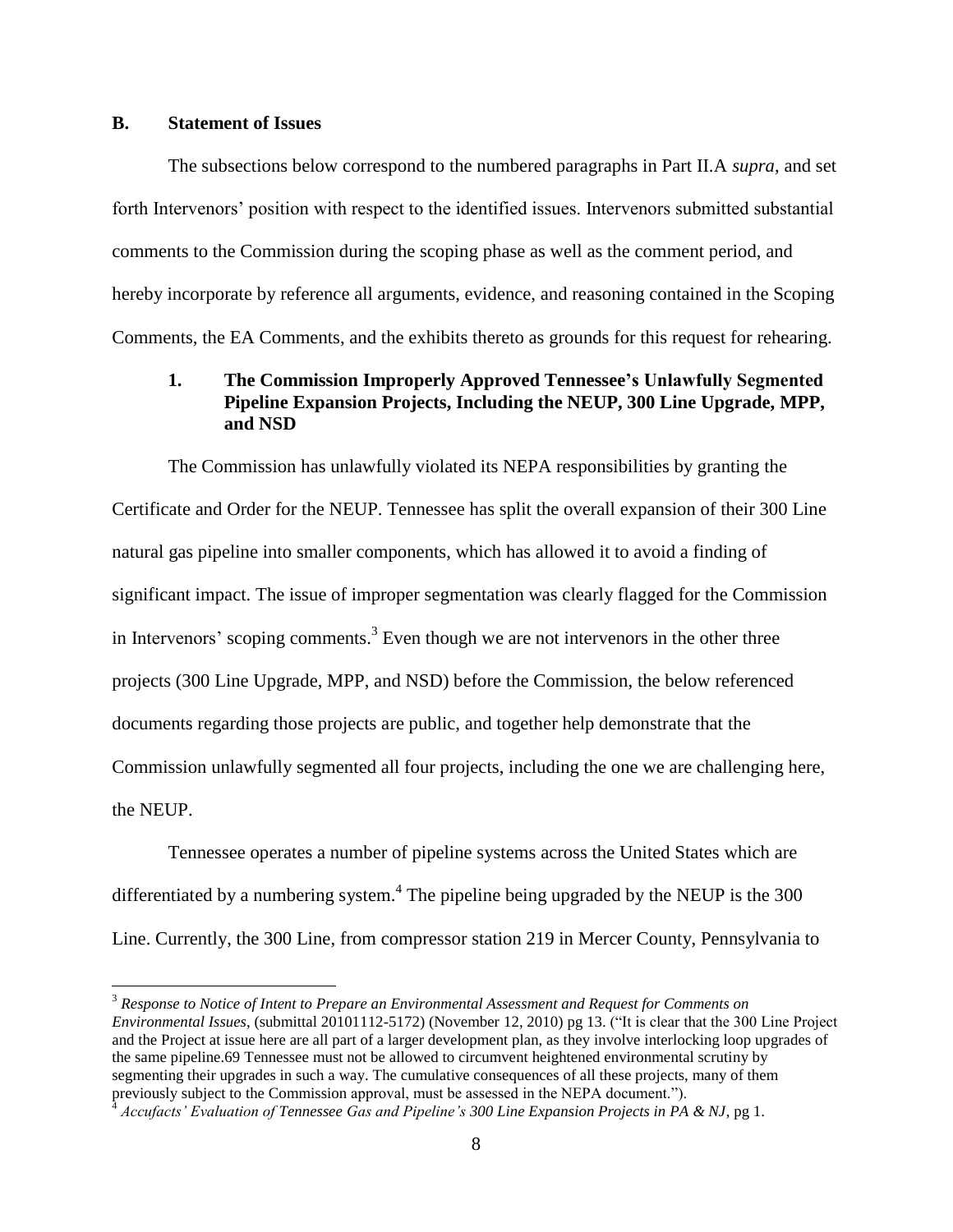compressor station 313 in Potter County, consists of a 24-inch-diameter pipeline with a completed 30-inch-diameter loop along its entire length.<sup>5</sup> This uninterrupted "Western Leg" of the 300 Line spans roughly 132 miles until it reaches compressor station 313 in Potter County.<sup>6</sup> Within the last 24 months Tennessee has applied to the Commission for approval of four projects that together will comprise the Eastern Leg of the 300 Line, starting at compressor station 313 and stretching east to a delivery point in Mahwah, New Jersey.<sup>7</sup> The four projects that together will complete this contiguous East Leg include: the NEUP, 300 Line Upgrade Project, MPP, and  $NSD.<sup>8</sup>$ 

The Commission may not approve a segmented project such as the Eastern Leg; this unlawful practice is known variously as fragmenting, piecemealing, and, more commonly, segmentation. *See Taxpayers Watchdog v. Stanley,* 819 F.2d 294, 298 (D.C. Cir. 1987) ("'Piecemealing' or 'Segmentation' allows an agency to avoid the NEPA requirement that an EIS be prepared for all major federal actions with significant environmental impacts by dividing an overall plan into component parts, each involving action with less significant environmental effects."); *Susquehanna Valley Alliance v. Three Mile Island Nuclear Reactor*, 619 F.2d 231, 240 (3d Cir. 1980) ("Segmentation of a large or cumulative project into smaller components in order to avoid designating the project a major federal action has been held to be unlawful." (citing *City of Rochester v. U.S. Postal Serv.*, 541 F.2d 967, 972 (2d Cir. 1976)); *see also* 40 C.F.R. §  $1508.27(b)(7)$ . In addition to the comments we have submitted to the Commission regarding segmentation,<sup>9</sup> at least two other commenters have provided notice to the Commission that linear

<sup>5</sup> *Id*. at 2-3.

<sup>6</sup> *Id*.

<sup>7</sup> *See* Exhibit A.

<sup>8</sup> *Id*.

<sup>&</sup>lt;sup>9</sup> See Response to Notice of Intent to Prepare an Environmental Assessment and Request for Comment on Environmental Issues, Docket No. PF10-23-000 (submittal 20101112-5172) (Nov. 12, 2010), pg 13; *see also* Comments on Environmental Assessment of the Northeast Upgrade Project, Docket No. CP-11-161-000 (submittal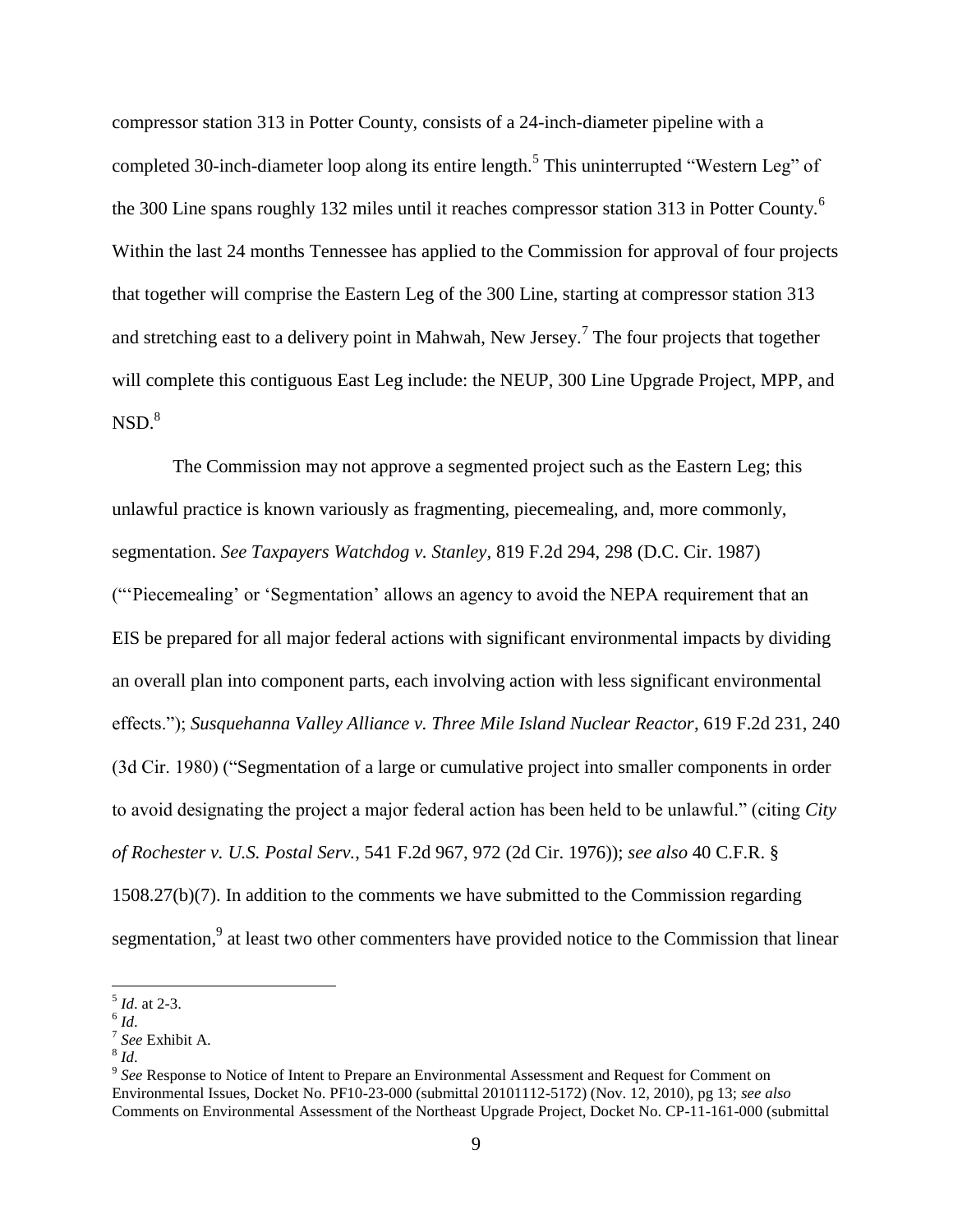pipeline project segmentation was a significant and legitimate concern, $^{10}$  to which the Commission has not sufficiently responded.<sup>11</sup>

### a. NEPA Segmentation: General Provisions

NEPA requires a "detailed statement" of "the environmental impact" of proposed "major Federal actions significantly affecting the quality of the human environment." 42 U.S.C. §  $4332(2)(C)(i)$ . The Council on Environmental Quality ("CEQ"), which has promulgated regulations implementing NEPA, defines "federal action" to include: "Approval of specific projects, such as construction or management activities located in a defined geographic area. Projects include actions approved by permit or other regulatory decision as well as federal and federally assisted activities." 40 C.F.R. § 1508.18(b)(4).

When scoping the range of actions to include in an Environmental Impact Statement

("EIS"), federal agencies must consider whether proposed actions are connected, cumulative, or

similar. 40 C.F.R. § 1508.25(a)(1)-(3). If an agency finds proposed actions to be connected,

cumulative, or similar, then the agency has the discretion to consider actions in a single or

separate impact analyses. *See id.* (explaining that connected, cumulative, or similar actions

<sup>20111221-5231) (</sup>Dec. 21, 2011), Exhibit A, pgs 3-4 (Tennessee asserts need based on these contracts but is permit applicants' assertion of (independent) need enough to establish that this is a truly independent project for segmentation analysis? See 40 CFR 1508.9(b) on EA "shall include brief discussions of the need for the proposal, alternatives, impacts of proposed action and alternatives, and listing of agencies/persons consulted.")

<sup>10</sup> *See e.g.*, *NJDEP Comments on the Environmental Assessment*, Docket No. CP11-161-000 (submittal20111221- 5003) (Dec. 20, 2011); *EPA Comment on Tennessee Gas Pipeline Company's Northeast Upgrade Environmental Assessment*, Docket No. CP11-161-000 (submittal 20111221-5225) (Dec. 21, 2011); *Pike County Conservation District Comment on Tennessee Gas Pipeline Company's Environmental Assessment*, Docket No. CP11-161-000 (submittal 20111222-5000) (Dec. 20, 2011)

 $11$  the Commission's singular and only response to segmentation failed to address the MPP or NSD projects, and only provides a cursory and conclusory explanation of the 300 Line Upgrade based on unsubstantiated facts: "We authorized the 300 Line Project almost two years ago in May 2010, which singular response was a stand-alone project and designed to provide a contracted for volume of gas to a certain customer within a certain timeframe. The proposed project is designed to provide another contracted-for volume of gas within a different timeframe to different customers . . . The 300 Line Project is currently in operation and is not dependent on the Northeast Upgrade Project facilities. The impacts associated with the 300 Line Project are included in the cumulative impacts discussion in the EA." *NEUP Certificate for Public Convenience and Necessity*, (submittal 20120529-3049) (May 29, 2012) pgs 33-34. (It should be noted that *no* specifics regarding the impacts of any other project – 300 Line Uprade, NSD, or MPP – are even mentioned with any degree of specificity in the NEUP Environmental Assessment).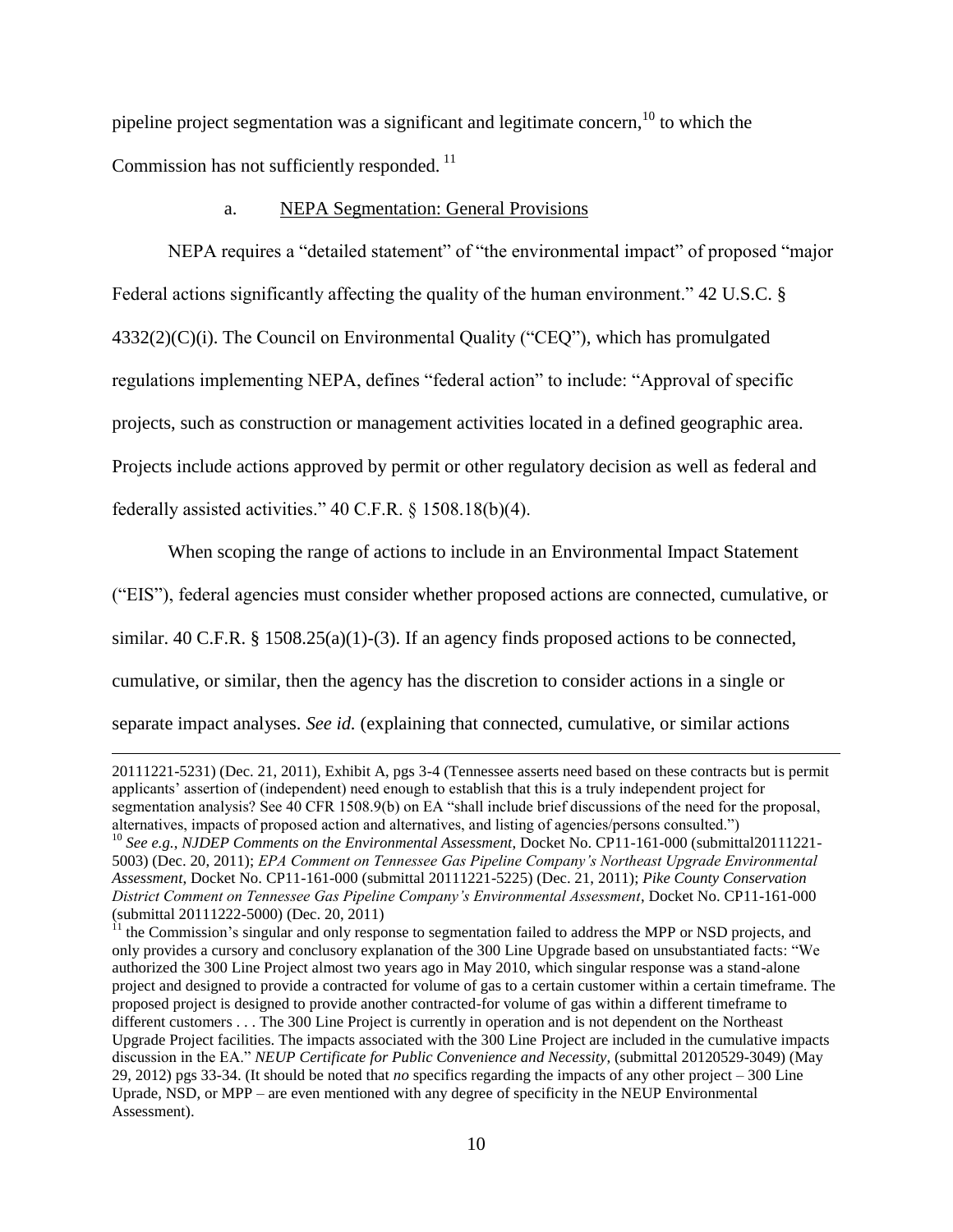"*should* be discussed in the same impact statement" (emphasis added)). Courts have interpreted both NEPA, as well as these rules, to require that connected, cumulative, or similar actions should be treated together unless the agency provides a non-arbitrary reason for analyzing the actions separately. *See, e.g. Klamath–Siskiyou Wildlands Ctr. v. Bureau of land Mangement,* 387 F.3d 989, 998 (citing 40 C.F.R. § 1502.4(a)).

"Cumulative actions" are those that, when viewed with other proposed actions, have "cumulatively significant impacts." 40 CFR § 1508.25(a)(2). The regulations define "cumulative impact" (though not "cumulatively significant impact") as: "the impact on the environment which results from the incremental impact of the action when added to other past, present, and *reasonably foreseeable future actions*." 40 C.F.R. § 1508.7 (emphasis added). "Connected actions" are closely related actions that: 1) "Automatically trigger other actions which may require environmental impact statements," 2) "Cannot or will not proceed unless other actions are taken previously or simultaneously," or 3) "Are interdependent parts of a larger action and depend on the larger action for their justification." 40 C.F.R.  $\S$  1508.25(a)(1)(i)-(iii). Under NEPA regulations, "similar actions" may be analyzed together, when the:

[s]imilar actions, which when viewed with other reasonably foreseeable or proposed agency actions, have similarities that provide a basis for evaluating their environmental consequences together, such as common timing or geography. An agency may wish to analyze these actions in the same impact statement. It should do so when the best way to assess adequately the combined impacts of similar actions or reasonable alternatives to such actions is to treat them in a single impact statement. 40 C.F.R. § 1508.25(a)(3).

Project proponents and federal agencies may not evade their responsibilities under NEPA by "artificially dividing a major federal action into smaller components, each without a 'significant' impact." *Coalition on Sensible Transportation v. Dole*, 826 F. 2d 60, 68 (D.C. Cir. 1987); *see also* 40 C.F.R. § 1508.27(b)(7). The general rule is that segmentation should be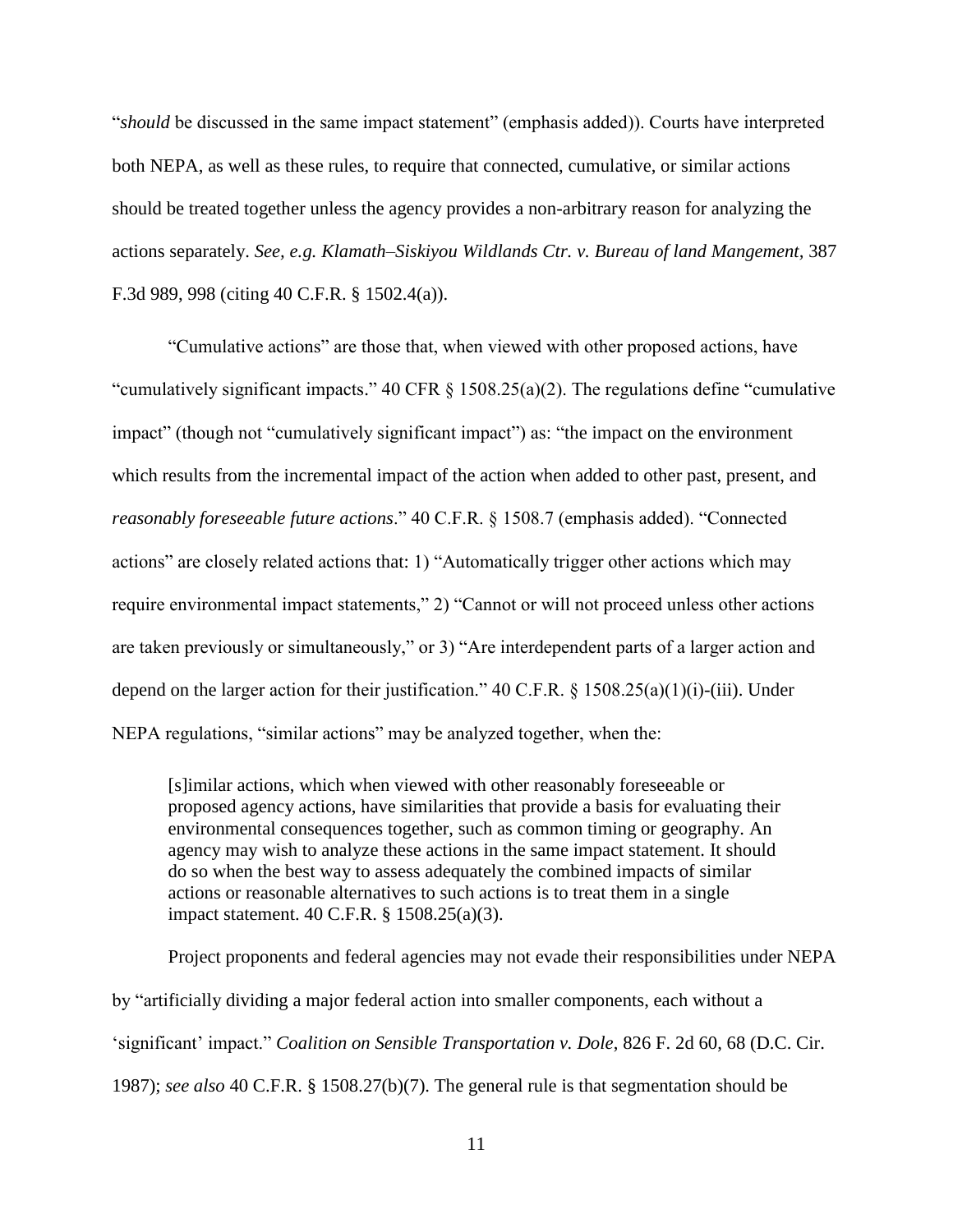"avoided in order to insure that interrelated projects, the overall effect of which is environmentally significant, not be fractionalized into smaller, less significant actions." *Town of Huntington v. Marsh*, 859 F.2d 1134, 1142 (2d Cir. 1988), *see also Stewart Park and Reserve Coalition, Inc*. *(SPARC) v. Slater*, 352 F.3d 545, 559 (2d Cir. 2003). Without this rule, developers and agencies could "unreasonably restrict the scope of environmental review." *Fund for Animals v. Clark*, 27 F. Supp. 2d (D.D.C. 1998). In other words, agencies could divide a project into proposals that are: (1) small enough to warrant a Finding of No Significant Impact (FONSI), thus allowing the proponent to entirely avoid preparation of a full EIS; or (2) significant enough to require an EIS, but lacking the necessary information for a complete, comprehensive review of environmental impacts.<sup>12</sup> *See Foundation of Economic Trends v. Heckler,* 756 F.2d 143, 159 (D.C. Cir. 1985); *Coalition on Sensible Transportation v. Do*le, 826 F.2d 60, 68 (D.C. Cir. 1987).

Whereas federal courts have not yet addressed the precise question of whether and when the Commission may lawfully segment its consideration of pipeline construction projects, courts have developed general pattern for analyzing segmentation cases. Courts look to determine whether the proposed project has "independent utility" in concert with other case specific factors, including, but not limited to: whether the project was conceived as an integrated whole, the economic interdependence of the projects, the foreseeability of subsequent projects, the common timing of the projects, and the geographic proximity of the projects.<sup>13</sup> Challenged segmented actions have included dams and reservoirs, $14$  dredge and fill permitting, $15$  importation of spent

<sup>&</sup>lt;sup>12</sup> *Fund for Animals* (1998) also – "Importantly, an agency may not segment actions to unreasonably restrict the scope of the environmental review process. *See Foundation of Economic Trends v. Heckler,* 756 F.2d 143, 159 (D.C. Cir. 1985)." *See also Coalition on Sensible Transportation v. Dole*, 826 F.2d 60, 68 (D.C. Cir. 1987)

<sup>13</sup> *See infra*, notes 35-39.

<sup>14</sup> *See, e.g.*, Trout Unlimited v. Morton, 509 F.2d 1276 (9th Cir. 1974).

<sup>15</sup> *See, e.g.*, Town of Huntington v. Marsh, 859 F.2d 1134 (2d Cir. 1988).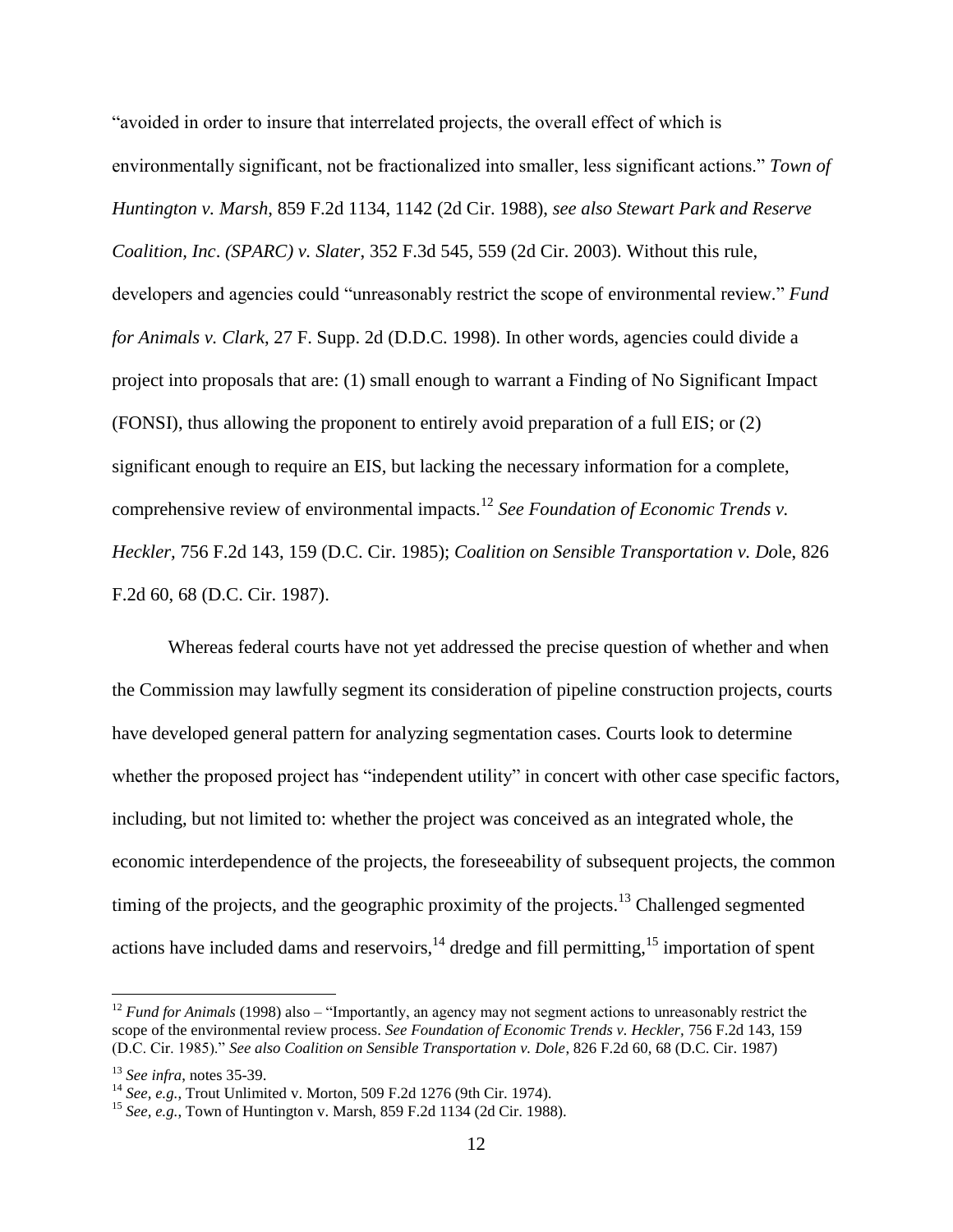fuel rods,<sup>16</sup> land exchanges for private development,<sup>17</sup> military housing,<sup>18</sup> pipelines,<sup>19</sup> railroad lines,<sup>20</sup> salmon preservation,<sup>21</sup> and water rights.<sup>22</sup>

# b. The Commission's Unlawful Segmentation of the NEUP and other Eastern Leg Expansion Projects is Demonstrated by the Projects' Failure to Meet the "Independent Utility" Test

The factor most often dispositive in a segmentation analysis is "independent utility," which some courts apply independently of other factors. *See Wilderness Workshop v. U.S. Bureau of Land Mgmt.*, 531 F.3d 1220, 1227 (10th Cir. 2008) ("Reviewing courts apply an 'independent utility' test to determine whether multiple actions are so connected as to mandate consideration in a single EIS.") (quoting *Great Basin Mine Watch v. Hankins*, 456 F.3d 955, 969 (9th Cir. 2006)); *see also Utahns for Better Transportation v. U.S. Dept. of Transp.*, 305 F.3d 1152, 1183 (10 Cir. 2002) ("An inquiry into independent utility reveals whether the project is indeed a separate project, justifying the consideration of the environmental effects of that project alone.").

The crux of the test is whether "each of two projects would have taken place with or without the other and thus had 'independent utility.'" *Wetlands Action Network v. U.S. Army Corps of Engineers,* 222 F.3d 1105, 1118 (9th Cir. 2000) (internal quotations and citation omitted). In other words, the question is whether one project is functionally dependent on the completion of the other project *See O'Reilly v. U.S. Army Corps of Engineers*, 477 F.3d 225, 238 n. 11 (5th Cir. 2007) (citing the "degree of independent function" as a primary factor in NEPA segmentation analysis).

<sup>16</sup> *See, e.g.*, *South Carolina ex rel. Campbell v. O'Leary*, 64 F.3d 892 (4th Cir. 1995).

<sup>17</sup> *See, e.g.*, *Citizens' Comm. to Save Our Canyons v. U.S. Forest Serv*., 297 F.3d 1012 (10th Cir. 2002).

<sup>18</sup> *See, e.g.*, *Hudson River Sloop Clearwater, Inc. v. Dep't of Navy*, 836 F.2d 760 (2d Cir. 1988).

<sup>19</sup> *See, e.g.*, *Wilderness Workshop v. U.S. Bureau of Land Mgmt*., 531 F.3d 1220 (10th Cir. 2008).

<sup>20</sup> *See, e.g.*, *Taxpayers Watchdog, Inc. v. Stanley*, 819 F.2d 294 (D.C. Cir. 1987).

<sup>21</sup> *See, e.g.*, *Nw. Res. Info. Ctr., Inc. v. Nat'l Marine Fisheries Serv*., 56 F.3d 1060 (9th Cir. 1995).

<sup>22</sup> *See, e.g.*, *Churchill Cnty. v. Norton*, 276 F.3d 1060 (9th Cir. 2001).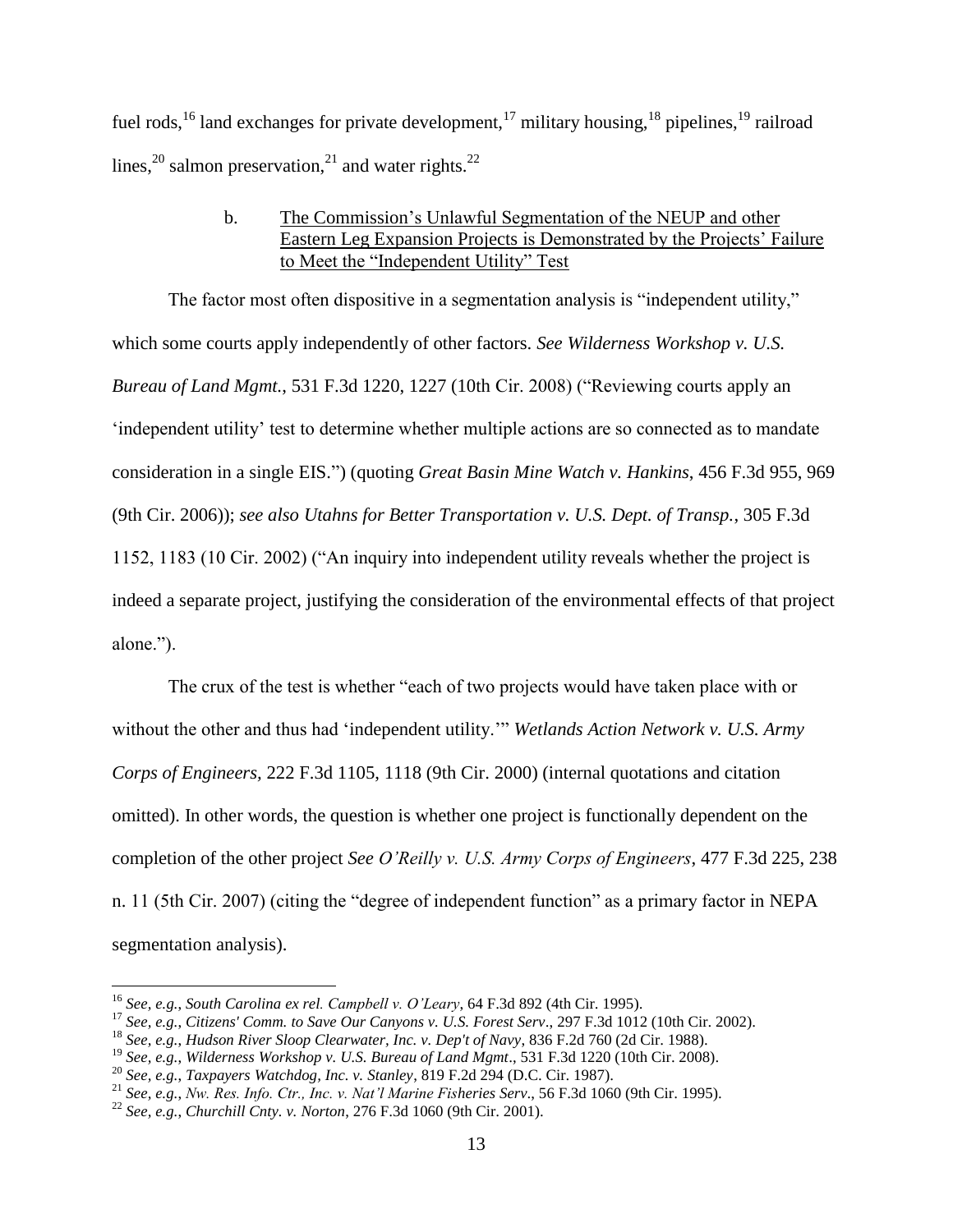In *Thomas v. Peterson*, the NEPA issue presented was whether the construction of an access road and the sale of timber were "sufficiently related so as to require combined treatment in a single EIS that covers the cumulative effects of the road and the sales." 753 F. Supp. 2d 754, 757 (9th Cir. 1985). The court determined that the road and sale of timber could not proceed separately but were interdependent parts of a larger action, and as such, were required to be evaluated under a single EIS. *Id*. at 758-759. When a project might reasonably have been completed without the existence of the other, the project has independent utility and is not "connected" for NEPA's purposes. *Native Ecosystems Council v. Dombeck,* 304 F.3d 886, 894 (9th Cir. 2002); *see also Piedmont Heights Civic Club, Inc. v. Moreland,* 637 F.2d 430, 439 (5th Cir.1981). ("If proceeding with one project will, because of functional or economic dependence, foreclose options or irretrievably commit resources to future projects, the environmental consequences of the projects should be evaluated together.").

The Commission does not define "independent utility." However, the Army Corps, a cooperating agency for the Commission's review of the NEUP, has defined "independent utility" as follows: "A project is considered to have independent utility if it would be constructed absent the construction of other projects in the project area. Portions of a multi-phase project that depend upon other phases of the project do not have independent utility. Phases of a project that would be constructed even if the other phases were not built can be considered as separate single and complete projects with independent utility." 42 U.S.C.A. § 4321 et seq.

While the Commission addressed *Thomas v. Peterson*, and segmentation in the context of whether the NEUP project had been segmented in the context of foreseeable impacts from induced gas drilling development, the Commission has not yet addressed, in any capacity, the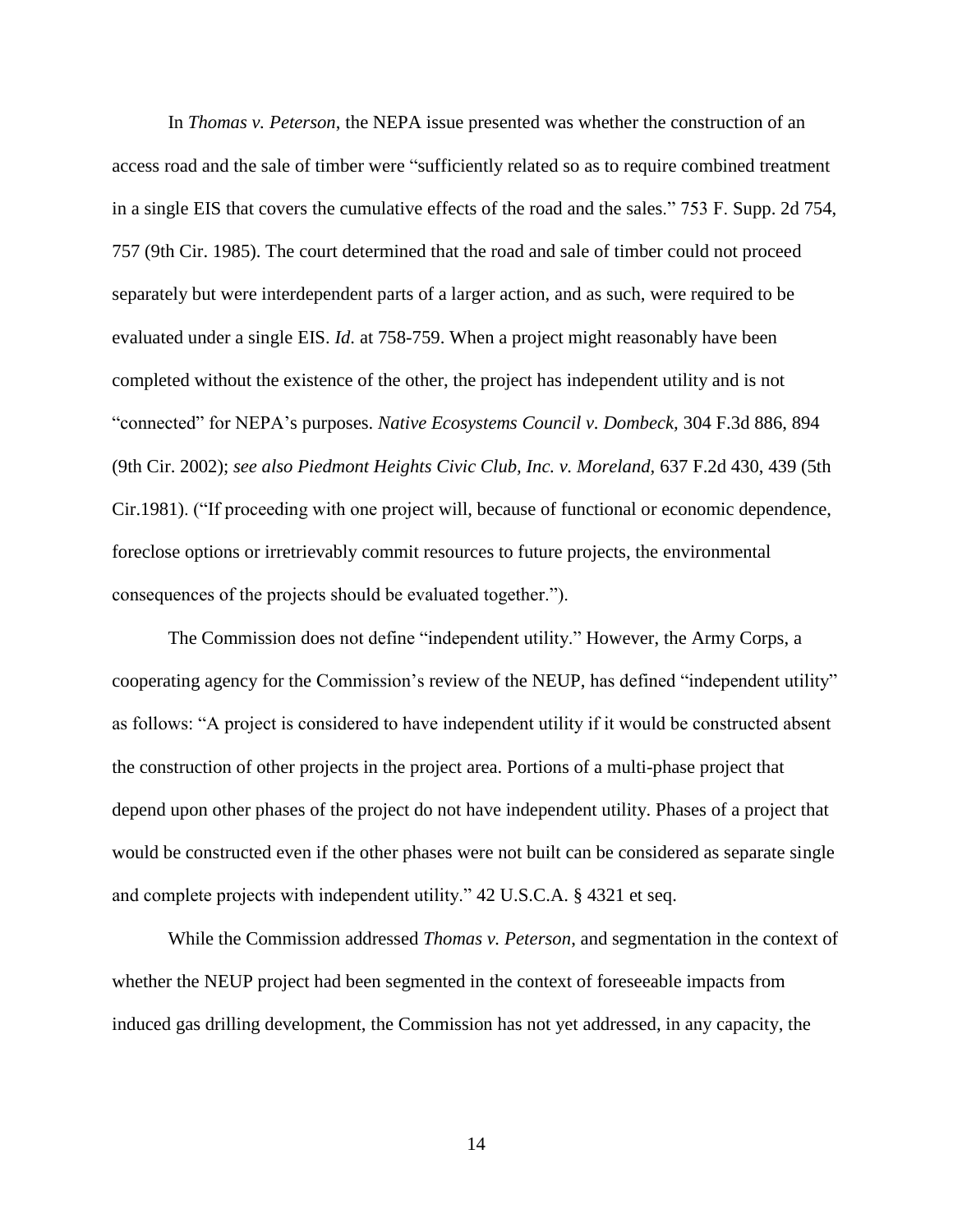way in which the Eastern Leg pipeline projects have been segmented from each other.<sup>23</sup> Tennessee does make a number generalized blanket statements that the Eastern Leg's projects are unrelated and independent of each other<sup>24</sup> – a position blindly accepted by the Commission – however, this posture is not supported by the evidentiary record.

An independent review of the Eastern Leg projects by Accufacts Inc., concluded that "the four Tennessee projects [NEUP, 300 Line Upgrade, NSD, and MPP] are essentially one master interdependent project to complete the looping of 300 Line."<sup>25</sup> Notwithstanding Tennessee's admittance that the functional capacity and "availability" of the NSD project is wholly dependent on the completion and operation of the 300 Line Project, NEUP, and MPP, $^{26}$  the expert report makes five specific technical observations and conclusions that demonstrate how, from an engineering perspective, the Eastern Leg projects are functionally dependent on each other. First, the report states that:

the fact that almost 1,500,000 dekatherms/d of capacity increase (see Table 1) is asserted for these four projects over that provided by the existing 24-inch Eastern Leg raises serious concerns about the claimed independence of these projects. Based on Accufacts' extensive experience, this dekatherm/d capacity increase is well above what a 24-inch pipeline can reasonably accommodate by significant factors (on the order of 2 to 3 times the capacity of a single 24-inch pipeline).<sup>27</sup>

In other words, as evinced by total operational capacity, all four projects, including the NEUP, are clearly designed and intended to operate as a looped Eastern Leg of the 300 Line system. Second, Accufacts determined that:

<sup>23</sup> *NEUP Certification for Public Convenience and Necessity*, pg 68-69.

<sup>24</sup> *See e.g.*, *NSD Application for Certification for Public Convenience and Necessity*, *Resource Report* (Nov. 12, 2012), pg 1-2 (Tennessee's projects "each address separate customer delivery needs and are separate projects based on the in-service target dates needed to supply contracted capacity to customers.")

<sup>25</sup> *Accufacts' Evaluation of Tennessee Gas and Pipeline's 300 Line Expansion Projects in PA & NJ,* pg 1.

<sup>26</sup> *MPP Project Application for Certificate of Public Convenience and Necessity* (Dec. 9, 2011), pg 4. (the "availability of this Project capacity" is based on the assumption that the NEUP, 300 Line Upgrade Project, and NSD will all be operational by November 2013).

<sup>27</sup> *Accufacts' Evaluation of Tennessee Gas and Pipeline's 300 Line Expansion Projects in PA & NJ*, 6.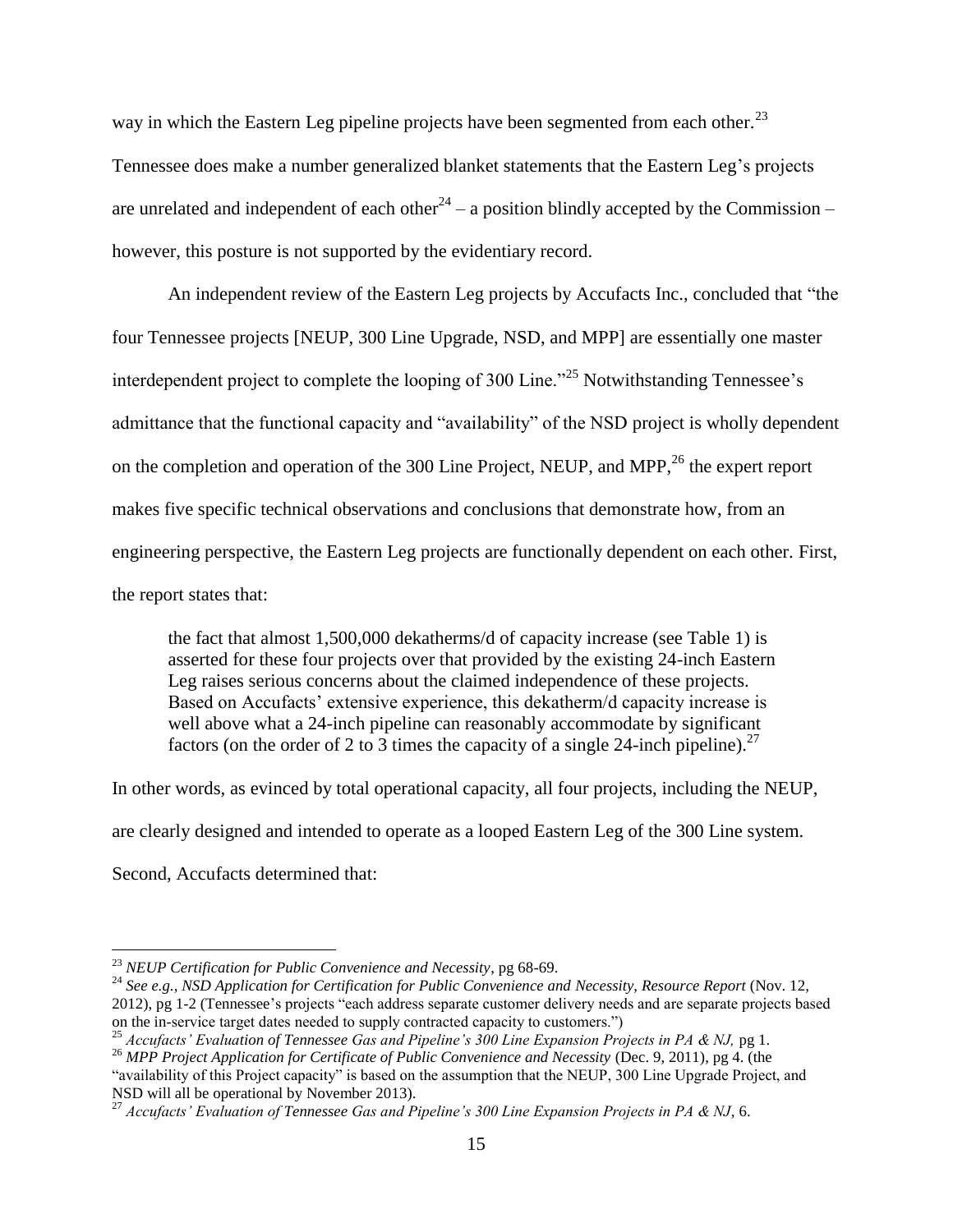An analysis of Table 2 horsepower by compressor station suggests a distribution of horsepower across the Western and Eastern Legs commensurate with the expected capacity of *a completely looped 24-inch and 30-inch pipeline system* . . . Because of pipe MAOP constraints, a single 24-inch pipeline cannot handle the significantly increased capacity claimed by Tennessee without exceeding erosional velocity restrictions. HP additions clearly follow the needs of a fully 24 and 30-inched looped 300 Line pipeline system across Pennsylvania.<sup>28</sup>

It is Accufacts professional expert opinion that the way in which Tennessee distributed the additional horsepower from the projects demonstrates functional interdependence and a clear overarching goal of transporting natural gas across the state of Pennsylvania and into New Jersey utilizing a 30 inch looped section of pipeline. Third, the report provides that:

Accufacts believes the stated much greater capacity increase for the NEUP project over the 300 Line Project effort clearly signals that the NEUP is "piggybacking" off the 300 Line Project's: 1) major pipeline Eastern Leg pipeline looping additions, 2) the 2 new compressor stations adding a total of 32,000 HP on the Western Leg, and 3) the additional HP installed on the Eastern Leg. The NEUP project is clearly dependent on the 300 Line Project and cannot stand on its own.<sup>29</sup>

The 300 Line Project involved over 120 miles of added 30 inch pipeline, and over 55,000

horsepower, which created an additional capacity of roughly 350,000 dekatherms/d. The NEUP added only 40 miles of 30 inch pipeline, and just 22,000 horsepower; yet it is adding over 636,000 dekatherms/d of capacity. Accufacts rightly identifies that the NEUP added only a third of the pipe, less than half the horsepower, yet added nearly twice as much capacity as the 300 Line Upgrade Project. While Tennessee asserts that the NEUP is independent from the 300 Line Project and provides service to a "certain customer within a certain timeframe,"<sup>30</sup> this is clearly not the case, as these projects are clearly interdependent projects that interact to fulfill the capacity requirements of the contracts. Fourth, Accufacts states that:

Proposed short line loopings on the 300 Line without HP addition do not make engineering sense. Tennessee claims that the proposed MPP and NSD projects

 $\overline{a}$ <sup>28</sup> *Id*.

 $^{29}$  *Id* at 6-7.

<sup>30</sup> *NEUP Certificate for Public Convenience and Necessity*, pgs 33-34.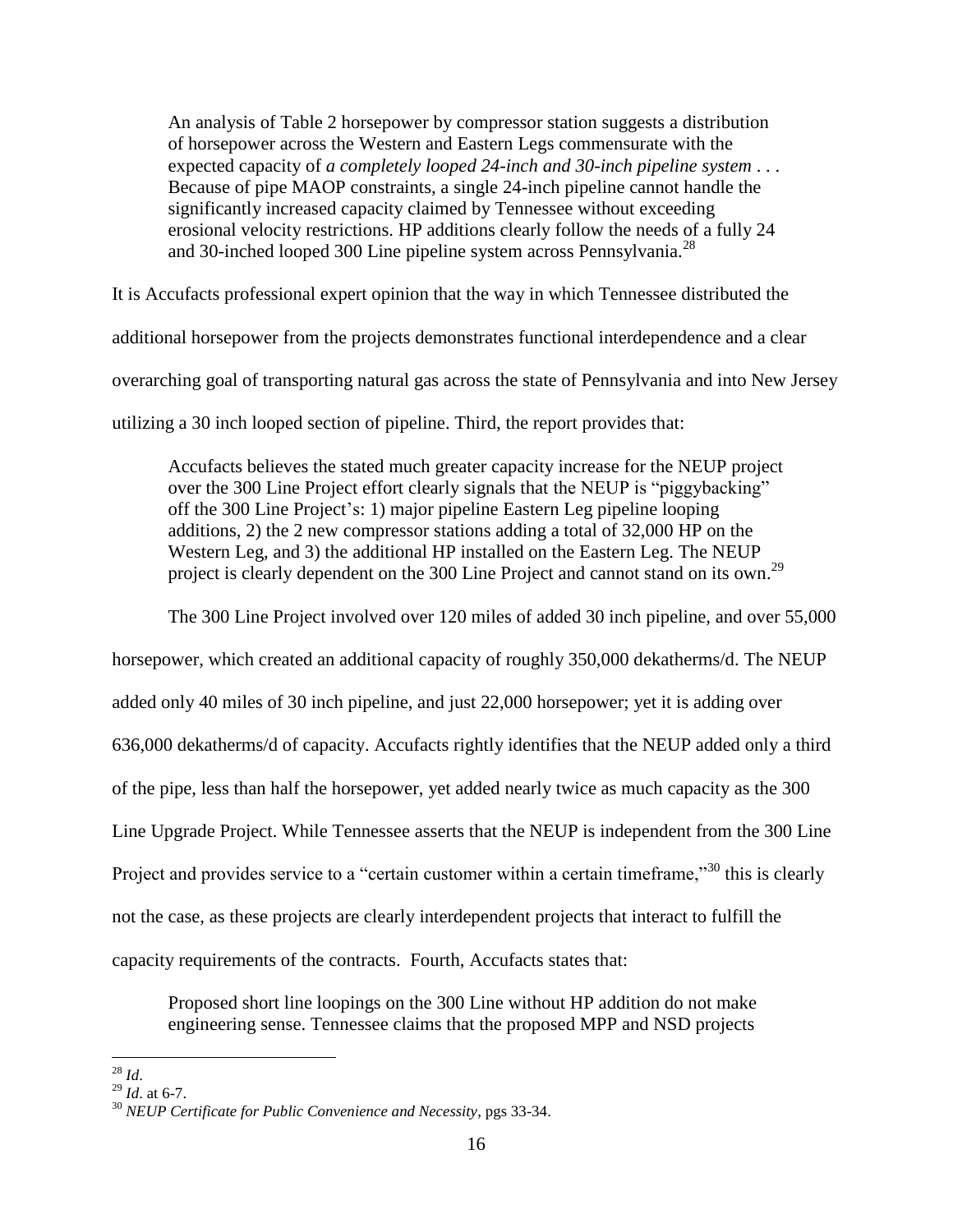add almost 500,000 dekatherms/d of capacity, a substantial throughput increase without adding horsepower, implying that benefits from a relatively small amount of line looping on the East Leg have been overstated. The MPP and NSD are looping less than 10% of the total 24-inch pipe being looped by all four projects on the Eastern Leg (see Table 1). The NEUP and/or the 300 Line Projects are clearly being used to power-up the MPP and NSD projects, as no HP is supplied from the MPP or NSD project proposals*. 31*

Despite adding merely 8% of the total pipeline, and no horsepower, the MPP and NSD projects

together account for roughly *a third* of the overall additional capacity created by the Eastern Leg

projects. The only way those numbers can be explained is that the Eastern Leg projects are

functionally dependent parts of one overall project, wherein, horsepower from one project is

being utilized to activate other static segments of pipeline. Tennessee admits to such in its

Application for Certificate of Public Convenience and Necessity for the NEUP, where it states

"this Project [NEUP], through the addition of horsepower and modifications to existing

compressor stations on the 300 Line, will "power-up" the existing 300 Line facilities, as

expanded by the 300 Line Project.<sup>33</sup> Lastly, the report indicates that:

The use of the MPP project to provide Marcellus shale gas to utilities in Tennessee and Ohio by reversing gas flow on the Western Leg also indicates the individual projects are part of a grand single project master scheme or plan and are interrelated. <sup>33</sup> Excess capacity from previously installed compressor station horsepower in the west to east direction must be available, as reverse flow (east to west) can consume capacity that might be made more available to west to east flow demands.<sup>34</sup>

Reversing gas transmission Pipelines introduce capacity utilization concerns for the 300 Line system, which further suggests that the systems are highly interdependent, as there must be excess west to east capacity to permit such a reversal scheme.

 $\overline{a}$ <sup>31</sup> *Id*. at 7.

<sup>32</sup> *NEUP Application for Certificate of Public Convenience and Necessity*, pgs 12, 13.

 $33$  MMP Project to the Commission – Docket No CP12-28-000, "Environmental Assessment," May 2012, pg 2.

<sup>34</sup> *Accufacts' Evaluation of Tennessee Gas and Pipeline's 300 Line Expansion Projects in PA & NJ*, pg 7.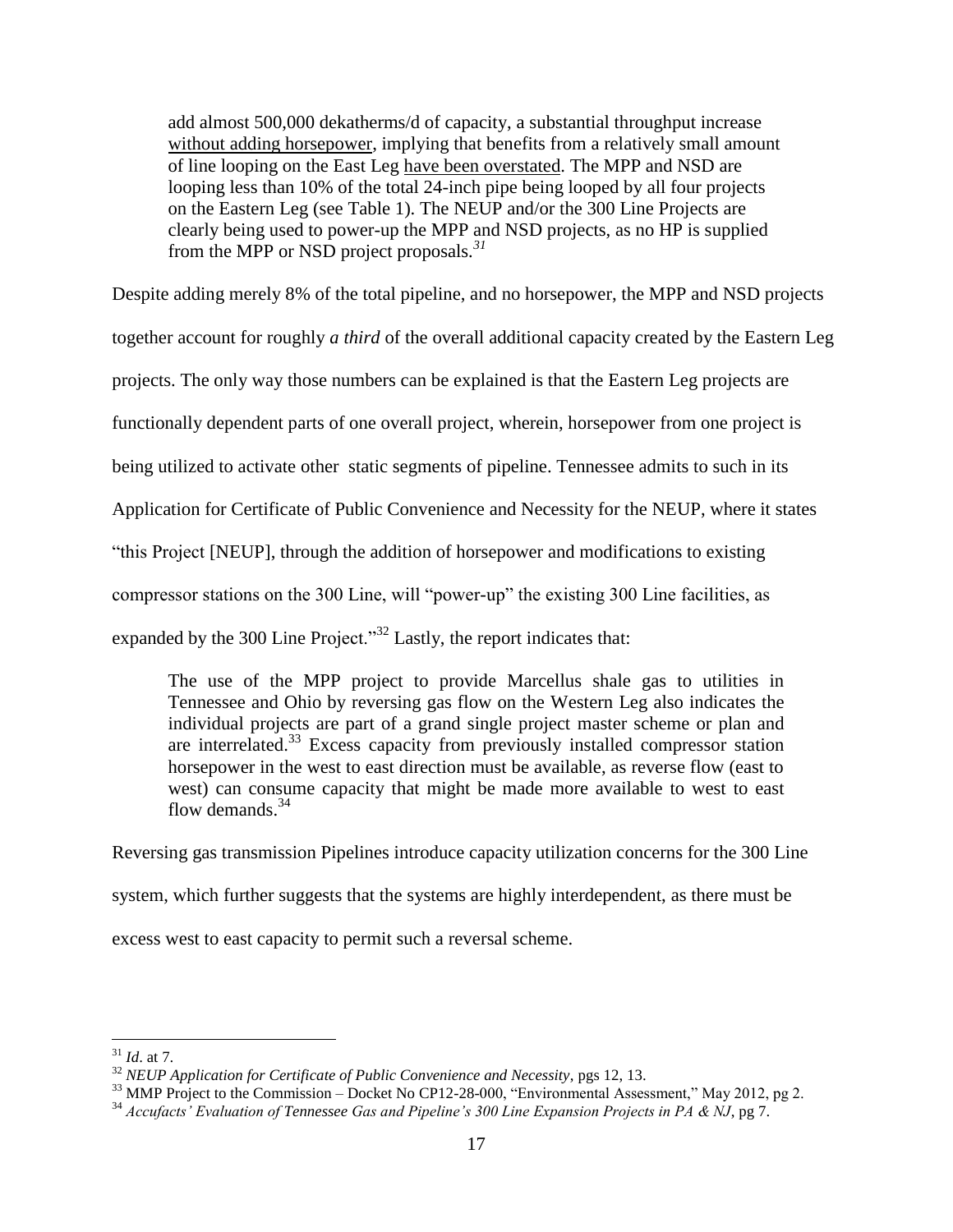It is clear that any one of the five technical conclusions would be sufficient to determine that these projects are functionally dependent, whether that is: the Eastern Leg's overall functional capacity, its interdependent distribution of horsepower, the inability for the projects (the NEUP or the NSD and MPP) to stand on their own, or the bidirectional flow capacity of the NSD project. The fact that all five weigh so heavily on the side of dependency simply cannot be ignored. These observations lead to the inevitable conclusion that the Eastern Leg projects are functional dependent portions of a single unified pipeline system, and were envisioned and designed to operate as an integrated whole. As such, the Eastern Leg projects clearly cannot be shown to have independent utility, and thus, it is also clear that the Commission improperly granted approval to the projects, including the NEUP.

> c. The Commission's Unlawful Segmentation of the NEUP and other Eastern Leg Expansion Projects is Further Demonstrated by Case Specific Factors Showing that the Projects Were Sufficiently Connected, or Cumulative, or Related Pursuant to NEPA

In addition to independent utility, a number of judicial opinions have identified other factors that courts will evaluate in determining whether an agency unlawfully segmented projects to avoid the requirement of completing an EIS. These factors include: whether the project was conceived as an integrated whole,  $35$  the economic interdependence of the projects,  $36$  the foreseeability of subsequent projects,  $37$  the common timing of the projects,  $38$  and the geographic

<sup>35</sup> *Florida Wildlife Fed'n v. United States Army Corps of Eng'rs*, 401 F. Supp. 2d 1298, 1315 (D. Fla. 2005); *Conservation Society of Southern Vermont, Inc. v. Sec'y. of Transportation*, 508 F.2d 927 (2d Cir. 1974); *Western North Carolina Alliance v. North Carolina Department of Transportation*, 312 F.Supp.2d 765 (E.D. N.C. 2003); *Trout Unlimited v. Morton*, 509 F.2d 1276, 1285 (9th Cir. 1975); *Cady v. Morton* 527 F.2d 786, 795 (9th Cir. 1975); *see also* NEPA Law and Lit Treatise § 619.

<sup>36</sup> *Cady v. Morton* 527 F.2d 786 (9th Cir. 1975); *Trout Unlimited v. Morton,* 509 F.2d 1276, 1285 (9th Cir. 1974); *Citizen's Alert Regarding Environment v. U.S. Dep't. of Justice*, 1995 WL 748246, \*8 (D. D.C. Dec. 8, 1995). <sup>37</sup> *Blue Mountains Biodiversity Project v. Blackwood,* 161 F.3d 1208, 1214-15 (9th Cir. 1998); *see also Peterson*,

<sup>753</sup> F.Supp. 2d at 757.

<sup>38</sup> *Fund for Animals, et al., Plaintiffs, v. Clark*, 27 F.Supp.2d 9, 13 (D.D.C. 1998); *see also* 40 C.F.R. § 1508.25(a)(3).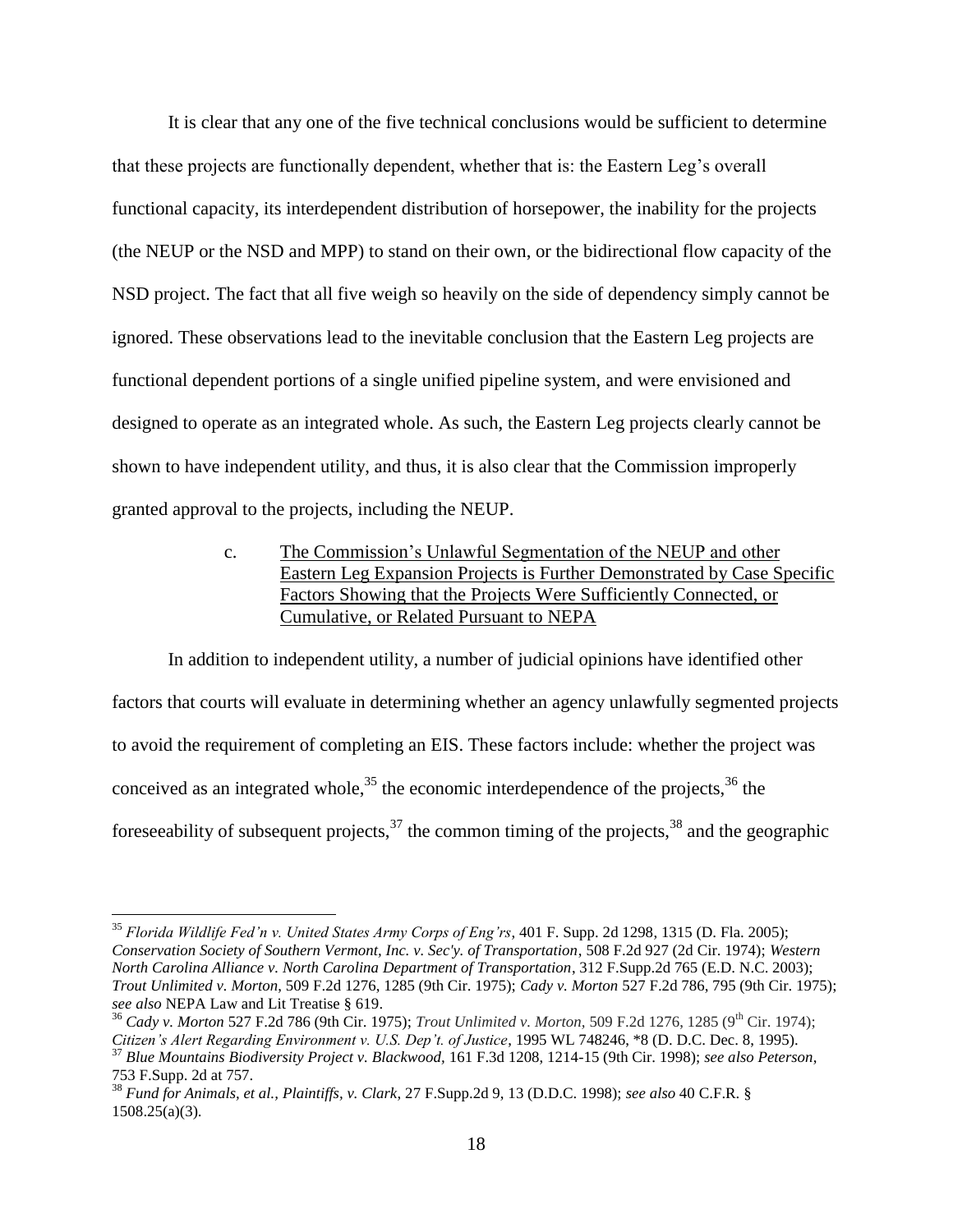proximity of the projects.<sup>39</sup> These factors, considered either individually or together, can determine whether proposed projects are determined to be sufficiently connected, cumulative, or similar actions that must be considered together in a single EIS. *Wetlands Action Network v. United States Army Corps of Eng'rs,* 222 F.3d 1105 (9th Cir. 2000) (citing 40 C.F.R. § 1508.25).

Even assuming that the Commission were justified in accepting Tennessee's claims that the projects at issue here have independent utility, which they do not, applying these factors to the facts demonstrate that the Commission unlawfully segmented its NEPA analysis of the NEUP and the other three projects (300 Line Upgrade, MPP, NSD) that compose the Eastern Leg of the 300 Line.

#### d. The Eastern Leg Projects Together are an Integrated Development Scheme

In *Florida Wildlife Federation v. United States Army Corps of Engineers*, a Florida district court invalidated a determination by the Army Corps of Engineers that the first phase of a project had "independent utility." *Florida Wildlife*, 401 F. Supp. 1298, (D. Fla. 2005). The court determined that the factual record demonstrated that the "permitted road and the planned extension are part and parcel of development intended by the County and conceived of as an *integrated whole*. Far from a 'minuscule component' of the larger project, the initial phase is intended as the anchor and catalyst for the remaining development." *Id*. at 1315 (emphasis added); *see also Western North Carolina Alliance v. North Carolina Department of Transportation*, 312 F. Supp. 2d 765 (E.D. N.C. 2003) (Court found an EIS necessary for the proposed development of contiguous sections of highway where the planning proceeded in stages, was funded by separate counties, and where each project was individually named before the agency because there was evidence that the overall plan was to develop an entire highway corridor.); *Trout Unlimited v. Morton*, 509 F.2d 1276, 1285 (9th Cir. 1975) (an EIS must cover  $\overline{a}$ 

<sup>39</sup> *Clark*, 27 F.Supp.2d 9, 12-13; *see also* 40 C.F.R. § 1508.25(a)(3).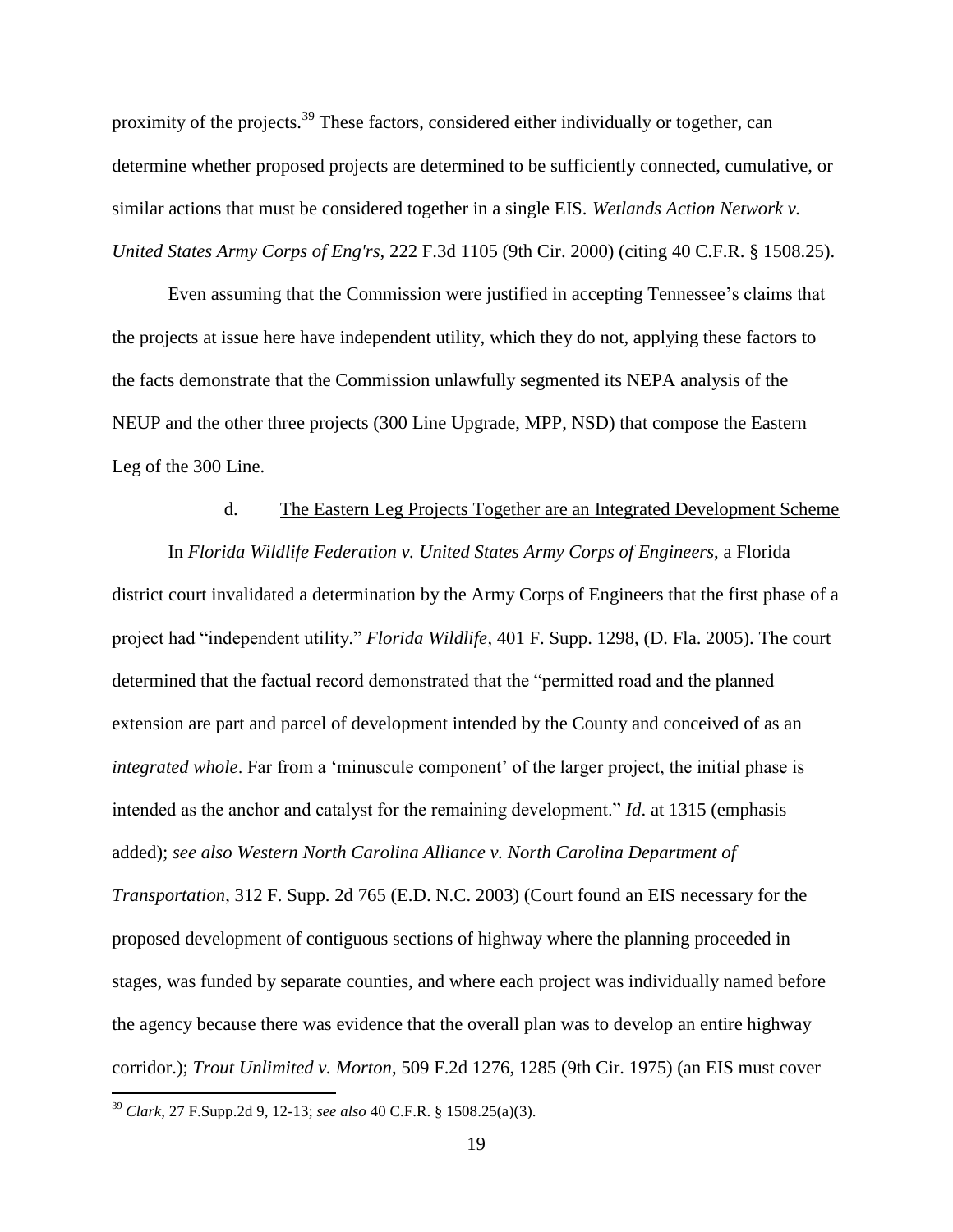subsequent stages when "[t]he dependency is such that it would be irrational, or at least unwise, to undertake the first phase if subsequent phases were not also undertaken."). Furthermore, in *Cady v. Morton*, the court found that even phased actions with *substantial independence* should be assessed together in a comprehensive EIS, if they are clearly part of a greater plan and will have cumulative impacts. *Cady*, 527 F.2d 786, 795 (9th Cir. 1975).

The common overarching design behind Tennessee's four upgrade projects on the Eastern Leg demonstrate that the Commission should have considered all four projects as an integrated whole for the purposes of NEPA segmentation analysis. <sup>40</sup> The Commission, as the lead agency for review of Tennessee's NEUP is responsible for determining whether Tennessee unlawfully segmented their four projects. The "Western Leg" of the 300 Line in Pennsylvania – from compressor station 219 in western Pennsylvania to compressor station 313 in Potter County – currently consists of approximately 132 miles of 24-inch-diameter pipeline with a completed 30-inch-diameter loop along its entire length.<sup>41</sup> The 300 Line Upgrade, NSD, NEUP, and MPP projects together effectively close all the loops along the 300 Line east of compressor station 313, thus completing the "Eastern Leg" of the 300 Line. The proposed Eastern Leg and the already-upgraded Western Leg together provide linear 30-inch-diameter looping pipeline across all of Pennsylvania and into New Jersey. Tennessee clearly intended to complete this Eastern Leg through undertaking these four projects.

Tennessee's documents submitted to the Commission demonstrate the way in which these four projects are designed and envisioned to operate as whole. For example, Tennessee's Application for a Certificate of Public Necessity for its MPP Project admits that:

[*T*]*he availability of this Project capacity is based on the following assumptions regarding construction projects on Tennessee's system*: (i) the 300 Line Project

<sup>40</sup> *See Accufacts' Evaluation of Tennessee Gas and Pipeline's 300 Line Expansion Projects in PA & NJ,* pg 1.

<sup>41</sup> *300 Line Upgrade Project Environmental Assessment*, pg 3-2; *see also* Exhibit A.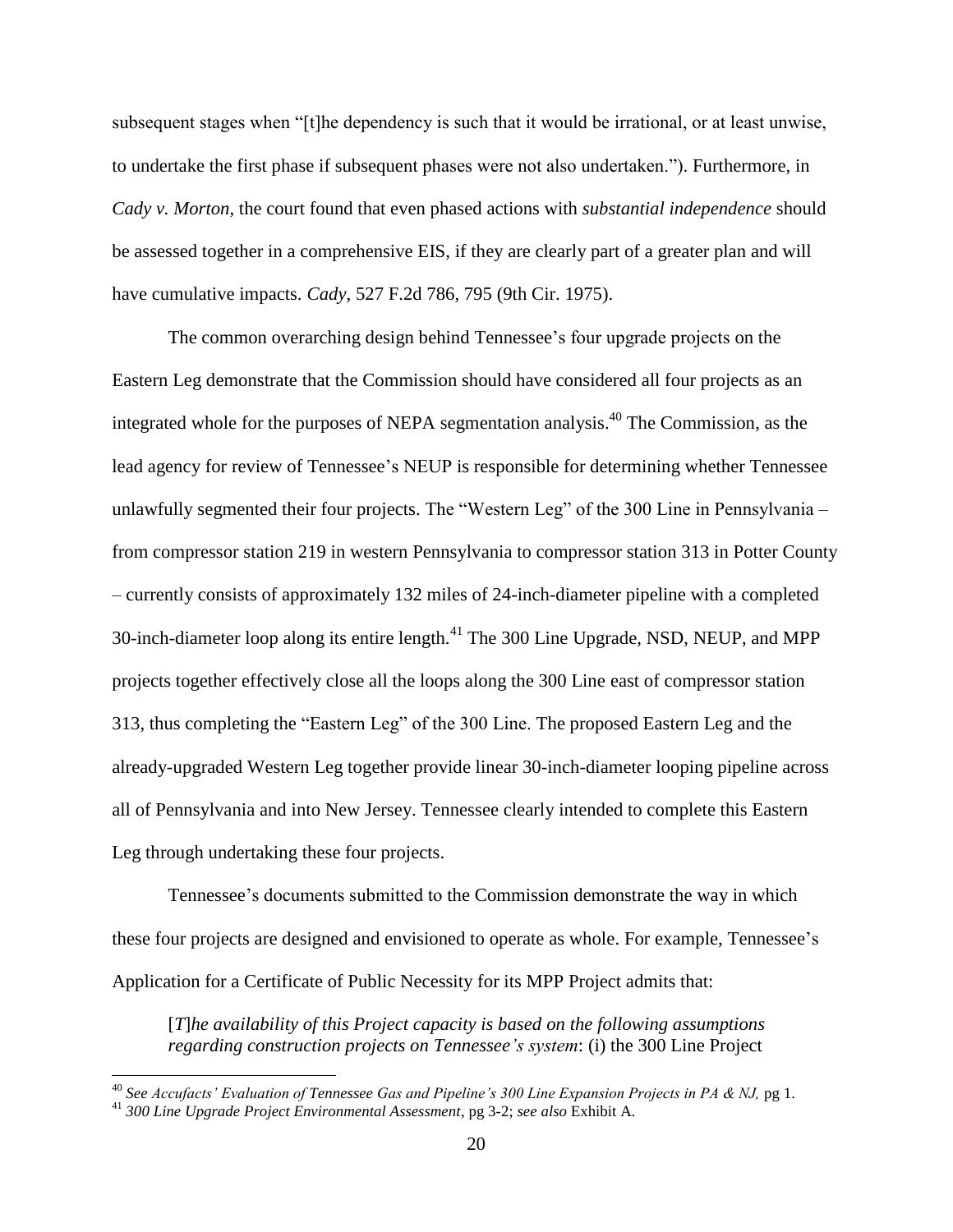(certificated by FERC in Docket No. CP09-444-000 on May 14, 2010) placed inservice as of November 1, 2011; (ii) the Northeast Supply Diversification (NSD) Project (certificated by FERC in Docket No. CP11-30-000 on September 15, 2011) being placed in-service as of November 1, 2012; and (iii) the Northeast Upgrade Project (certificate application pending in Docket No. CP11-161-000) being certificated and placed in-service as of November 1, 2013 (contemporaneously with this Project).<sup>42</sup>

In other words, without the other three projects being placed in-service before the MPP becomes operational, it would not be possible to achieve the requisite capacity that the MPP was designed to achieve. In addition, in Tennessee's application for its Certificate for the NEUP it admits that, through the addition of horsepower and modifications to existing compressor stations from the NEUP, it will "power-up" the existing 300 Line facilities, as expanded by the 300 Line Project."<sup>43</sup> Tennessee thus admits that the NEUP will activate additional capacity through the NEUP that otherwise would not have been available without the 300 Line Upgrade Project, thus further cementing the projects' interdependency.

#### e. The Eastern Leg Projects are Economically Interdependent

Another factor informing a NEPA segmentation analysis involves the economic interdependence of the concerned projects. In *Cady*, the court noted the project proponent's "massive capital investment and extended contractual commitments present a situation in which 'it would be irrational, or at least unwise, to undertake the first phase if subsequent phases were not also undertaken.'" *Cady*, 527 F.2d at 795 (quoting *Trout Unlimited v. Morton,* 509 F.2d 1276, 1285 ( $9<sup>th</sup>$  Cir. 1974)); *see also Citizen's Alert Regarding Environment v. U.S. Dep't. of Justice*, 1995 WL 748246, \*8 (D.D.C. Dec. 8, 1995) (the "economic interdependence" of a proposed prison project and a proposed business park led to the conclusion that they should be evaluated under a single EIS.).

<sup>42</sup> *MPP Project Application for Certificate of Public Convenience and Necessity*, pg 4 (emphasis added)

<sup>43</sup> *NEUP Application for Certificate of Public Convenience and Necessity*, pgs 12, 13.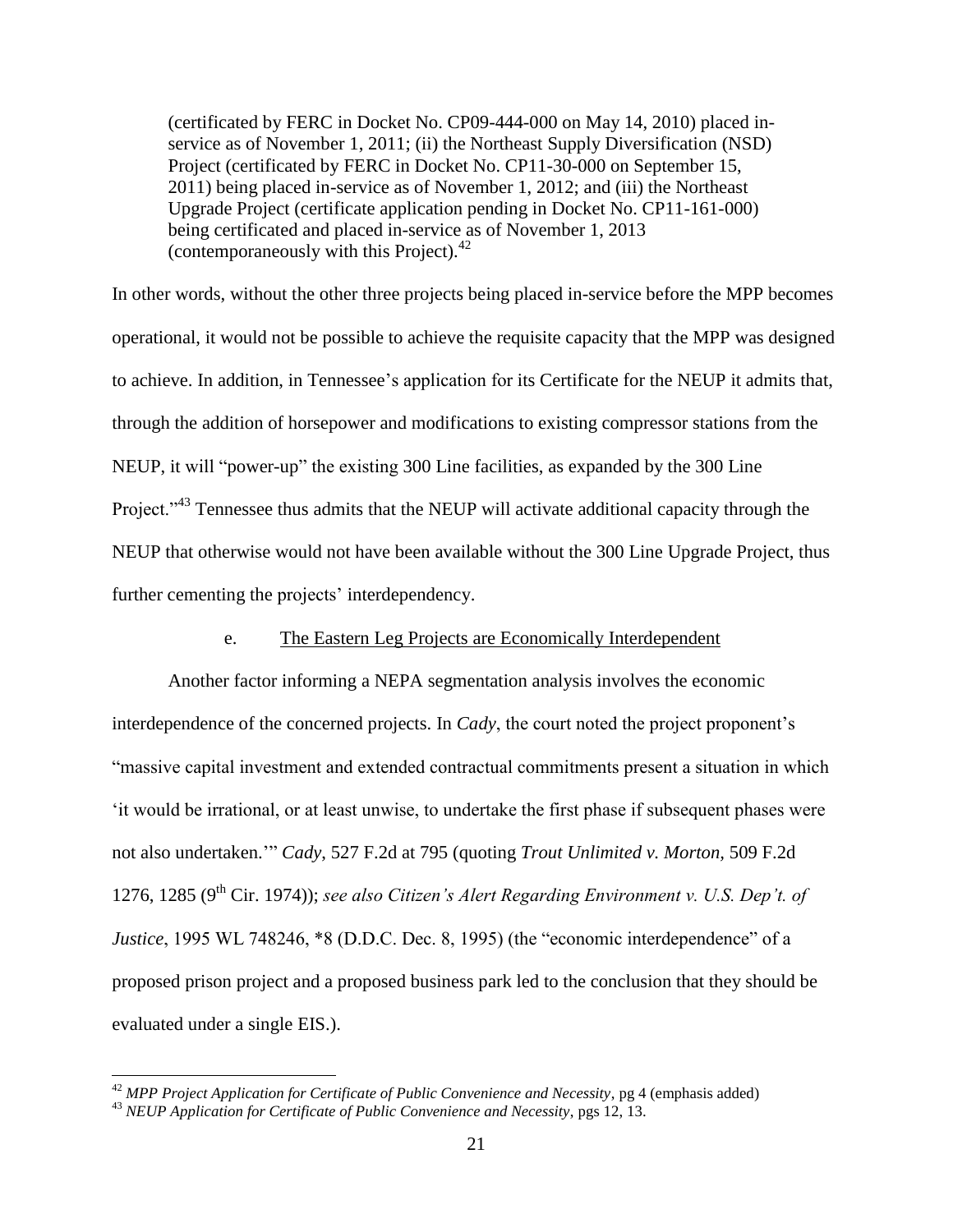In support of its grant of the Certification, the Commission notes that the NEUP was designed to provide a contracted for volume of gas on a "different timeframe to different customers [shippers]."<sup>44</sup> However, Tennessee's calculations of the rates it would charge its shippers ultimately belie this position, as the calculations were founded on the assumption that the completion of one project would lower the cost, and subsequent recourse rate, of the next project. Specifically, Tennessee calculated the incremental recourse rate for the NEUP project based on the incremental cost-of-service and design capacity of NEUP facilities *combined* with cost of service and billing determinants related to the facilities constructed by Tennessee for its 300 Line Upgrade Project.<sup>45</sup> Tennessee admits that:

The 300 Line Project Market Component facilities will enable Tennessee to increase capacity for this Project *at a much lower cost than would have been possible absent the 300 Line Project Market Component facilities*. As such, Tennessee believes it is appropriate to calculate the recourse rate for this Project based on a cost-of-service that *combines the costs and design capacities* of both the 300 Line Project Market Component facilities and this Project. Otherwise, the shippers that would pay an incremental rate for capacity created by the 300 Line Project Market Component would be at a disadvantage as compared to those shippers paying an incremental rate for this Project because of the higher costs of incremental capacity for the 300 Line Project Market Component facilities.<sup>46</sup>

Tennessee also admits that it negotiated a rate adjustment for the 300 Line Upgrade Project based on the recognition that a subsequent project – the NEUP – would provide Tennessee with the ability to increase capacity at a lower cost that would not have been possible without the 300

<sup>44</sup> *See NEUP Certificate of Public Convenience and Necessity*, pg 34.

<sup>45</sup> *NEUP Project Application for Certificate of Public Convenience and Necessity*, pgs 12-13; *see also* Tennessee's Exhibit N to the *NEUP Project Application for Certificate of Public Convenience and Necessity*.

<sup>&</sup>lt;sup>46</sup> *Id.* at 2 ("Tennessee also requests approval of new incremental recourse rates for service of the Project facilities, as combined for rate purposes with the Market Component facilities of Tennessee's 300 Line Project"); *Id*. at 14 ("Tennessee's proposal to roll in the Project costs to the 300 Line Project Market Component is consistent with the premise that such rolled-in rate treatment is appropriate in cases of inexpensive expansibility made possible because of earlier costly construction. Such is the case for the Project facilities as it relates to the earlier, more expensive capacity created by the 300 Line Project Market Component facilities."); *Id*. (""In the event the Commission issues an order authorizing this Project, including approval of the proposed calculation of the incremental rate, the recourse rates for the 300 Line Project would be revised based on the combined cost-of-service for the 300 Line Project and the Northeast Upgrade Project as of the in-service date of this Project.") (emphasis added).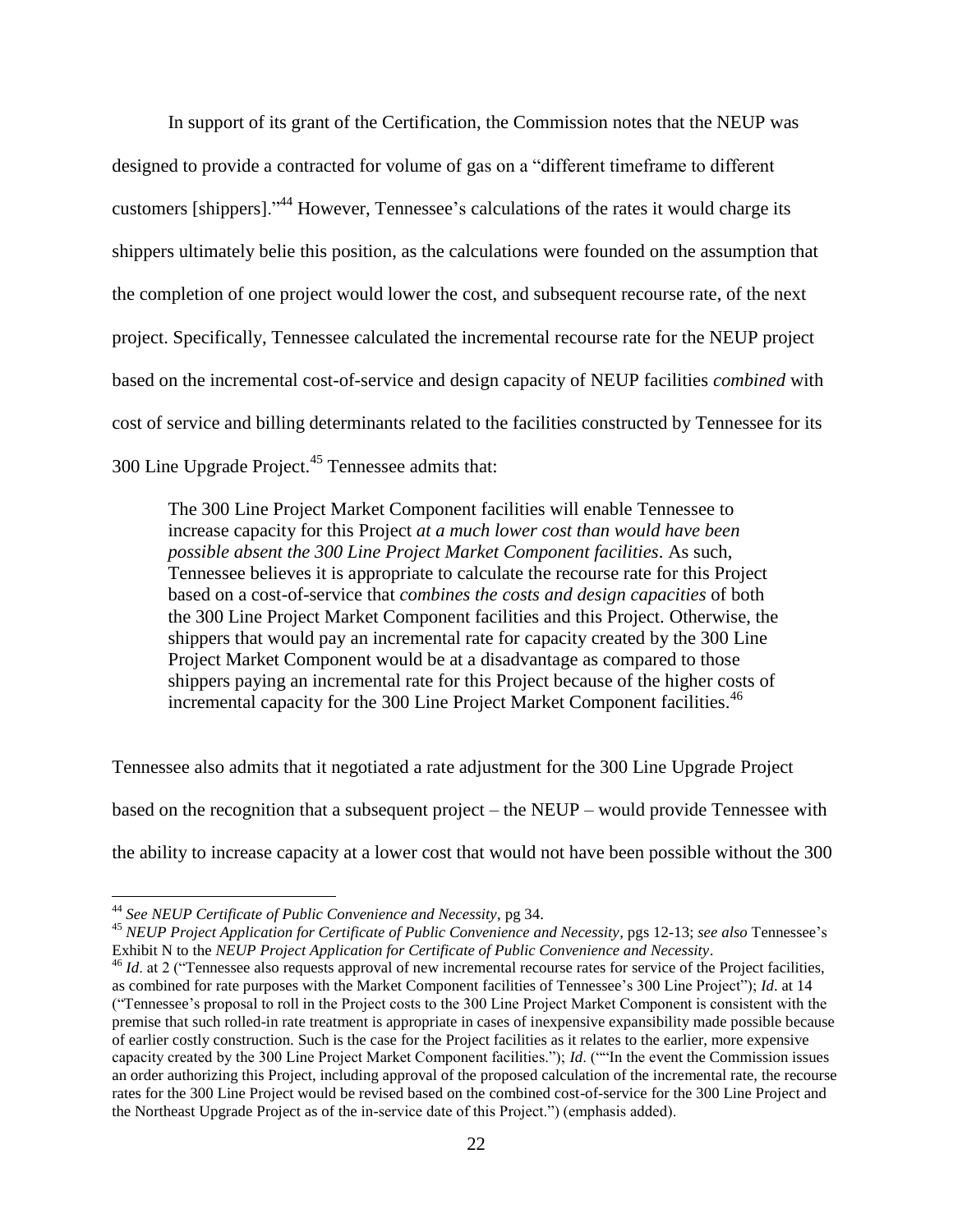Line Project.<sup>47</sup> While the Commission rejected this pricing scheme in its issuance of the Certificate, it did so without prejudice providing the option to Tennessee of later proposing a Section 4 proceeding to "consolidate the rates of the Northeast Upgrade Project and the 300 Line Project Market Component rates into a single incremental rate."<sup>48</sup>

Furthermore, Tennessee failed to demonstrate, in any capacity, that without the cost savings resulting from the related upgrade projects, that it would have been able to successfully negotiate the contracts with their shippers solely on the basis of the costs associated with that single project.<sup>49</sup> The fact that cost-ratio calculations were made and relied upon to complete contracts with shippers, which were wholly dependent on the completion and service dates of other connected expansion projects, is controlling here. In the context of NEPA analysis, the argument that the four projects are in varying stages of development for different customers is irrelevant. the Commission's separate applications for its projects simply do not excuse it from its NEPA obligations. Ultimately, the Commission failed to properly identify and evaluate the economic interdependence of these projects, and as such, improperly granted its Certificate to Tennessee.

In addition, the Commission's contracts with its shippers for each of the Eastern Leg projects, when compared to the estimated life span of the projects, demonstrate that those contracts cannot be relied upon to establish economic independence of the projects. The two contracts with the shippers for the NEUP are each limited to a 20 year primary term, with the

<sup>&</sup>lt;sup>47</sup> *Id.* at 14 ("Furthermore, Tennessee notes that in the precedent agreement that provided the market support for the 300 Line Project, Tennessee and EQT Energy, LLC agreed to a rate adjustment to the negotiated rate to the extent a subsequent project meeting certain criteria would be constructed and eventually placed in-service within a specified time period. The parties agreed to this negotiated rate adjustment in recognition that a subsequent project (such as the Northeast Upgrade Project) would likely provide Tennessee with the ability to increase capacity at a lower cost that would not have been possible without the 300 Line Project.").

<sup>48</sup> *NEUP Application for Certificate of Public Convenience and Necessity*, pg 10.

<sup>49</sup> *See* Exhibit N of *NEUP Application for Certificate of Public Convenience and Necessity* (combining the cost of service and billing determinants of the NEUP with the 300 Line Upgrade to calculate recourse rate).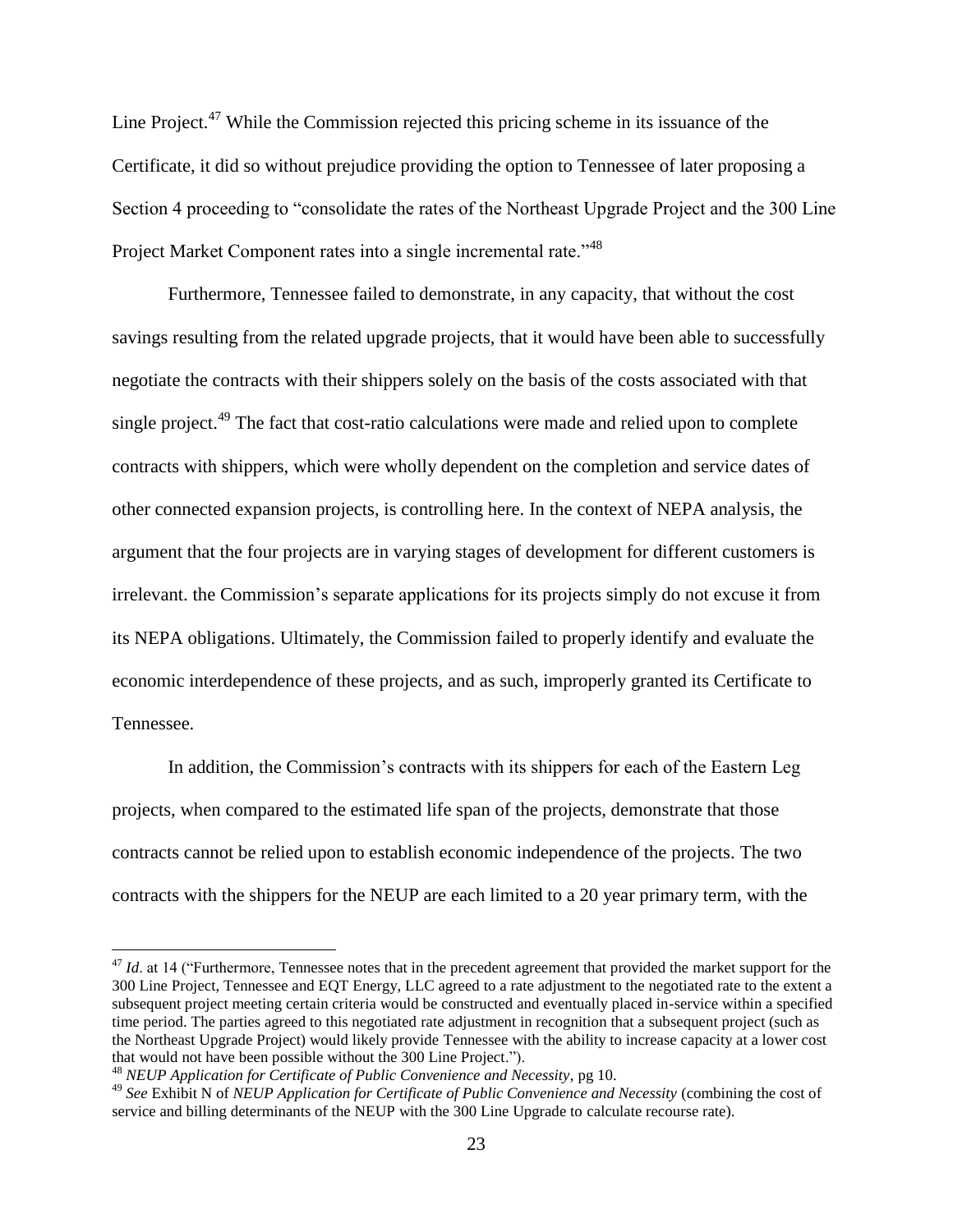*option* to extend service in 5 year increments.<sup>50</sup> This is also the case with the other Eastern Leg projects.<sup>51</sup> As such, Tennessee only has a guarantee of the use for each of the Eastern Leg projects for half of their estimated 40 year lifetime.<sup>52</sup> Therefore, it is disingenuous for Tennessee to claim, and improper for the Commission to agree, that these projects are economically independently justified on basis of contracts that only ascribe the use of capacity for half the lifetime of the project.

#### f. The Eastern Leg Projects are Reasonably Foreseeable

In *Blue Mountains Biodiversity Project v. Blackwood*, the court required that the Forest Service prepare a single EIS for multiple timber sales when they formed part of a single timber salvage project were, among other things, *"reasonably foreseeable.*" 161 F.3d 1208, 1214-15 (9th Cir. 1998) (emphasis added); *see also Peterson*, 753 F. Supp. 2d at 757; 40 C.F.R. § 1508.7 ("the impact on the environment which results from the incremental impact of the action when added to other past, present, and reasonably foreseeable future actions."); *see also Northern Plains Resource Council v. Surface Transportation Board 668 F.3d 1067*, 1079 (9th Cir. 2011).

Here, there is no doubt that the four projects composing the Eastern Leg – the 300 Line, the NEUP, the MPP, and the NSD -- were reasonably foreseeable projects. An examination of the relevant maps and documents submitted by Tennessee clearly demonstrates that Tennessee intended to extend its already completed Western Leg of 30 inch looped pipeline across the rest of Pennsylvania and into New Jersey. In 2010, at the moment Tennessee committed to constructing the 300 Line (the first project) in spaced out segments across Pennsylvania, they simultaneously committed to completing the entire 30 inch looped Eastern Leg from compressor

<sup>50</sup> *NEUP Certification of Public Convenience and Necessity*, 12, 13.

<sup>51</sup> *See 300 Line Upgrade Certificate of Public Convenience and Necessity*, pg 13 (15 year primary term); *MPP Application for Certificate of Convenience and Public Necessity*, pg 15 (15 year primary term, may negotiate to 10 year); *NSD Certificate of Public Convenience and Necessity*, pg 4(15 year primary term). <sup>52</sup> *NEUP Certification of Public Convenience and Necessity*, 9.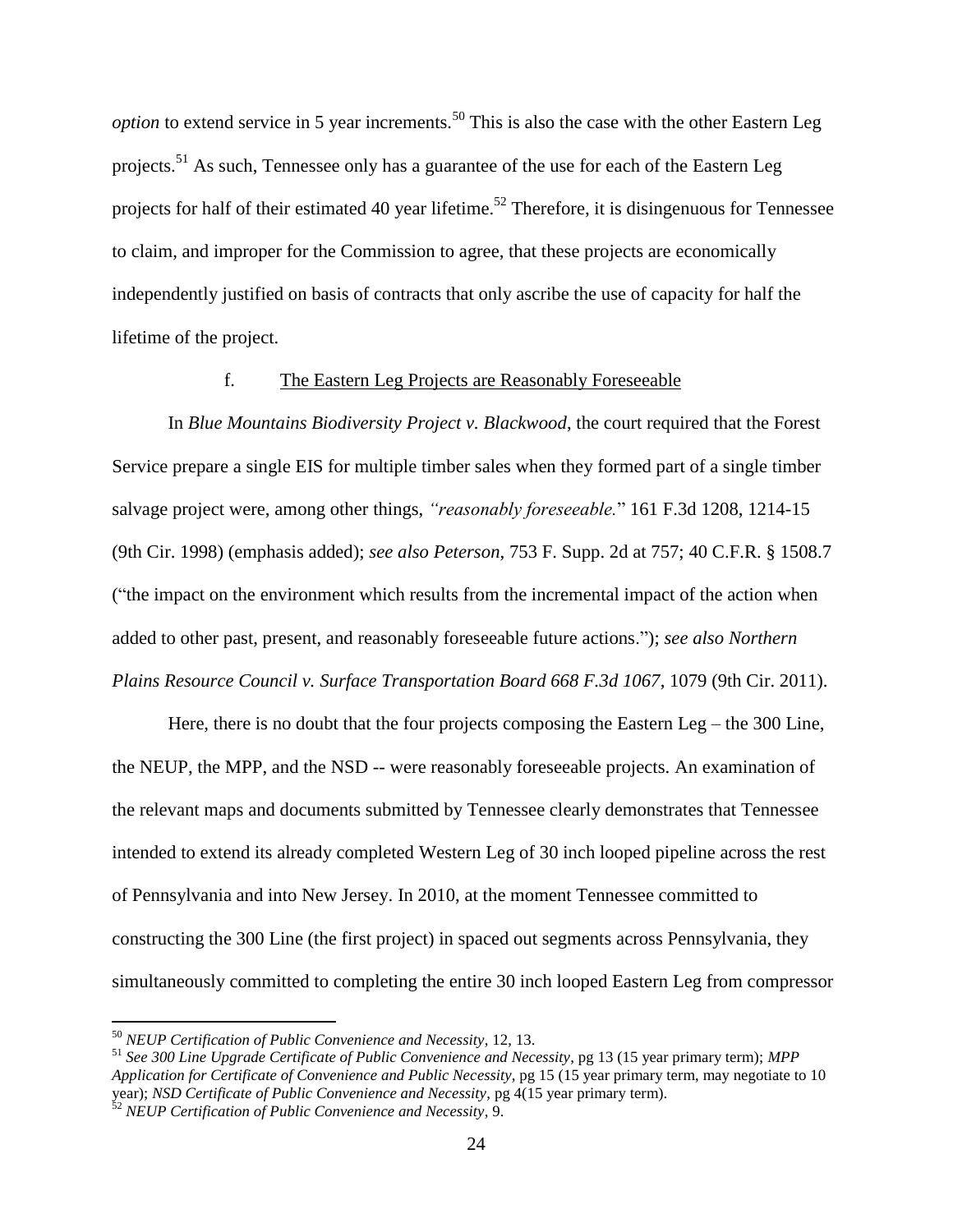station 313 to the Mahwah Metering Station, because without a fully looped system certain and inherent engineering inefficiencies would take place.<sup>53</sup> Furthermore, Tennessee has made representations in documents it has submitted before the Commission that in the agreement that provided the market support for the 300 Line Project, Tennessee and the shipper agreed to a rate adjustment to the negotiated rate "*to the extent a subsequent project meeting certain criteria would be constructed and eventually placed in-service within a specified time period*."<sup>54</sup> In other words, at the time Tennessee was negotiating rates for its 300 Line, it was doing so based on the assumption that an additional upgrade project would take place. It is difficult to fathom how the NEUP could have been any *more* foreseeable.

### g. Common Timing of The Eastern Leg Projects

Pursuant to 40 C.F.R.  $\S$  1508.25(a)(3), the "common timing" of projects is a factor that provides a basis for determining whether or not to evaluate the environmental consequences of two projects together. 40 C.F.R. § 1508.25(a)(3). *See also Fund For Animals v. Clark*, 27 F. Supp. 2d 8, 13 (D.D.C. 1998) (finding that "if agency actions are similar in that they share common timing. . . such actions should also be addressed in the same environmental document so as to assess adequately their combined impacts."). Here, all four projects composing the Eastern Leg had proposed "in-service" dates within 24 months of each other.<sup>55</sup> In fact, two of the projects have in-service dates on the *same exact day,* as the MPP and the NEUP are both projected to be operational on November 1, 2013. The 24 month time period in which all four Eastern Leg projects are proposed to be in operation further demonstrates that the Commission should have evaluated the projects as a whole and thus violated NEPA in issuing the Certificate

<sup>53</sup> *Accufacts' Evaluation of Tennessee Gas and Pipeline's 300 Line Expansion Projects in PA & NJ, pg 7-9.*

<sup>54</sup> *NEUP Application for Certificate of Convenience and Public Necessity,* pg 14.

<sup>&</sup>lt;sup>55</sup> MPP In-Service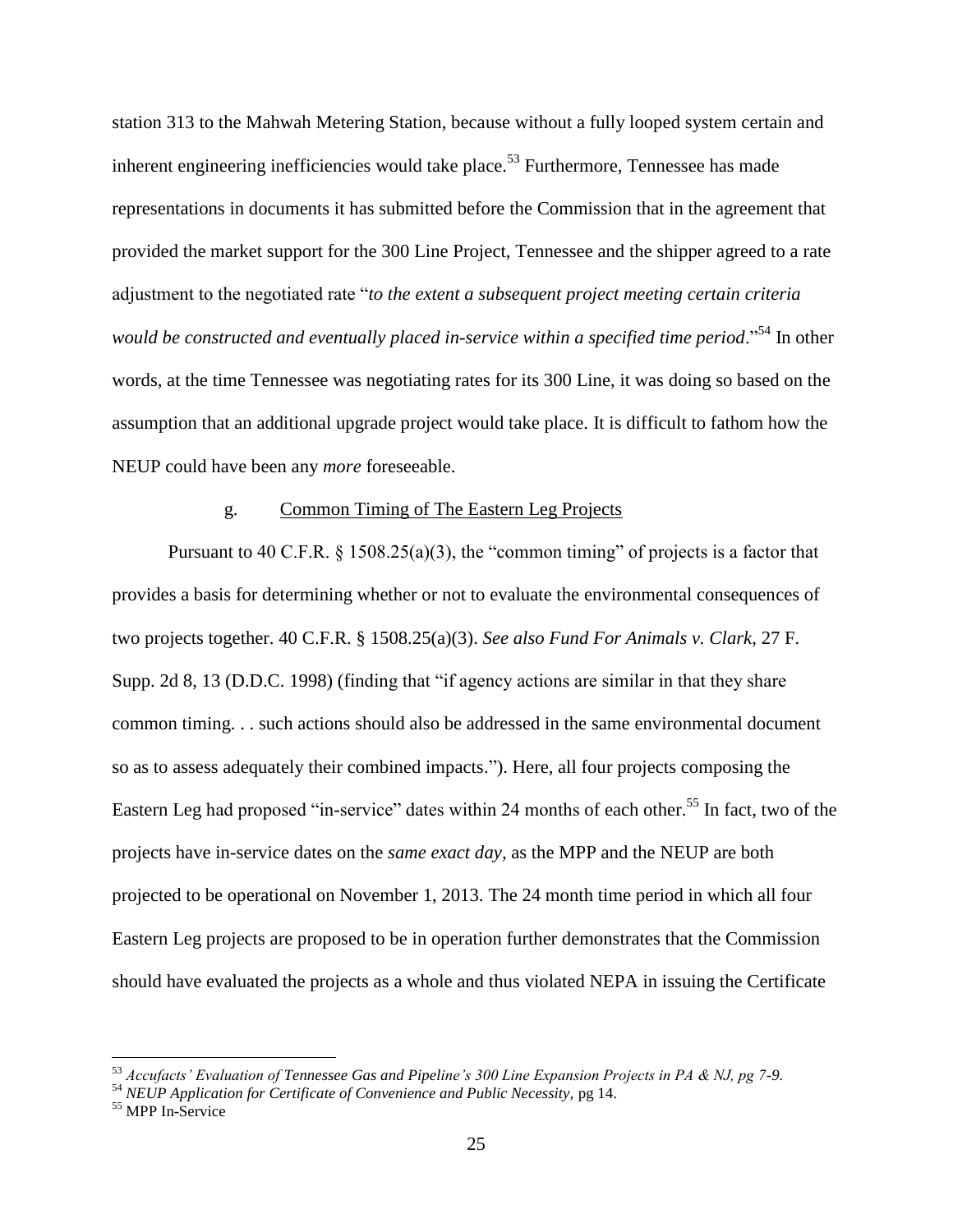for the NEUP based on an EA and FONSI without undertaking an EIS on the Eastern Leg as a whole.

#### h. The Eastern Leg Projects Share Geographic Proximity

40 C.F.R. § 1508.25(a)(3) also describes the geographic proximity of proposed projects as a factor when evaluating whether an EIS should be required. *See also Fund for Animals v. Clark*, 27 F. Supp. 2d 8, 9 (D.D.C. 1998) (citing 40 C.F.R. § 1508.2(a)(3) in holding that an EIS should be prepared where the projects "all [took] place in the same geographic area.").

Tennessee contends, and the Commission accepts, that the construction activity along different sections of the Eastern Leg for these projects are not linked, and thus have little, if any, environmental impact. However, when looked at in concert, construction activity for the Eastern Leg projects is happening no differently than how construction would normally take place on one large-scale linear pipeline. Tennessee's four Eastern Leg projects occur in a contiguous, uninterrupted line across Pennsylvania and into New Jersey. This type of linear construction activity potentially results in severe impacts to watersheds and local ecosystems as numerous streams and water bodies must be crossed in order to complete the project.

Despite the fact that the 300 Line Upgrade Project became operational in November of 2011, at this time remediation and re-vegetation have still yet to be completed, construction for the NSD project is currently ongoing, and construction for the NEUP and MPP is currently projected to begin before the NSD is finished. Therefore, it is clear that Tennessee is orchestrating one commonly timed construction pipeline project.

The Commission has previously found that segmented pipeline projects, less extensive than the ones currently under consideration, require an EIS. For example, the Commission required an EIS for a proposed project that consisted of four segments of 24 and 30-inch pipeline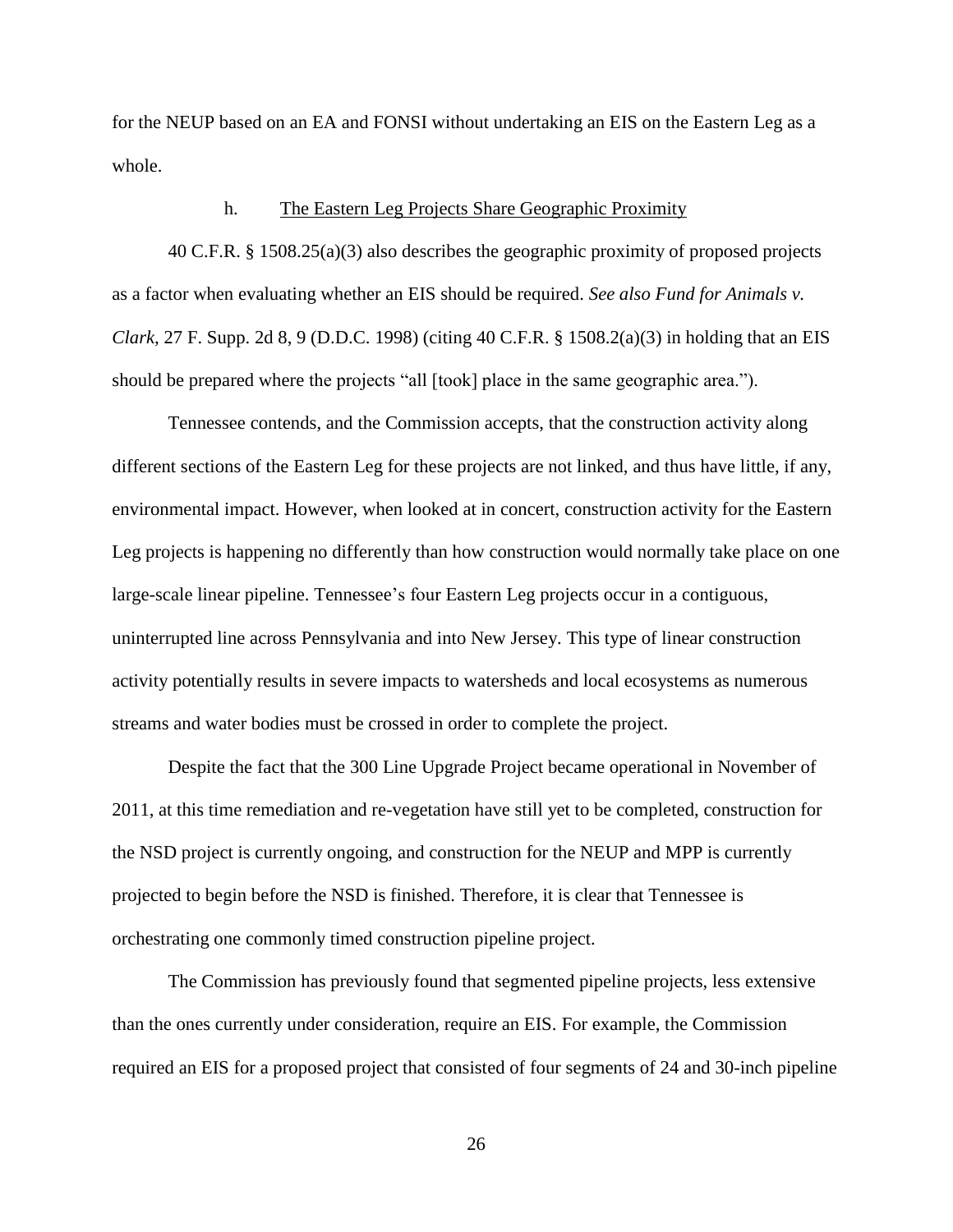totaling approximately 164 miles in length, where a significant proportion of the proposed pipeline route was along an existing utility right of way. *Colorado Interstate Gas Company*, 122 FERC  $\parallel$  61,256 (2008). It should be noted that the combined Tennessee projects involve over 20 miles of additional pipeline and result in 153 more water crossings than the Colorado Interstate Gas Company's pipeline project.

Accordingly, because the Commission improperly segmented its consideration of the NEUP from the other interdependent projects of Tennessee's Eastern Leg of the 300 Line, the Commission should grant this request for rehearing and rescind its Order and Certification pending a full and legally adequate EIS on these projects.

# **2. The Commission's Finding that the NEUP is Not a Major Pipeline Project is not Supported by the Record, or by Previous FERC Decisions on Similarly Situated Pipeline Projects**

Commission regulations recognize that an EIS would normally be prepared for a "major pipeline projects . . . using rights of way in which there are no existing natural gas pipelines." *See*  18 C.F.R. § 380.6(a)(3). However, the regulations do not consider to what extent a pipeline must be "using rights-of-way" of an existing pipeline in order to be considered a non-major pipeline and thus excused from triggering the regulatory requirement to prepare an EIS in the first instance.

There is no bright-line test for determining which projects are subject to the EIS requirement and which are not. As such the Commission' decision is often largely determined on a case-specific basis. *Dominion Transmission, Inc.,* 113 FERC ¶ 61,065, 61,242 (2005). Although total mileage/acreage is not the only consideration in determining the necessity for an EIS, it is significant. The Commission may also consider whether the project is constructed on sensitive areas or affects endangered species' critical habitat. *Central New York Oil and Gas*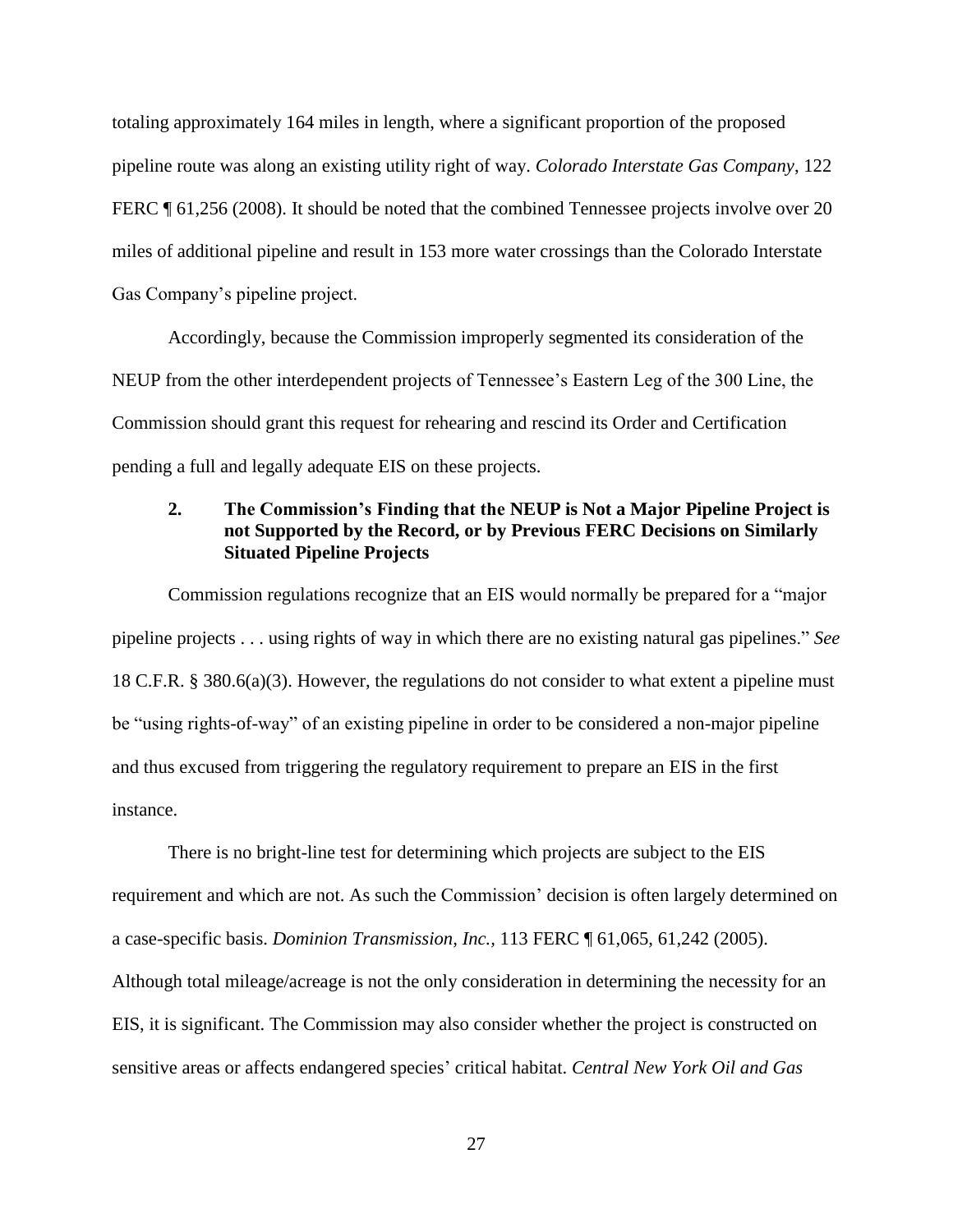*Company, LLC,* 137 FERC  $\P$  61,121 (2011). A number of cases of pipeline construction projects similar in scope to the NEUP and to the Eastern Leg projects as a whole have been determined by the Commission to require an EIS as a result of being categorized a major federal action.

For example, a project that proposed to construct and operate a natural gas storage facility along with connecting pipelines and a metering and regulating station required an EIS. *Floridian Natural Gas Storage Company, LLC*, 124 FERC P 61214 (2008). In that matter, the construction for the project only required 55.58 acres for the LNG storage facility and 71.45 acres for the construction right-of-way, construction staging area, the M&R station, and pipeline interconnections. *Id*.

Here, the NEUP project alone exceeds these figures, as it will disturb over 640 acres of land (roughly 75% being acreage classified as having poor re-vegetation potential), require over 120 acres of permanent new right-of-way, cross over 100 water bodies, as well as have significant portions of the right-of-way cut through virgin forest and sensitive habitats. As identified by the Pike County Conservation District in their comments to the EA, the fact that the NEUP goes through 6.4 miles of new pipeline right-of-way through intact forest land, traversing steep slopes and previously undisturbed special protection waters is largely ignored or discounted by the EA and FONSI.<sup>56</sup> The Commission discounts the impact of the project by claiming "fragmentation will be minimal because the project will mostly expand the width of the existing right-of-way which already has edge habitat." However, the Commission fails to take into account the multiplier-effect of doubling the right-of-way for the project, the further biological invasion of non-native invasive organisms, the disruption of native plant cover, decreased contaminant filtration, and more generally the large scale increased penetration of

<sup>56</sup> *PCCD Comments on the NEUP Environmental Assessment* (Dec. 20, 2011), pg 1.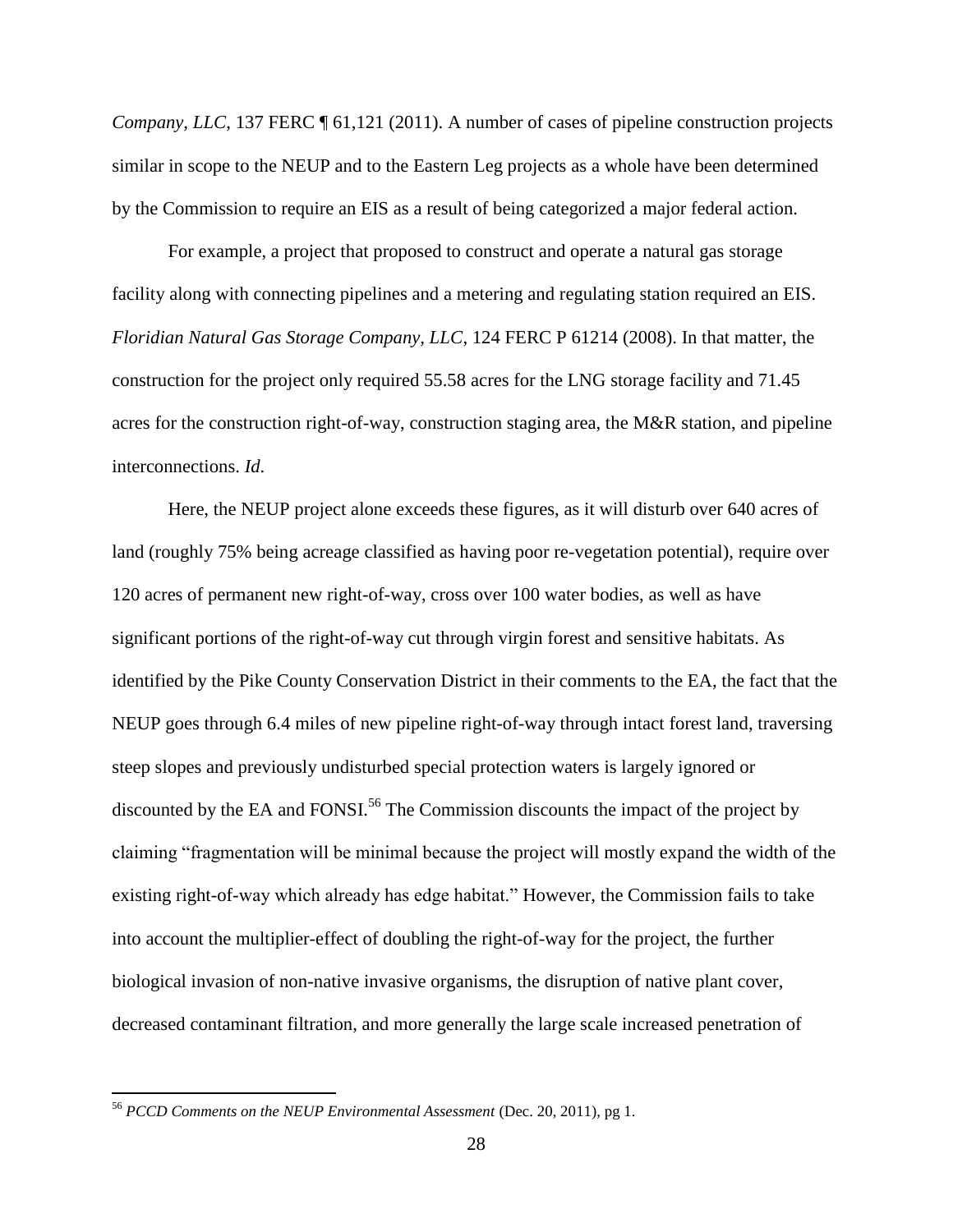edge effects.<sup>57</sup>

 $\overline{a}$ 

Similarly, the Commission required an EIS for a proposed project that consisted of four segments of 24 and 30-inch pipeline totaling approximately 164 miles in length, where a significant proportion of the proposed pipeline route was along an existing utility right of way. *Colorado Interstate Gas Company*, 122 FERC P 61256 (2008).

Here, Tennessee's combined Eastern Leg is considerably larger than Colorado Interstate Gas Company's project, as Tennessee's projects involve over 185 miles of pipeline, result in 285 water crossings, require over 620 acres of permanent new right-of-way, and will disturb over 3,700 acres of land (over 2,400 of which is acreage considered to be of poor re-vegetation potential). Furthermore, when the projects for the Eastern Leg are properly considered as a whole, the forest edge effects are increased by a factor of three as compared to just the NEUP project. The Commission fails to consider that, while adjacent to an existing right-of-way, essentially an entire new 25 right-of-way for a 30 inch looped system will extend from Potter County Pennsylvania to the Mahwah Meter Station in New Jersey. The Commission improperly failed to consider the projects as a whole when making a determination that the NEUP did not constitute a major new pipeline necessitating an EIS.

#### **3. The Commission Erred in Determining that the NEUP's Impacts Are Not Significant and Do Not Warrant an EIS**

The NEPA regulations establish that the determination of whether a project will "significantly affect[] the quality of the human environment" depends on considerations of "both context and intensity." 40 C.F.R. § 1508.27. In issuing its Order and FONSI, the Commission erred in determining that neither the context of the NEUP nor the intensity factors when applied to the NEUP warrant preparation of an EIS. *See generally* Order at ¶¶ 124-201. As predicate to

<sup>57</sup> *Comments on Environmental Assessment of the Northeast Upgrade Project*, Docket No. CP-11-161-000 (submittal 20111221-5231) (Dec. 21, 2011), exhibit B, pgs 4-6.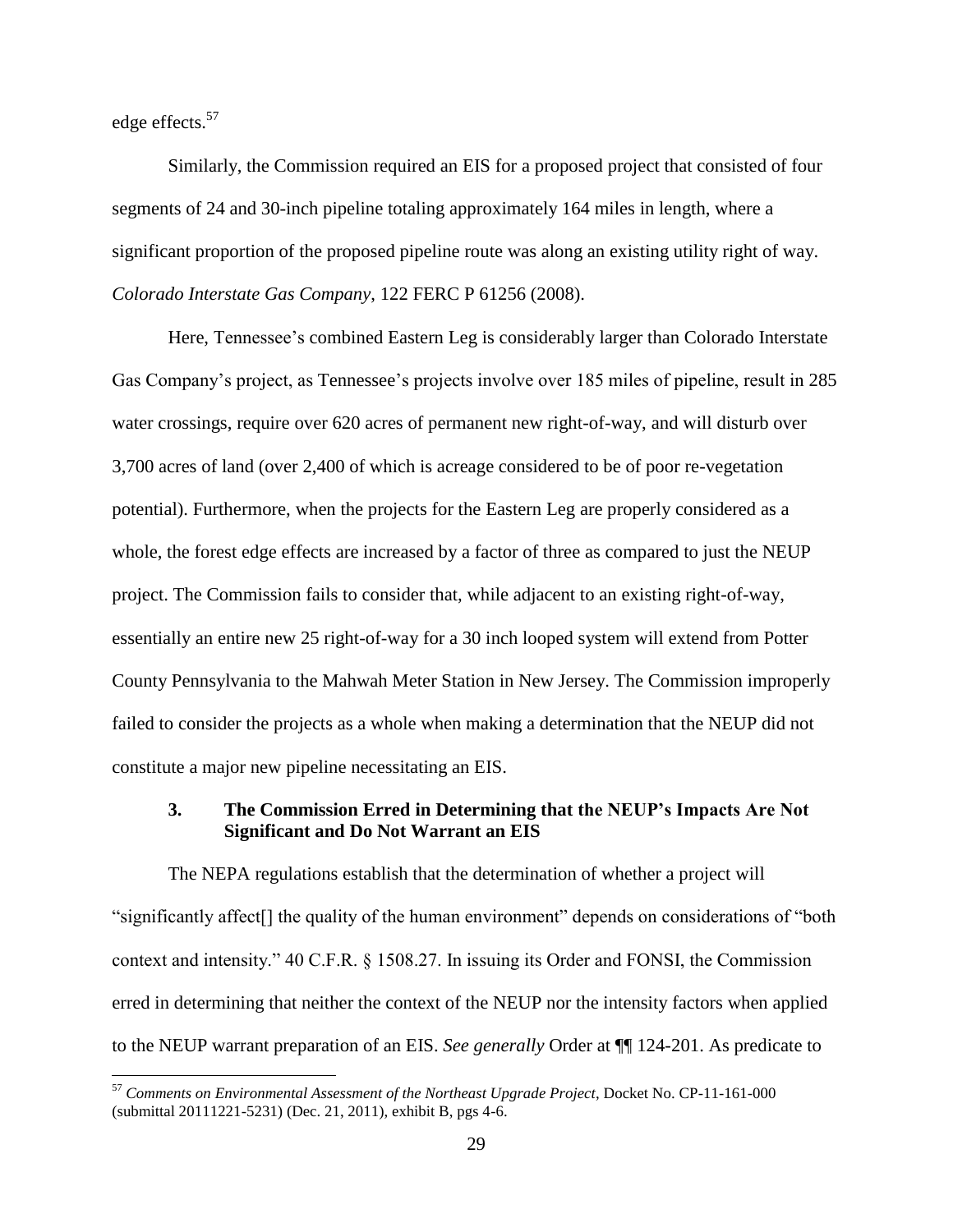this error, the Commission failed to collect the necessary data to make an informed decision about the significance of the NEUP's impacts in the first instance, despite multiple comments highlighting the many subject areas of the EA that lacked the requisite data to inform the Commission's analysis. The Commission's failure to collect, or to require Tennessee to provide, the necessary data prior to completing the EA violates NEPA's two-fold mandate not only to ensure that the Commission's decision is fully informed but also to make this information available for public review and comment in its NEPA document.

#### a. The Commission's EA and FONSI are Based on Incomplete and Inadequate Information, in Violation of NEPA

As Intervenors noted in their EA Comments and the attached exhibits, and as also highlighted by other commenters, the Commission based its EA on incomplete and inadequate information, thus irretrievably prejudicing its NEPA analysis and subsequent decision not to proceed with an EIS. NEPA is an "environmental full disclosure law," *Monroe Cnty. Conservation Council, Inc. v. Volpe*, 472 F.2d 693, 697 (2d Cir. 1972). To ensure that the agency not only takes an informed "hard look" at the consequences of its actions, but also fully informs the public of its decision-making process, the agency is obligated to obtain and consider information, and to disseminate its analysis of this information to the public for comment. This requirement "ensures that an agency will not act on incomplete information, at least in part . . . by ensuring that the public will be able to analyze and comment on an action's environmental implications." *Ohio Valley Envtl. Coal. v. U.S. Army Corps of Eng'rs*, 674 F. Supp. 2d 783, 792 (S.D. W.Va. 2009) (internal quotation marks and citations omitted). The information provided to the public "must be of high quality" because "[a]ccurate scientific analysis, expert agency comments, and public scrutiny are essential to implementing NEPA." 40 C.F.R. § 1500.1(b).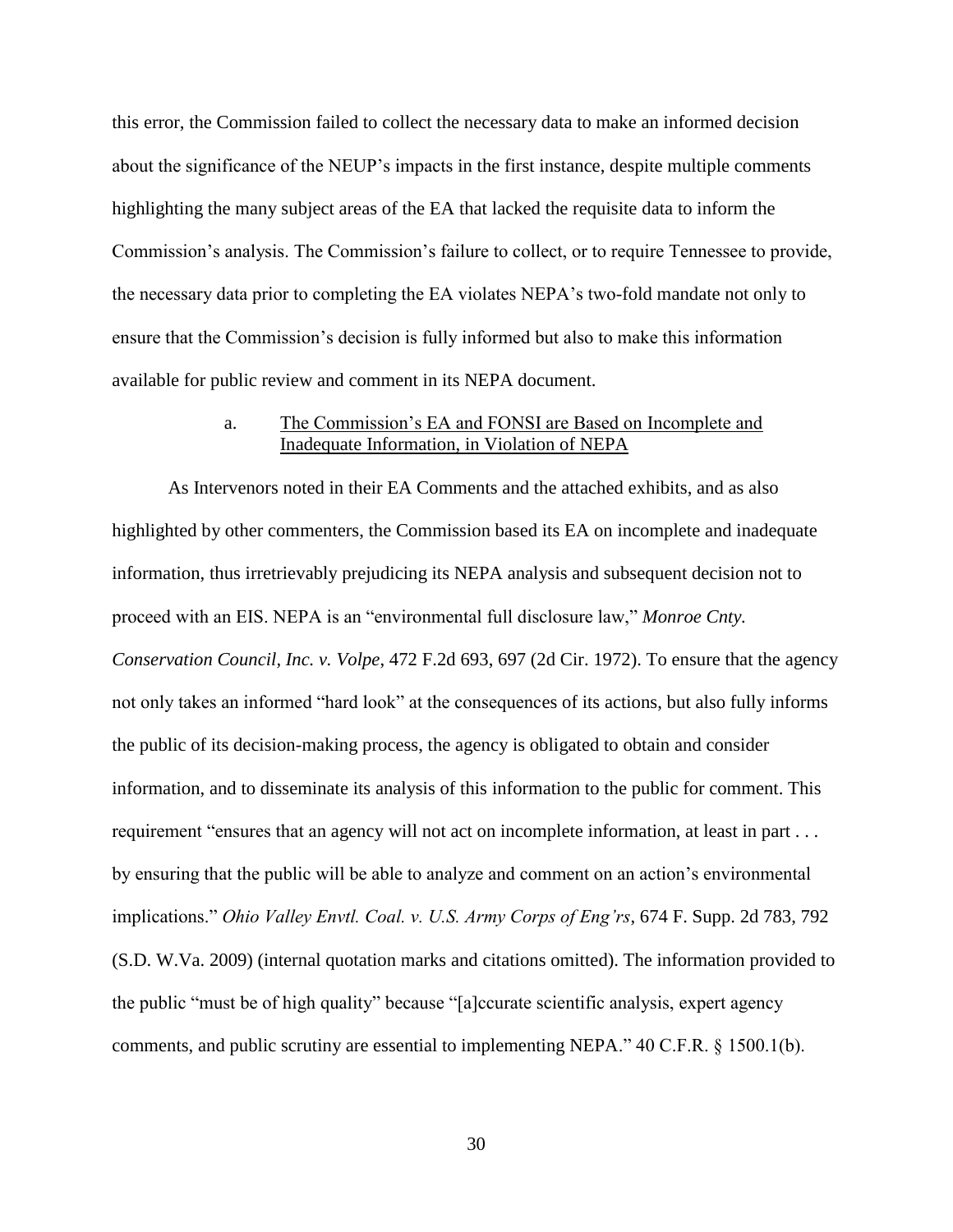Here, the Commission's failure to gather reasonably available information to remedy deficiencies in the EA not only violated these general principles but specifically implicated the fifth NEPA intensity factor, "[t]he degree to which the possible effects on the human environment are highly uncertain or involve unique or unknown risks." As Intervenors detailed in their EA Comments at 8-11, and as further underscored in Thonet Associates, Inc.'s expert report, the EA is full of significant information gaps, both those candidly admitted by the Commission when it asserts that such information will become available on the completion of further studies, surveys, and permitting requirements by Tennessee as well as those identified by commenters and expert agencies such as the EPA and NJDEP. Although the Order purports to respond, Order at ¶¶ 143-49, these paragraphs do not begin to cover all of the informational deficiencies commenters identified.

Given the laundry list of missing information on a range of issues, the EA was at best incomplete and at worst entirely speculative, thus rendering nugatory its purpose "to obviate the need for speculation by insuring that available data are gathered and analyzed prior to the implementation of the proposed action." *See Sierra Club v. U.S. Forest Serv.*, 843 F.2d 1190, 1195 (9th Cir. 1988). Because this insufficient EA increases the uncertainty of the Project's impacts, the Commission's refusal to prepare an EIS was unlawful. *See Blue Mountains Biodiversity Project v. Blackwood*, 161 F.3d 1208, 1213-14 (9th Cir. 1998). "[W]here uncertainty may be resolved by further collection of data . . . or where the collection of such data may prevent speculation on potential . . . effects," an agency must prepare an EIS. *Nat'l Parks & Conservation Ass'n v. Babbitt*, 241 F.3d 722, 732-33 (9th Cir. 2001) (internal quotation marks and citations omitted), *abrogated on other grounds by Monsanto v. Geerston Seed Farms*, 130 S. Ct. 2743 (2010).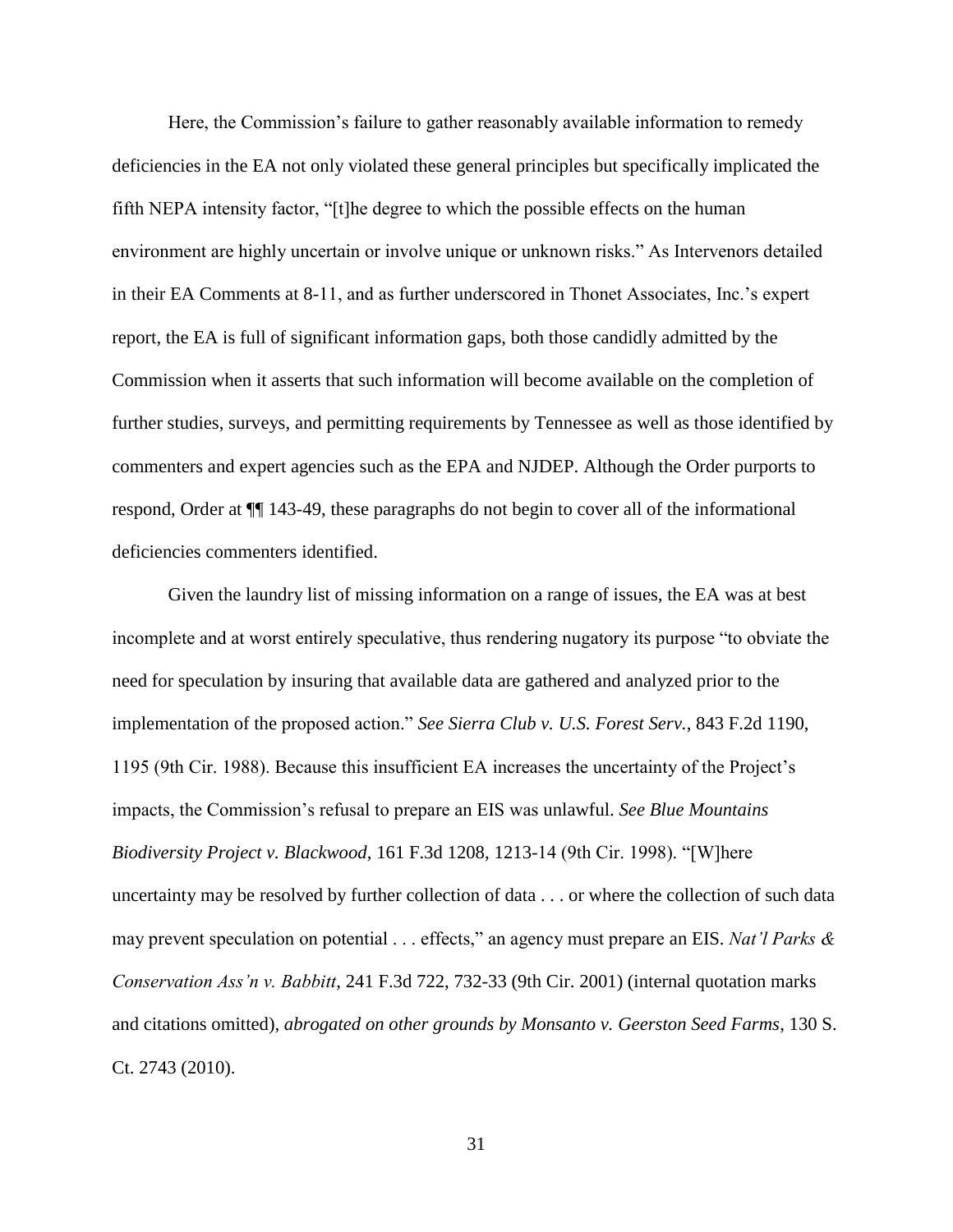The Commission's various answers – that it had sufficient information to complete the EA, that Tennessee's belated submission of data before the Order issued enabled the Commission to make an informed decision in reaching its FONSI, or that more details on Project impacts would be worked out in other state or federal permitting processes – are unavailing. Substantively, these information deficits rendered the EA insufficient as a matter of law to fulfill the agency's analytical and evidentiary obligations. It is the EA, not the FONSI or some outside permit, that must contain the Commission's environmental impacts review. *See Blue Mountains Biodiversity* Project, 161 F.3d at 1214 ("The EA . . . is where the [agency's] defense of its position must be found.") (citing 40 C.F.R. § 1508.9(a)). This holds true whether or not Tennessee had yet to complete necessary surveys, or whether other agencies are required under their own statutory mandates to consider more fully the impacts to a particular resource (*e.g.*, endangered species, wetlands, or water resources) in separate permitting processes outside the Commission's control.<sup>58</sup> Procedurally, by denying Intervenors and the public the right to review and comment on all of the information upon which the Commission's FONSI was based, the Commission violated NEPA. *See Robertson v. Methow Valley Citizens Council*, 490 U.S. 332, 349 (1989). This issue alone provides sufficient justification for the Commission to grant this request for rehearing and rescind the Order pending completion of a full and adequate EIS.

#### b. The EA Ignores the Context of the NEUP in Violation of NEPA

In determining whether an action requires an EIS, "the significance of an action must be analyzed in several contexts such as society as a whole (human, national), the affected region,

<sup>&</sup>lt;sup>58</sup> Thus, for example, the Commission's assertions that it is not unreasonable for the EA to assume that Tennessee will comply with permit requirements entirely misses the point. *See, e.g.*, Order at  $\P$  170-71, 176, 199-200. Whether or not different federal and state laws obligate Tennessee to adhere to certain environmental standards, the Commission's obligation fully to disclose and discuss based on complete information the Project's impacts to resource areas addressed in the EA is undiminished as a matter of law. Moreover, as a matter of fact, the Commission had ample evidence before it to support the argument that it is entirely reasonable to assume that, as in the 300 Line Project, Tennessee will repeatedly fail to adhere to its permit terms and conditions.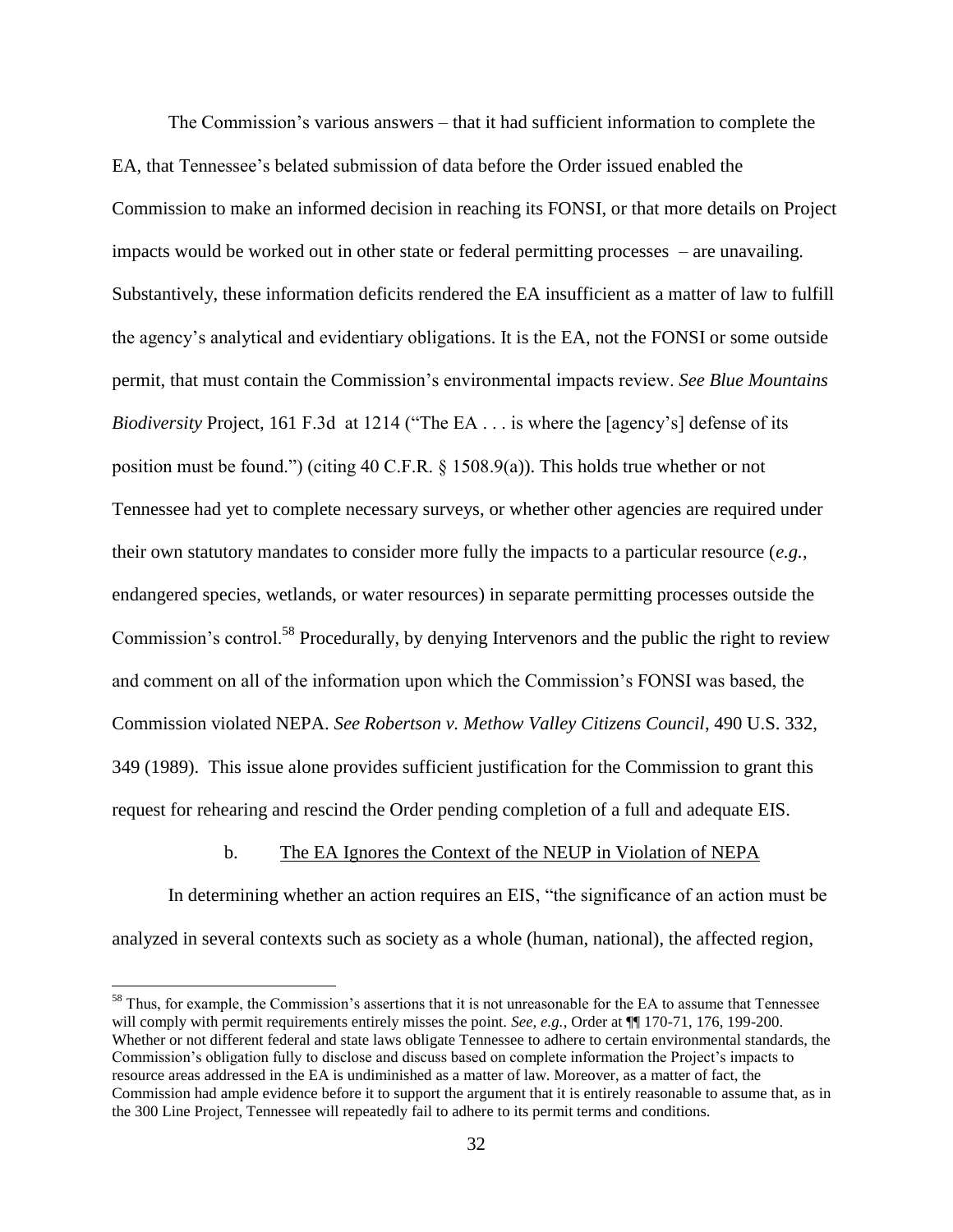the affected interests, and the locality." 40 C.F.R. § 1508.27(a). As stated in Intevenors' EA Comments at 2, here, the context of the Project required the EA to analyze the NEUP against the context of the exponential growth of unconventional gas development in the areas of Pennsylvania underlain by the Marcellus Shale. The EA's failure to acknowledge and analyze the effects of this rapid industrialization of formerly rural areas not only violated NEPA's cumulative impacts analysis requirement, as argued below, but it also separately violated NEPA's mandate to consider the NEUP within this context. The context requirement also mandated that EA consider that the Project will be constructed in and through high value resource areas and special protection waters designated by local, state, and federal agencies, but the EA entirely failed to address whether the impacts of the NEUP will significantly affect these areas either locally or regionally. *See Anderson v. Evans*, 371 F.3d 475, 490-92 (9th Cir. 2002) (local effects may be basis for a finding of significant impacts; if there are substantial questions about the significance of effects on the local area not adequately addressed by an EA, an EIS must be prepared). The Commission should reconsider its analysis of the context of the NEUP in order to make a reasoned and legally supportable determination as to whether an EIS must be prepared.

### c. The Commission Erred in Determining that the NEPA Intensity Factors Do Not Warrant Preparation of an EIS

As Intervenors detailed in the EA Comments and expert reports submitted therewith, the Commission's EA failed to analyze the significance of the NEUP in light of the intensity factors established by the NEPA regulations. Some of these factors are broken out for more detailed discussion elsewhere in this request for rehearing. *See, e.g.*, *supra* at II. B. 1 (intensity factor 7), II. B. 3. a (intensity factor 5), *infra* at II. B. 4 (intensity factor 7), *infra* at II. B. 5. b (intensity factor 10).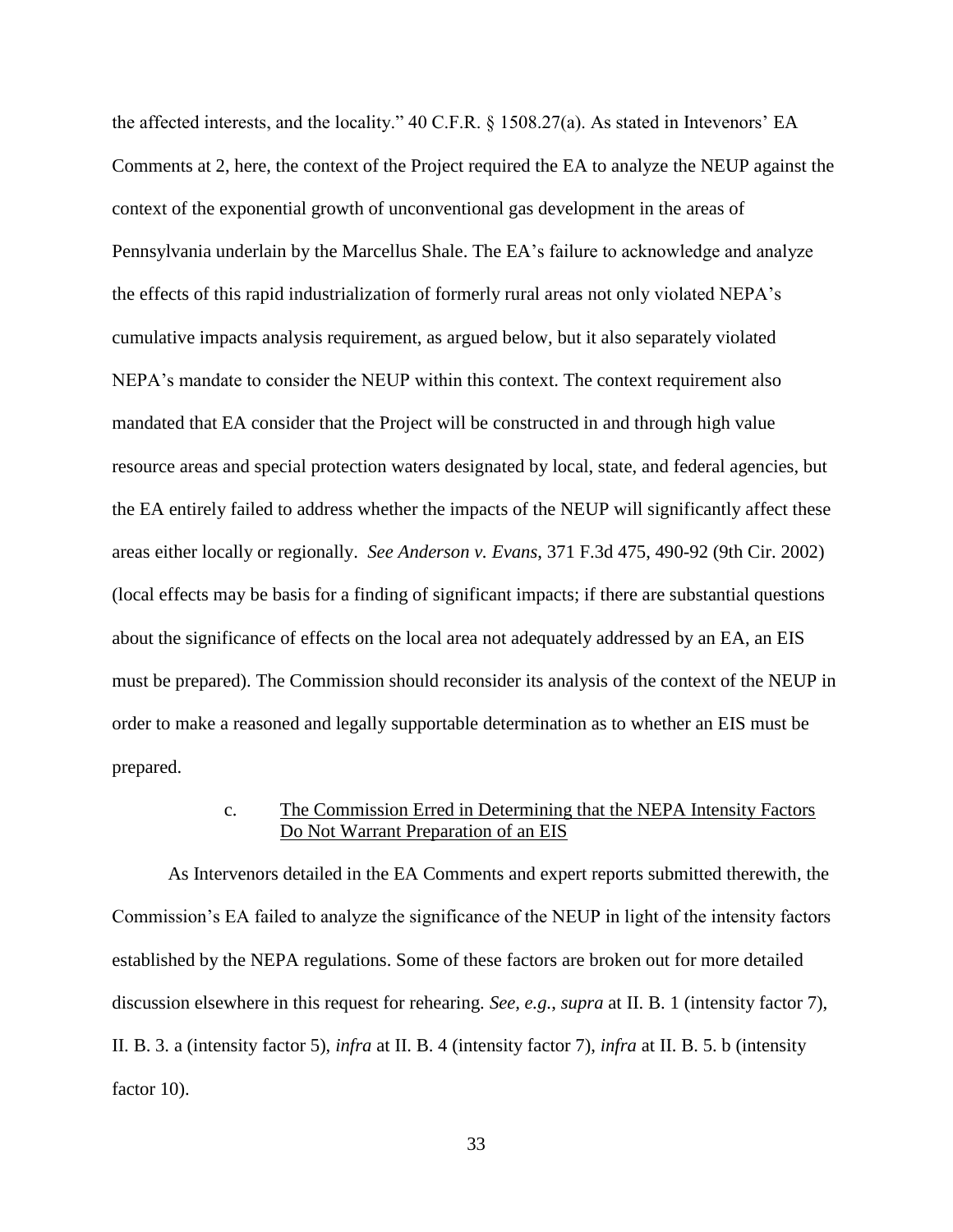With respect to intensity factors 3 and 8, Intervenors demonstrated that the NEUP will be built through and adversely affect each and every one of the six categories of unique geographic characteristics identified by CEQ regulations as pertinent to the significance determination: historically and culturally significant areas, park lands, prime farmlands, wetlands,  $59$  ecologically critical areas, and even under the Delaware River, a federally designated Wild and Scenic River. *See* EA Comments at 5-7. The EA largely failed to address this range of impacts in any depth.

Moreover, as noted above and in the EA Comments, what analysis was contained in the EA was based on incomplete information. The Commission's answer, Order at ¶¶ 132-36, that Tennessee will sufficiently mitigate these impacts, is unavailing. As discussed in greater detail below, the record of Tennessee's violations of its mitigation requirements on the 300 Line Upgrade has given the Commission ample notice of the very shaky ground on which this assumption rests.

Yet even were Tennessee fully to comply with all relevant mitigation requirements, the EA does not address the impacts that will occur regardless of mitigation efforts by virtue of the Project's doubling the existing right-of-way and maintaining it for the life of the Project as a clear corridor. Certainly the EA did not address the expert comments in the Heatley Report, detailing the EA's analytical deficiencies in addressing the significance of short- and long-term impacts of forest fragmentation and edge effects, adverse impacts to forest regeneration, structure, and function, biological invasion by invasive species, and the cumulative impacts of maintaining the right-of-way throughout the service life of the project. The Commission's defense of the EA's inadequate analysis on these issues, Order at ¶¶ 139-40, is non-responsive,

 $59$  With respect to wetlands impacts, Intervenors submit here a recent report by ground water experts Demicco  $\&$ Associates, documenting the potential that the pipeline installation will affect ground water movement and thus potentially have larger permanent impacts to wetlands and ground water resources than the Commission discussed in the EA. *See* Exhibit C attached hereto.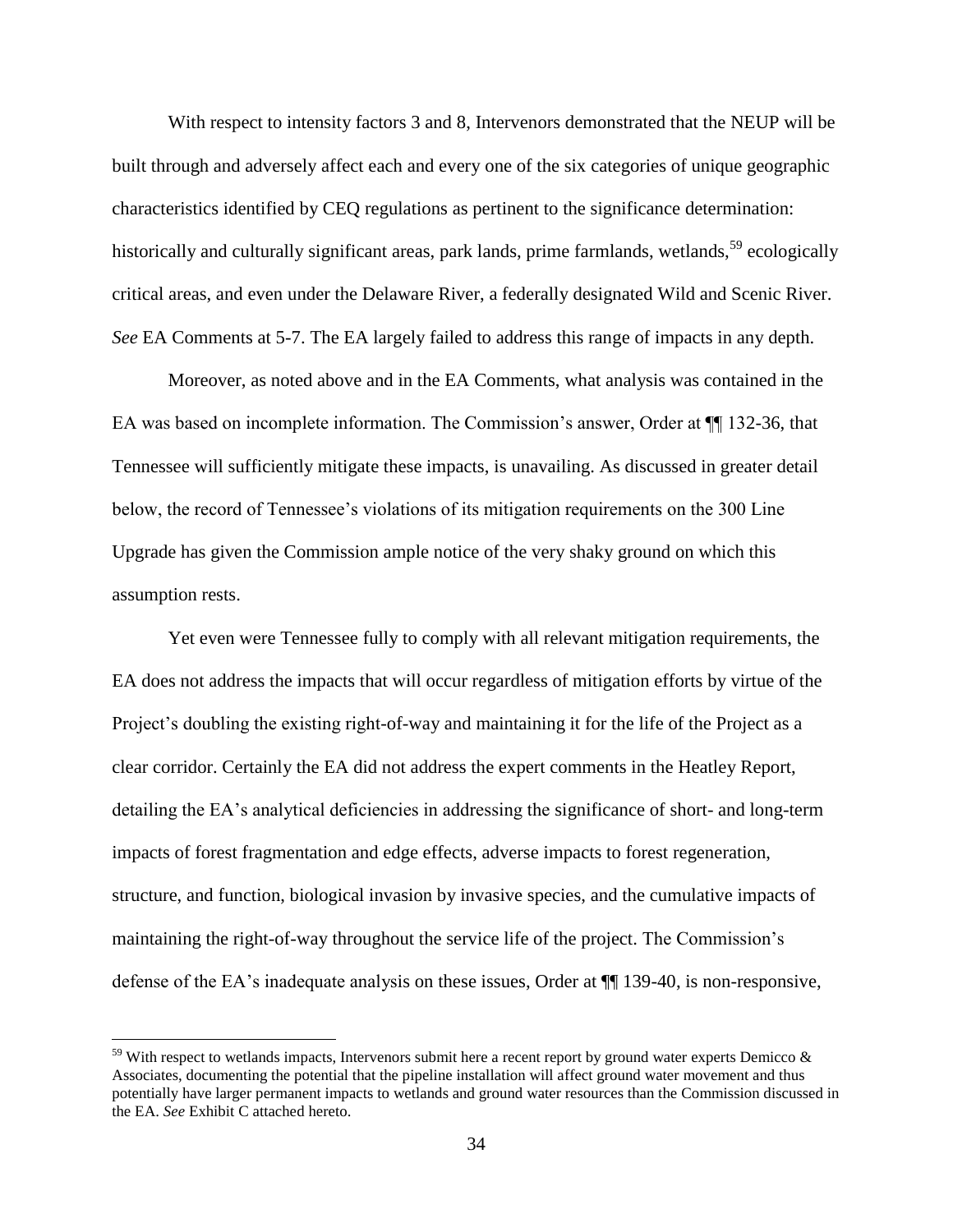and merely asserts that the EA did a good job without addressing the substance of Intervenors' and expert comments.

The Commission further erred in concluding that intensity factor 4, the highly controversial effects of the Project, does not weigh in favor of preparing an EIS. Order at ¶¶ 137- 41. A federal action is controversial if "a substantial dispute exists as to its size, nature, or effect." *LaFlamme v. Fed. Energy Reg. Comm'n*, 852 F.2d 389, 400-01 (9th Cir. 1998). "A substantial dispute exists when evidence, raised prior to the preparation of an EIS or FONSI, casts serious doubt upon the reasonableness of an agency's conclusions." *Nat'l Parks & Conservation Ass'n*, 241 F.3d at 736 (citation omitted). Here, Intervenors and other commenters such as NJDEP and  $EPA^{60}$  submitted such evidence with their comments. The Commission may not excuse its failure to consider or respond to this evidence by conclusorily asserting that no substantial dispute exists and therefore no EIS is required. Order at ¶ 138. Here, Intervenors and other commenters did not merely "oppose" the Project, as the Commission suggests, but submitted expert evidence documenting the existence of the controversy. *See Found. for N. Am. Wild Sheep v. U.S. Dep't of Agric.*, 681 F.2d 1172, 1182 (9th Cir. 1982) (holding that disagreement by other agencies, together with "responses from conservationists, biologists, and other knowledgeable individuals, all highly critical of the EA and all disputing the EA's conclusion" is "precisely the type of 'controversial' action for which an EIS must be prepared"). Where, as here, substantial expert comments submitted in response to the EA demonstrate that the Project's effects are highly controversial with regard to myriad affected resources, the

 $60$  For example, EPA highlights that the EA, while listing in an appendix the sensitive waters that will be affected by the Project, contains "no analysis whatsoever of the impacts to sensitive waters, such as those classified as High Quality (HQ) or Exceptional Value (EV) by the state agencies, or those whose waters are considered impaired. One of the major concerns with any proposed pipeline construction or upgrade is how it will affect area waters, whether due to an individual crossing or through cumulative impacts to the watershed through multiple crossings and other area development. Thus, it is disappointing that so little attention was apparently focused on this important issue of concern." EPA Comments at 2.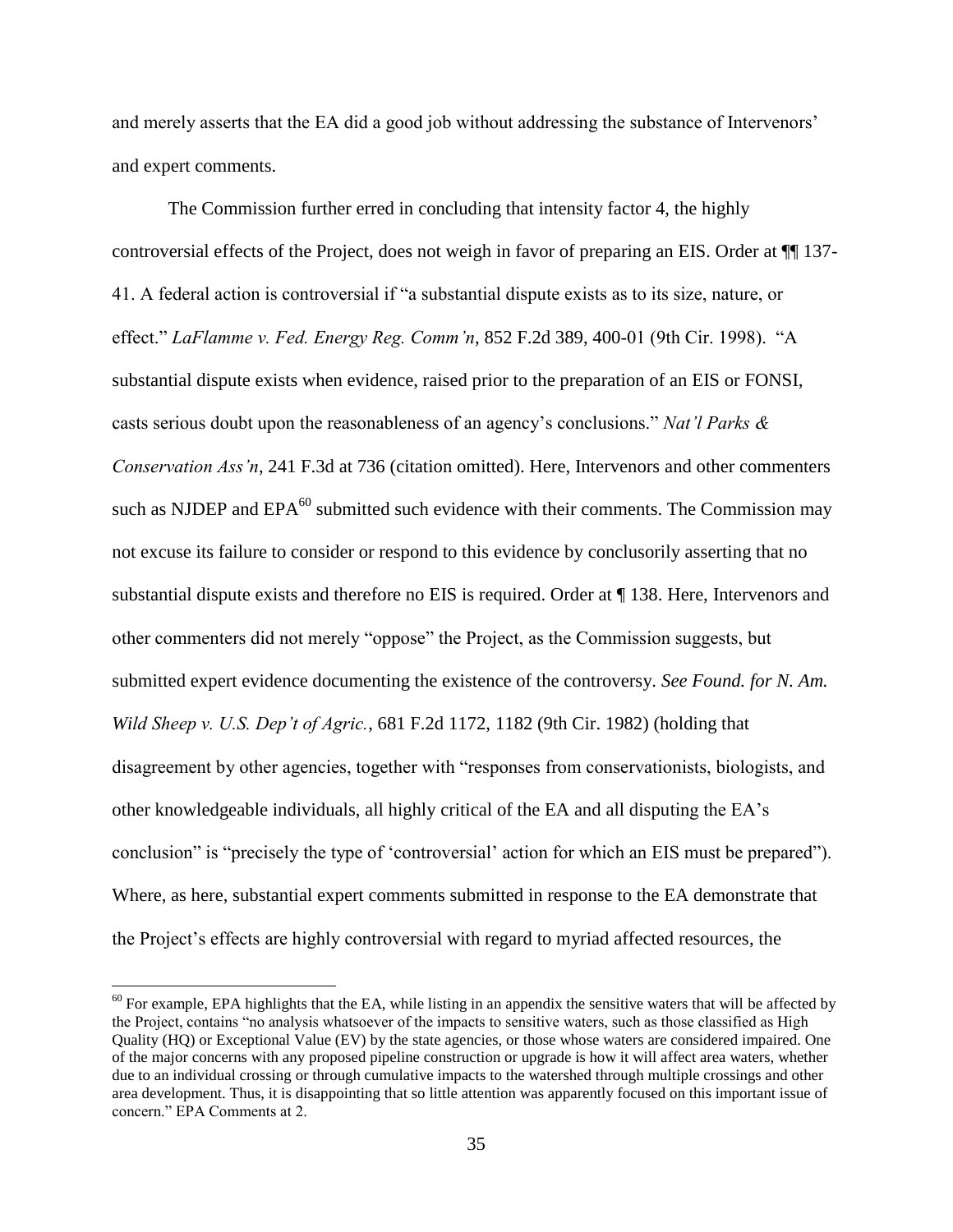Commission's deficient NEPA analysis cannot support its Order and FONSI. *See Friends of Back Bay v. U.S. Army Corps of Eng'rs*, -- F.3d --, 2012 WL 2249259 at \*\* 7-8 (4th Cir. June 18, 2012) (unique characteristics and highly controversial factors warranted ordering the Corps to prepare an EIS on remand). "Even were the situation considerably less clear-cut, we remain mindful that 'when it is a close call whether there will be a significant environmental impact from a proposed action, an EIS should be prepared.'" *Id.* at \*8 (quoting *Nat'l Audubon Soc'y v. Hoffman*, 132 F.3d 7, 18 (2d Cir. 1997). Certainly the Commission may not "ignore<sup>[]</sup> the conflicting views of other agencies having pertinent expertise," *Davis v. Mineta*, 302 F.3d 1104, 1123 (10th Cir. 2002) (internal quotation and citation omitted), and expect its EA not to be treated skeptically by the courts.

The Commission also erred in determining that intensity factor 6, setting precedent for other agency decisions, did not warrant preparation of an EIS. Order at ¶¶ 150-51. Most notably, the Commission's decision here – as on all the Tennessee Eastern Leg Projects – to segment its NEPA analysis of these indisputably inter-related and inter-dependent pipeline upgrade projects that make up a unitary whole – has established negative precedent. *See supra* at II.B.1. Whether or not such precedent is "binding," Order at ¶ 151, is not the relevant issue. Given the explosive growth in shale gas development targeting the Marcellus and other shales, it is entirely reasonable to assume that pipeline companies will respond to the demand from natural gas producers to build more interstate transmission lines or to upgrade existing facilities. It is also reasonable to assume that the Commission will permit these companies to segment their applications, and the Commission's NEPA review, as happened here. It is also reasonable to assume, given the Commission's lack of clear governing standards and apparently inconsistent application of precedent on when a pipeline constitutes a major new construction project, *see*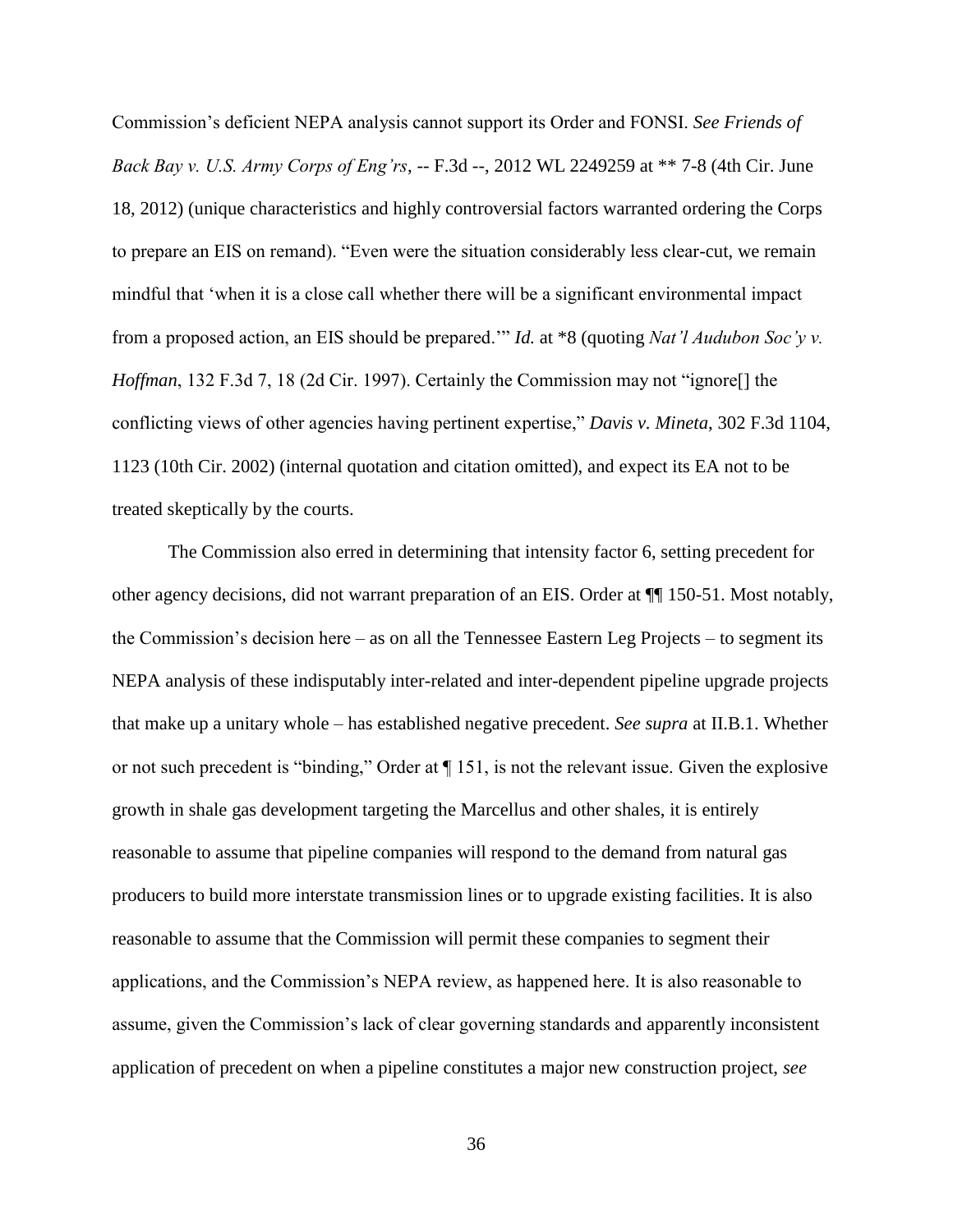*supra* at II. B.2, that the Commission's decision not to treat the NEUP as a major new project will serve as precedent in future cases.

With respect to intensity factor 9, the degree to which the Project may adversely affect species listed under the Endangered Species Act as well as their habitat, the Commission's EA again falls short of what NEPA requires. As extensively detailed in the EA Comments at 23-28, the EA failed to incorporate complete survey data for listed species potentially to be affected by the Project, or even to describe the survey methodologies used to gather what limited data was discussed in the EA. This concern holds especially true given the documented difficulties in determining whether or not Indiana bats and their habitat are present in a given area based on mist net surveys. *See* EA Comments at 25 (citing Comments of Dr. DeeAnn Reeder, submitted as an exhibit to the comments). The Commission entirely fails to respond to this expert comment on the inadequacy of mist net surveys for an already-endangered species whose numbers have dropped precipitously due to White Nose Syndrome.<sup>61</sup>

As argued above, these data deficiencies cannot as a matter of law be remedied by the purported subsequent submission of the missing data to the Commission, Order at ¶¶ 152-59, not only because the Commission's analysis must be contained within the EA itself, not a subsequent document, but also because Intervenors have been entirely deprived of any meaningful opportunity to review and respond to the Commission's analysis and the data upon which it is allegedly based. To add insult to injury, the Commission denied Intervenors' requests to examine endangered species surveys completed by Tennessee.

Nor, as a matter of law, may the Commission's Endangered Species Act Section 7 consultation process remedy the facial deficiencies of the EA itself. *See* Order at ¶ 160,

 $<sup>61</sup>$  Exhibit D to this request for rehearing consists of a recently-completed report by Bat Conservation International</sup> titled "Impacts of Shale Gas Development on Bat Populations in the Northeastern United States." This report further documents the significant impacts to endangered and imperiled species of bats from shale gas development.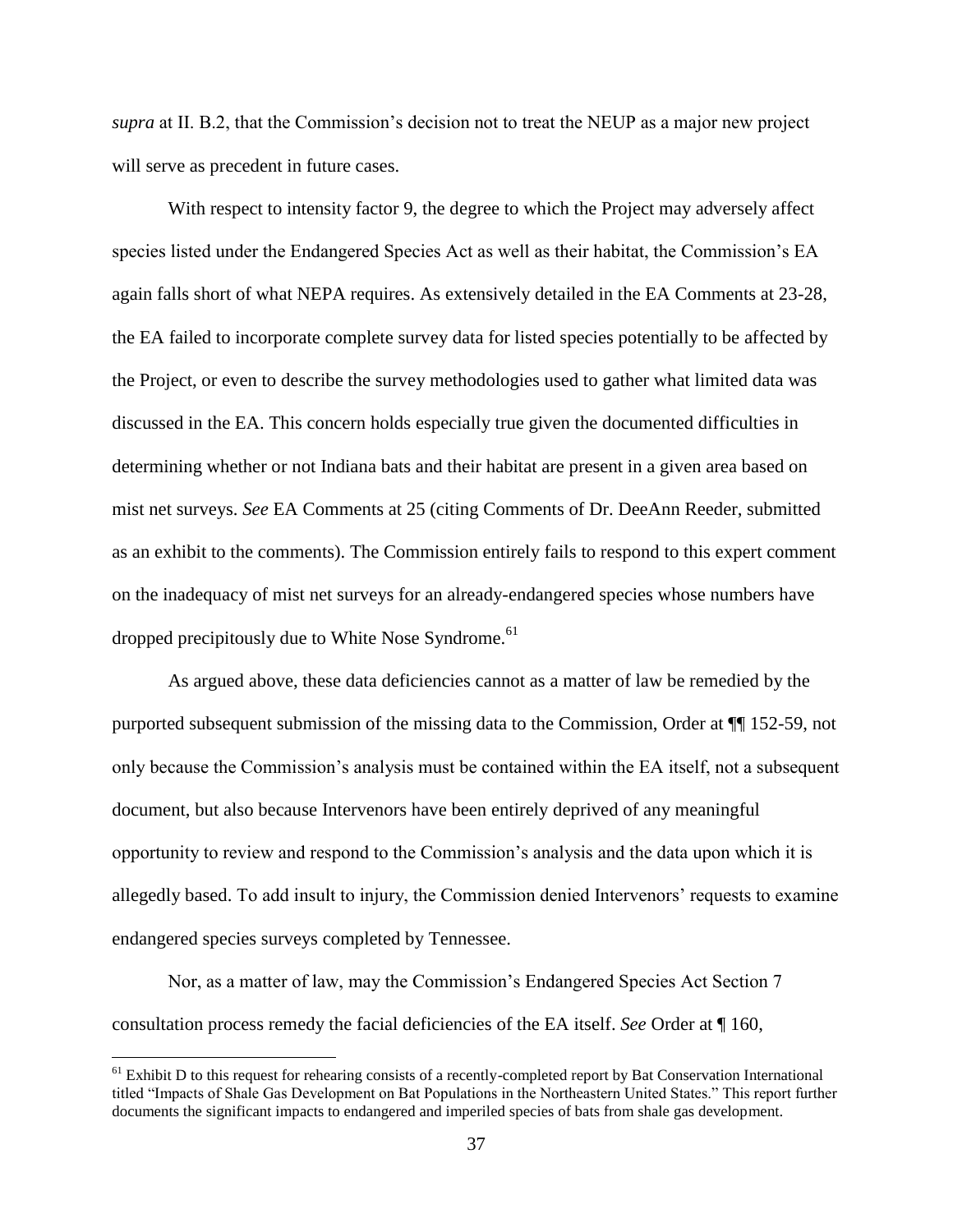Environmental Condition 13. The Commission's legal obligations under NEPA and the ESA are entirely separate, however, and compliance with the ESA Section 7's prohibition against jeopardizing a species' continued existence,  $16 \text{ U.S.C.} \& 1536(a)(2)$ , does not satisfy NEPA's requirements to analyze significant impacts short of the threat of extinction. *See Greater Yellowstone Coalition v. Flowers*, 359 F.3d 1257, 1275-76 (10th Cir. 2004) (recognizing FWS conclusion that action not likely to cause jeopardy does not necessarily mean impacts are insignificant); *Makua v. Rumsfeld*, 163 F. Supp. 2d 1202, 1218 (D. Haw. 2001) ("A FONSI . . . must be based on a review of the potential for significant impact, including impact short of extinction. Clearly, there can be a significant impact on a species even if its existence is not jeopardized."); *National Wildlife Federation v. Babbitt*, 128 F. Supp. 2d 1274, 1302 (E.D. Cal. 2000) (requiring EIS under NEPA even though mitigation plan satisfied ESA); *Portland Audubon Society v. Lujan*, 795 F. Supp. 1489, 1509 (D. Or. 1992)(rejecting agency's request for the court to "accept that its consultation with [FWS under the ESA] constitutes a substitute for compliance with NEPA.").

Finally, as has been amply discussed in this request for rehearing, the Commission may not substitute conclusory assertions that Tennessee will adequately mitigate for impacts to any endangered species for an actual discussion of the impacts that the NEUP will cause to these species.

In sum, the Commission's perfunctory and inadequately supported discussion of the NEPA context and intensity factors fail to support its conclusion that the NEUP will have no significant environmental impacts. The Commission should therefore grant this rehearing request and rescind the Order until such time as it has prepared the requisite EIS under NEPA.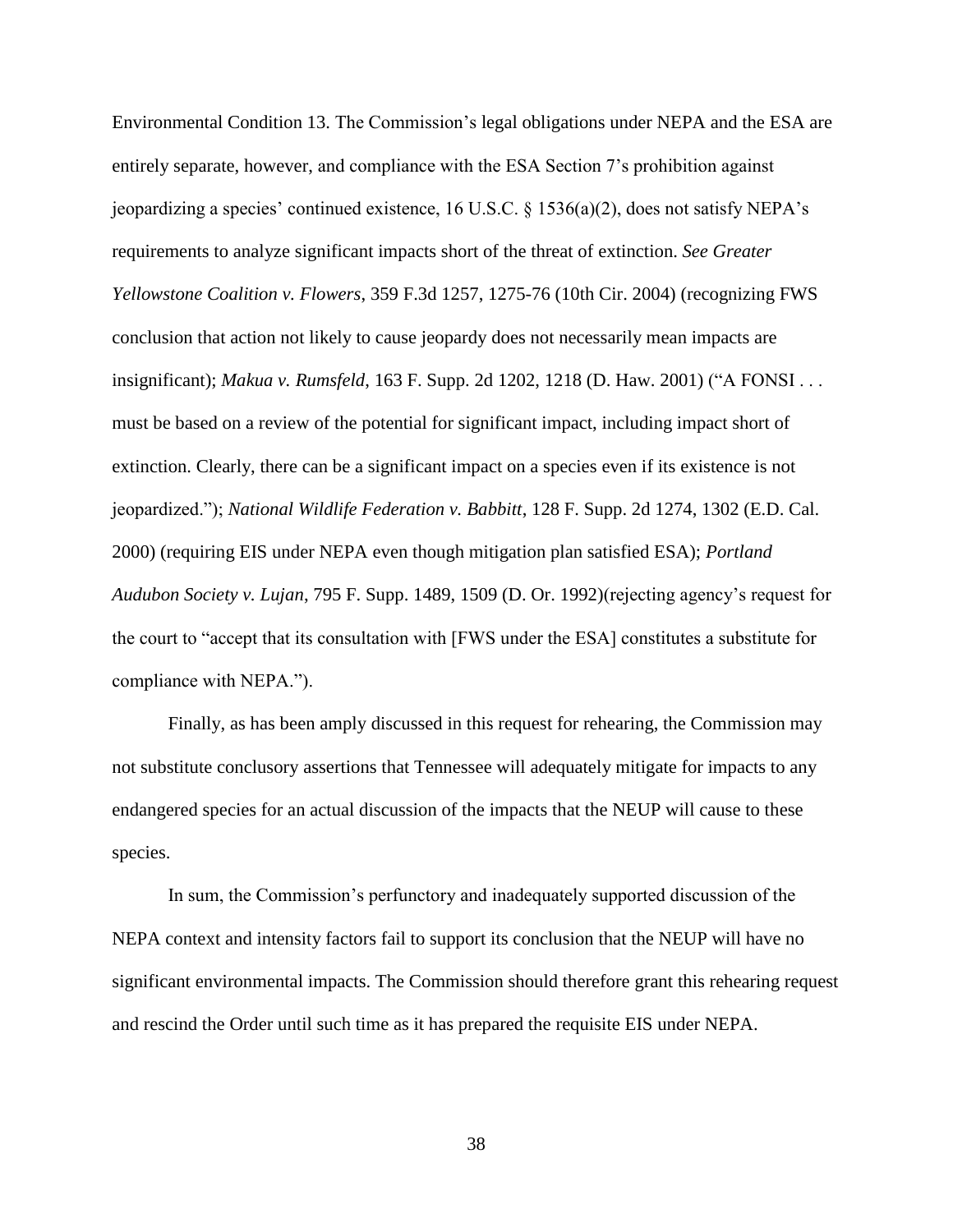# **4. The Commission's Inadequate and Incomplete Cumulative Impacts Analysis Violated NEPA**

The cumulative impact analysis in the EA that undergirds the Commission's Order and FONSI fails to meet the requirements pursuant to NEPA. In Intervenors' EA Comments, we detailed numerous insufficiencies of the EA's cumulative impacts analysis.<sup>62</sup> Yet the Commission's treatment of cumulative impacts in the EA and the subsequent Order and FONSI falls far short of what is required by NEPA. Among other reasons, the cumulative environmental impacts described below, as they relate to intensity factor seven, signal a finding of severe significant impacts necessitating an EIS. The Commission should grant this request for rehearing and rescind the Certificate until such time as it has completed, through a full and adequate EIS, the appropriate cumulative impacts analysis.

Under NEPA, agencies are required to consider a full range of environmental impacts, including "ecological (such as the effects on natural resources and on the components, structures, and functioning of affected ecosystems), aesthetic, historic, [and] cultural" impacts, "whether direct, indirect, or cumulative." 40 C.F.R. § 1508.8. Cumulative impacts are:

impact[s] on the environment which result[] from the incremental impact of the action when added to other past, present, and reasonably foreseeable future actions regardless of what agency (Federal or non-Federal) or person undertakes such other actions. Cumulative impacts can result from individually minor but collectively significant actions taking place over a period of time. *Id.* § 1508.7.

Consideration of cumulative effects pursuant to NEPA requires "some quantified or detailed information," because "[w]ithout such information, neither the courts nor the public, in reviewing the [agency's] decisions, can be assured that the [agency] provided the hard look that it is required to provide." *Neighbors of Cuddy Mountain v. U.S. Forest Serv.*, 137 F.3d 1372,

<sup>62</sup> *Comments on Environmental Assessment of the Northeast Upgrade Project*, Docket No. CP-11-161-000 (submittal 20111221-5231) (Dec. 21, 2011), exhibit B, pgs 14-23.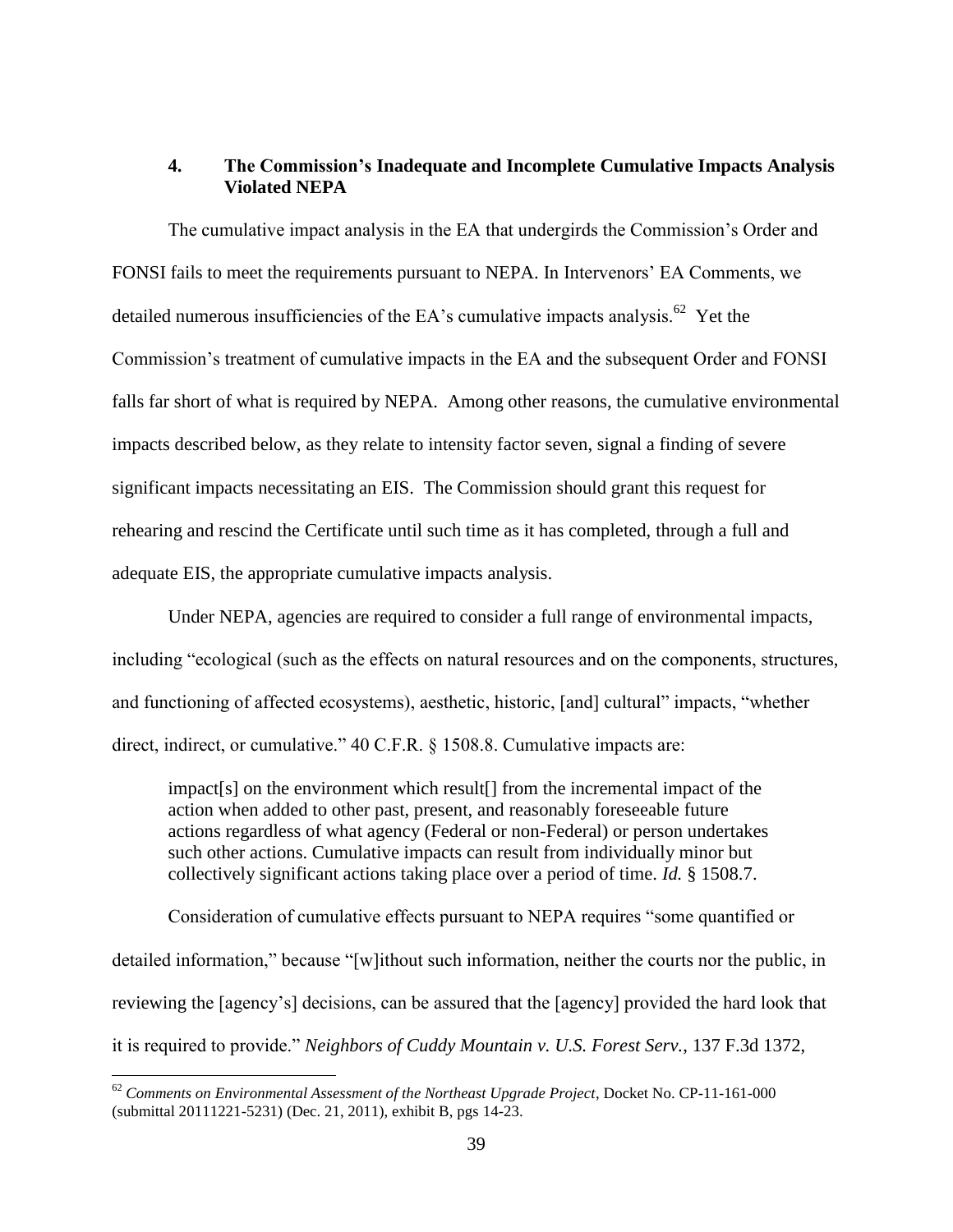1379 (9th Cir. 1998); *see also Klamath-Siskiyou Wildlands Ctr. v. Bureau of Land Mgmt.*, 387 F.3d 989, 993–94 (9th Cir. 2004) ("A proper consideration of the cumulative impacts of a project requires some quantified or detailed information; general statements about possible effects and some risk do not constitute a hard look absent a justification regarding why more definitive information could not be provided." (internal quotation marks and citations omitted); *Lands Council v. Powell*, 395 F.3d 1019, 1028 (9th Cir. 2004) (agency must provide "a sufficiently detailed catalogue of past, present, and future projects, and provide adequate analysis about how these projects, and differences between these projects, are thought to have impacted the environment.").

"NEPA always requires that an environmental analysis for a single project consider the cumulative impacts of that project together with "*past, present and reasonably foreseeable future actions*." *Native Ecosystems Council v. Dombeck,* 304 F.3d 886, 895 (9th Cir. 2002) (citing 40 C.F.R. §§ 1508.7, 1508.25, 1508.27(b)(7) (2001); *Hall v. Norton*, 266 F.3d 969, 978 (9th Cir.2001); *Kern v. United States Bureau of Land Management ,*284 F.3d 1062, 1075-76 (9th Cir.2002)) (emphasis added). Furthermore, it has been established that projects need not be finalized before they are reasonably foreseeable. *Northern Plains Resource Council v. Surface Transp. Bd.*, *668 F.3d 1067*, 1079 (9th Cir. 2011). Although "foreseeing the unforeseeable" is not required, an agency must use its best efforts to find out all that it reasonably can." *City of Davis v. Coleman*, 521 F.2d 661, 676 (9th Cir. 1975). The Commission here, plainly did not.

Contrary to the overwhelming weight of case law, the Commission improperly states that "Marcellus Shale impacts sought by commentors is outside the scope of the project analysis because the exact location, scale, and timing of future facilities are unknown."<sup>63</sup> However, knowledge of the *exact* location, scale, and timing of future facilities is not required under

<sup>63</sup> *NEUP Certificate of Public Convenience and Necessity*, pg 64.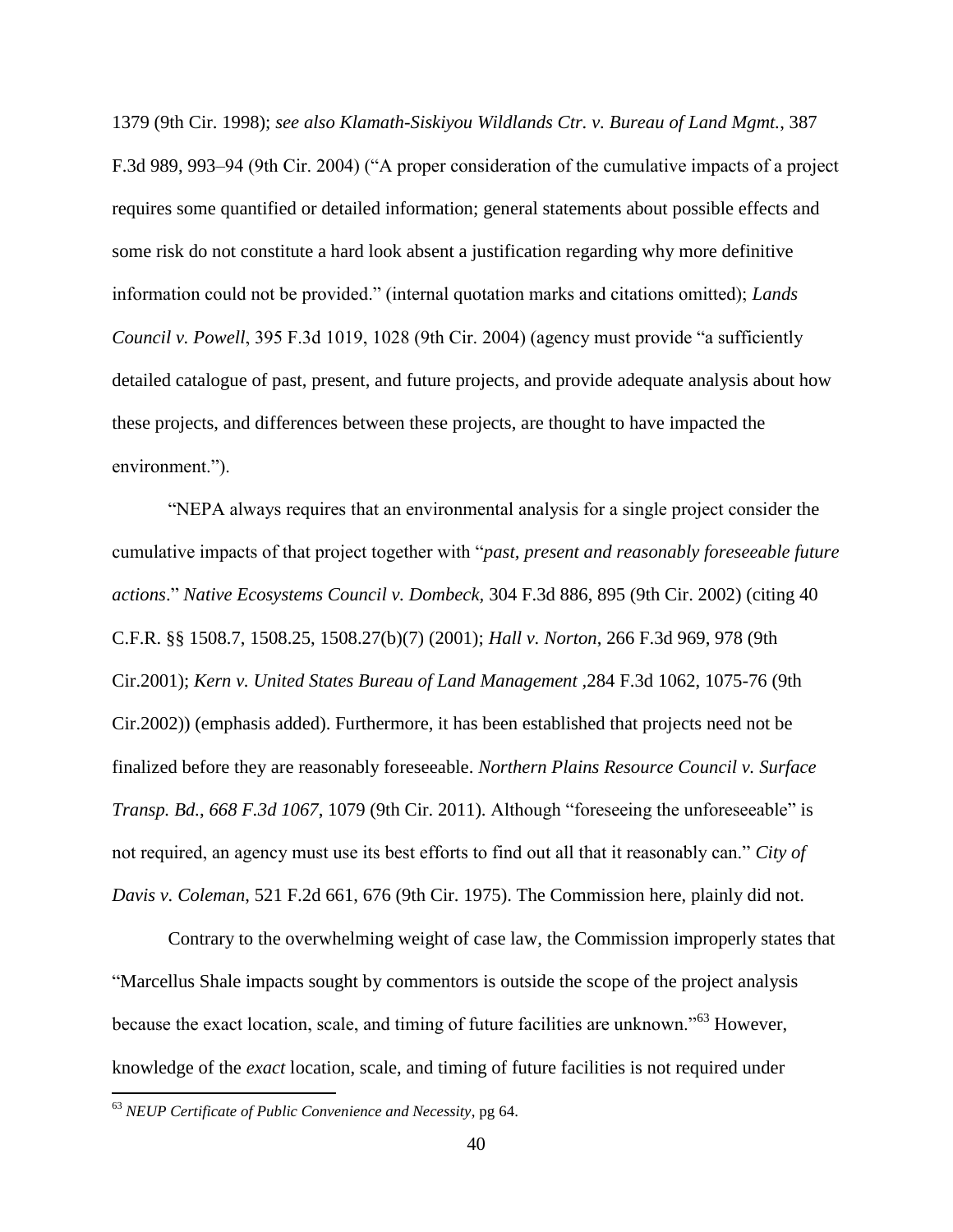NEPA. Instead, "NEPA requires that an EIS engage in reasonable forecasting. Because speculation is ... implicit in NEPA,  $\lceil \cdot \rceil$  we must reject any attempt by agencies to shirk their responsibilities under NEPA by labeling any and all discussion of future environmental effects as crystal ball inquiry." *Selkirk Conservation Alliance v. Forsgren,* 336 F.3d 944, 962 (9th Cir. 2003) (internal quotation marks and citation omitted).

Courts have regularly held that induced development related to large-scale development projects has properly been considered cumulative actions under NEPA. For example, a court held that NEPA required the Corps to analyze both the significant upland development adjacent to several shoreline casinos, and the secondary development that may result from the casinos. *Friends of the Earth v. United States Army Corps of Eng'rs,* 109 F. Supp. 2d 30, 43 (D.D.C. 2000); *see also City of Davis v. Coleman,* 521 F.2d 661 (9th Cir. 1975) (requiring agency to prepare an EIS on effects of proposed freeway interchange on a major interstate highway in an agricultural area and to include a full analysis of both the environmental effects of the exchange itself and of the development potential that it would create.); *Mullin v. Skinner*, 756 F. Supp. 904, 925 (E.D.N.C. 1990) (agency enjoined from proceeding with bridge project which induced growth in island community until it prepared an adequate EIS identifying and discussing in detail the direct, indirect, and cumulative impacts of and alternatives to the proposed Project); *Grand Canyon Trust v. Fed. Aviation Admin.*, 290 F.3d 339, 347 (D.C. Cir. 2002) (the cumulative impact analysis for the proposed construction of an airport was required to evaluate the cumulative impact of noise pollution on a nearby park as a result of the proposed action, "in light of air traffic near and over the Park, from whatever airport, and air tours near or in the Park.").

Further, contrary to the Commission's assertion, the scope of a cumulative impact analysis is not even categorically delimited by a requirement of causality. The language of the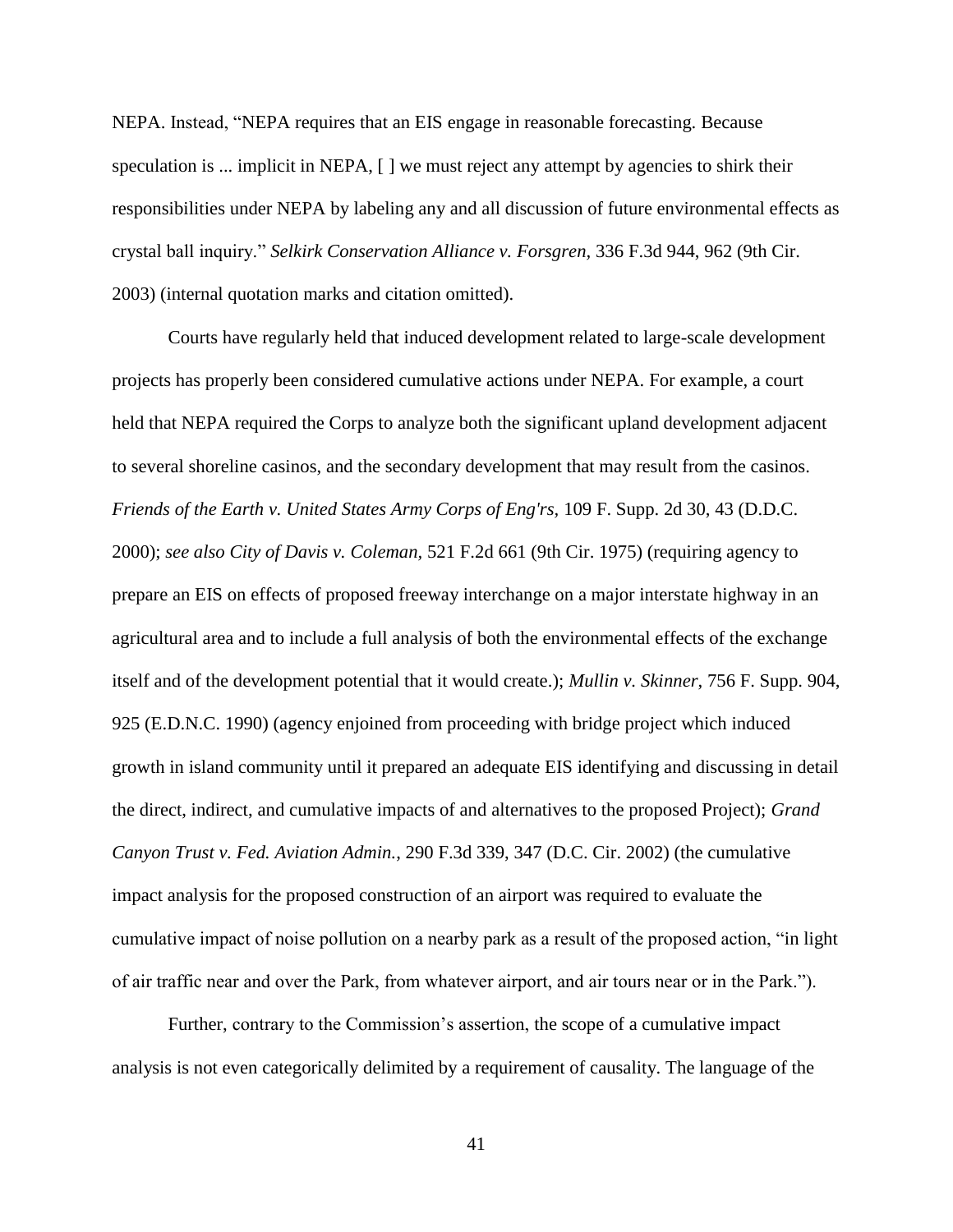NEPA regulations indicates that cumulative impacts include impacts of "past, present, and reasonably foreseeable future actions regardless of what agency (Federal or non-Federal) or person undertakes such other actions." 40 C.F.R. § 1508.7. The impacts of these "other actions" considered in the cumulative impact analysis need not be directly initiated by the project, as the Commission erroneously suggests. *See also Nat. Res. Def. Council. v. Hodel*, 865 F.2d 288, 298 (D.C. Cir. 1988) (determining that the cumulative impact assessment of an Outer Continental Shelf ("OCS") oil and gas leasing activity must consider the cumulative impacts of "simultaneous OCS development in different areas" without requiring that such other OCS development be *caused* by the proposed leasing activity).

Here, the fact that some natural gas development may or may not occur with or without the Project's construction is ultimately irrelevant. What controls here is that there will be significant development – which the Commission admits – around the Project. *U.S. v. 27.09 Acres of Land*, 760 F. Supp. 345, 351–52 (S.D.N.Y 1991) (finding a FONSI unsupportable where the cumulative impact analysis for construction of a Postal Service facility failed to consider the impacts of future nearby development without requiring that such other development be *caused* by construction of the proposed facility).

Furthermore, even if the Commission was correct and that there existed some "independent utility" for the project, its failure to conduct an appropriate cumulative impacts analysis in the EA on its approval of the NEUP to include consideration of the reasonably foreseeable natural gas development that the Project will induce or promote as well as related and other projects within the Project area is still unlawful and inappropriate. The "independent utility" test is relevant only to the issue of whether multiple projects must be considered as one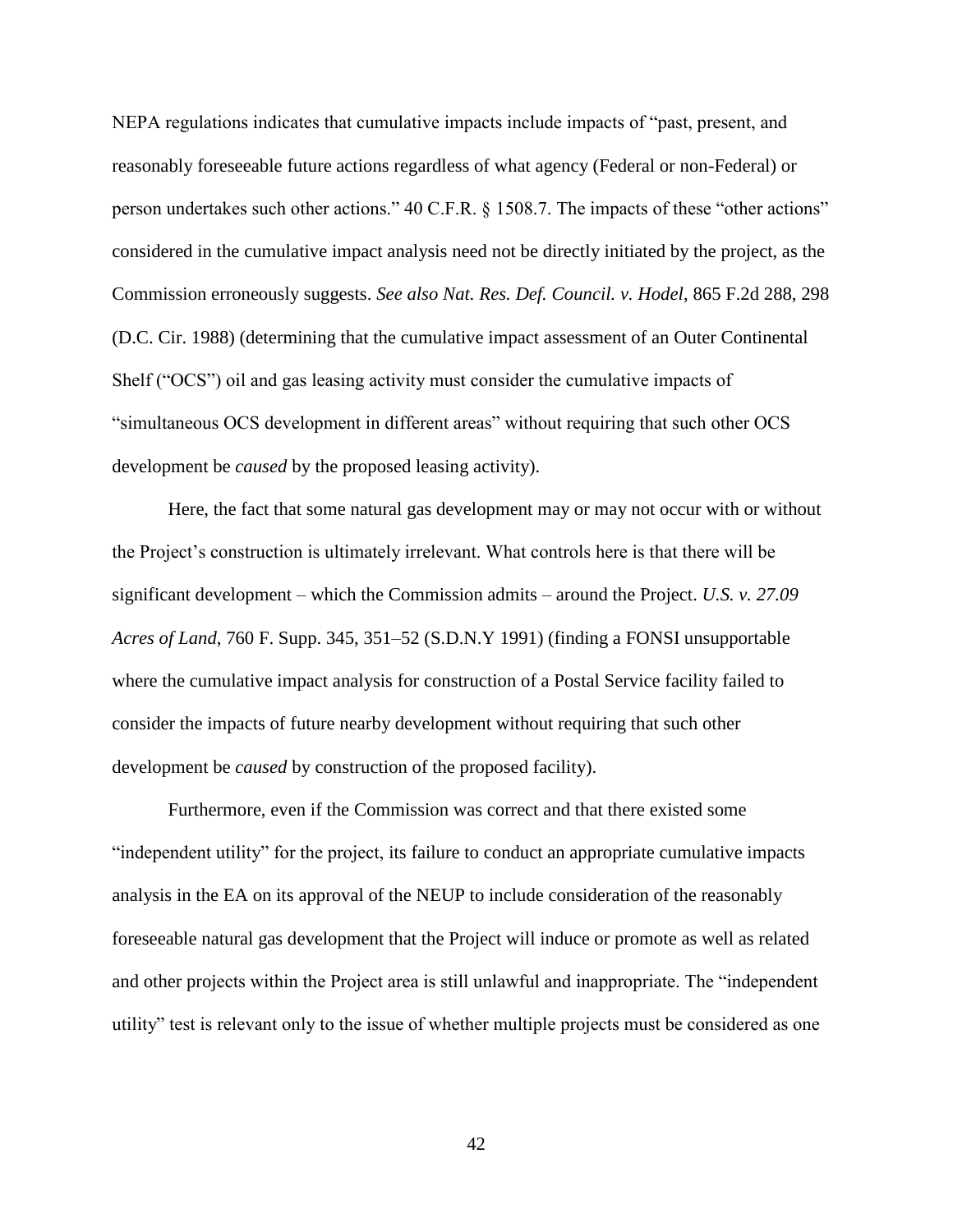"project." It is not a limitation of the mandate to analyze reasonably foreseeable cumulative impacts. *Native Ecosystems Council v. Dombeck,* 304 F.3d 886, 896 n. 2 (9th Cir. 2002).

Throughout the cumulative impacts analysis, FERC staff abdicates its NEPA responsibilities by categorically deferring to standards administered by other agencies, without independently assessing anticipated impacts. *See, e.g.*, *Calvert Cliffs' Coordinating Comm. v. U.S. Atomic Energy Comm'n*, 449 F.2d 1109, 1123 (D.C. Cir. 1971) (holding that lead agency's deferral to standards of other agencies neglected NEPA's "mandated balancing analysis"). There are no cases "indicating that exclusion of consideration of an issue under the AEA requires exclusion of the same issue from consideration under NEPA." *Limerick Ecology Action, Inc. v. U.S. Nuclear Regulatory Comm'n*, 869 F.2d 719, 729 (3d Cir. 1989). To the extent that the EA addresses impacts related to gas development, it does not independently assess the impacts from such activities and only points to compliance with other agencies' permitting requirements as a basis for concluding that no significant cumulative impacts exist.<sup>64</sup> Such blind acceptance of presumed compliance with standards implemented by another agency as a basis for a FONSI does not suffice as a hard look under NEPA. *See Calvert Cliffs'*, 449 F.2d at 1122. Permitting requirements "essentially establish a *minimum condition*" for approval of a project, *id.* at 1125 (emphasis in original), and do not necessarily indicate whether a project's impacts will be significant as understood in the NEPA context.

The cumulative effects analysis is also demonstrably insufficient because the Commission failed to consider the scope of both the impacts of the NEUP project individually and as an integrated whole with Tennessee's interdependent Eastern Leg expansion projects. The EA identifies ten existing or proposed pipelines within fifty miles of the Project area, totaling at least 240 miles of new pipeline construction or upgrade.<sup>65</sup> However, the EA provides absolutely no detailed information or analysis relating to the additive environmental impacts of these past,

<sup>64</sup> *See NEUP Environmental Assessment*, pg 2-129.

<sup>65</sup> *Id. at* 2-123, 2-124.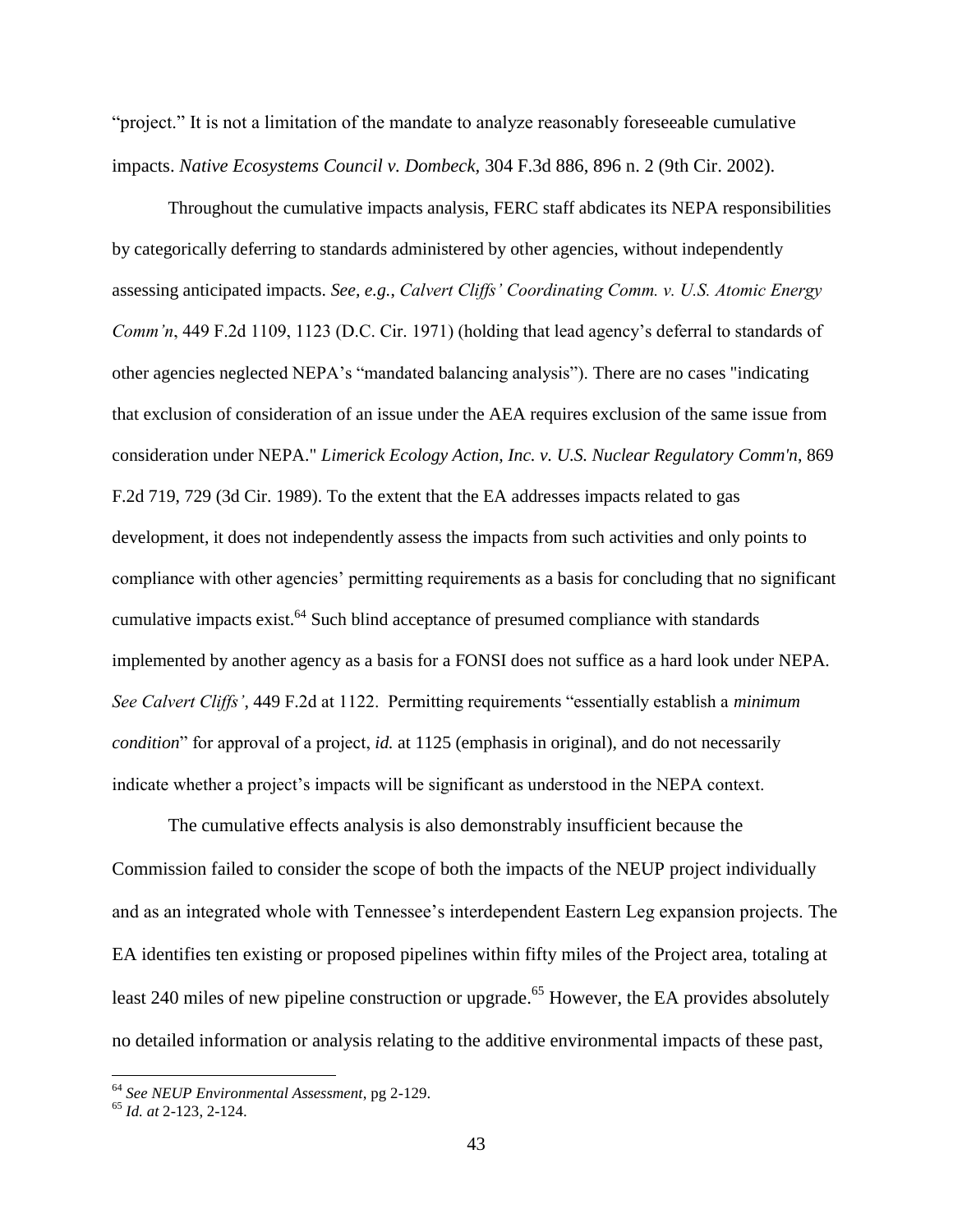present, and proposed actions, including those projects on the Eastern Leg of the 300 Line of which the NEUP is an integral and inseparable part. Although the Commission claims in the Certificate that it considered the environmental impacts from these other pipelines in its cumulative analysis section of the EA, $^{66}$  five glaring omissions undermine this blanket assertion.

First, the MPP project is completely excised from the cumulative impact analysis in the EA for the NEUP: it is not even referenced, let alone examined.

Second, the NSD project is referenced, but none of its environmental impacts are specifically discussed, including, but not limited to: acreage affected (both permanently and temporarily), stream and wetland crossings, and sensitive habitat disturbance.

Third, the cumulative impact analysis section fails to mention, let alone analyze, the 2,628 acres already affected by the construction of the 300 Line Upgrade Project, the 155 stream crossings, or the 439.2 acres of permanent new right of way as a result of the 300 Line Upgrade. In fact, the Commission entirely omits any specific, detailed, or analytic consideration of the relationship between the 300 Line and Northeast Upgrade Projects.<sup>67</sup>

Fourth, the Commission failed to consider or address the voluminous notices of violations and noncompliance reports from the environmental inspection reports from the 300 Line Upgrade Project, authored by both the Pike County Conservation District and FERC's own inspectors.

Fifth, and significantly, the Commission entirely failed to evaluate the Eastern Leg projects as an integrated whole with regards to their simultaneous and cumulative environmental impacts. The NEUP closes out the remaining gaps left in the Eastern Leg projects, thus completing a new and expanded ROW. In determining whether the project should be evaluated

<sup>66</sup> *See NEUP Certificate for Public Convenience and Necessity*, ¶¶ 33-34.

 $67 \overline{1d}$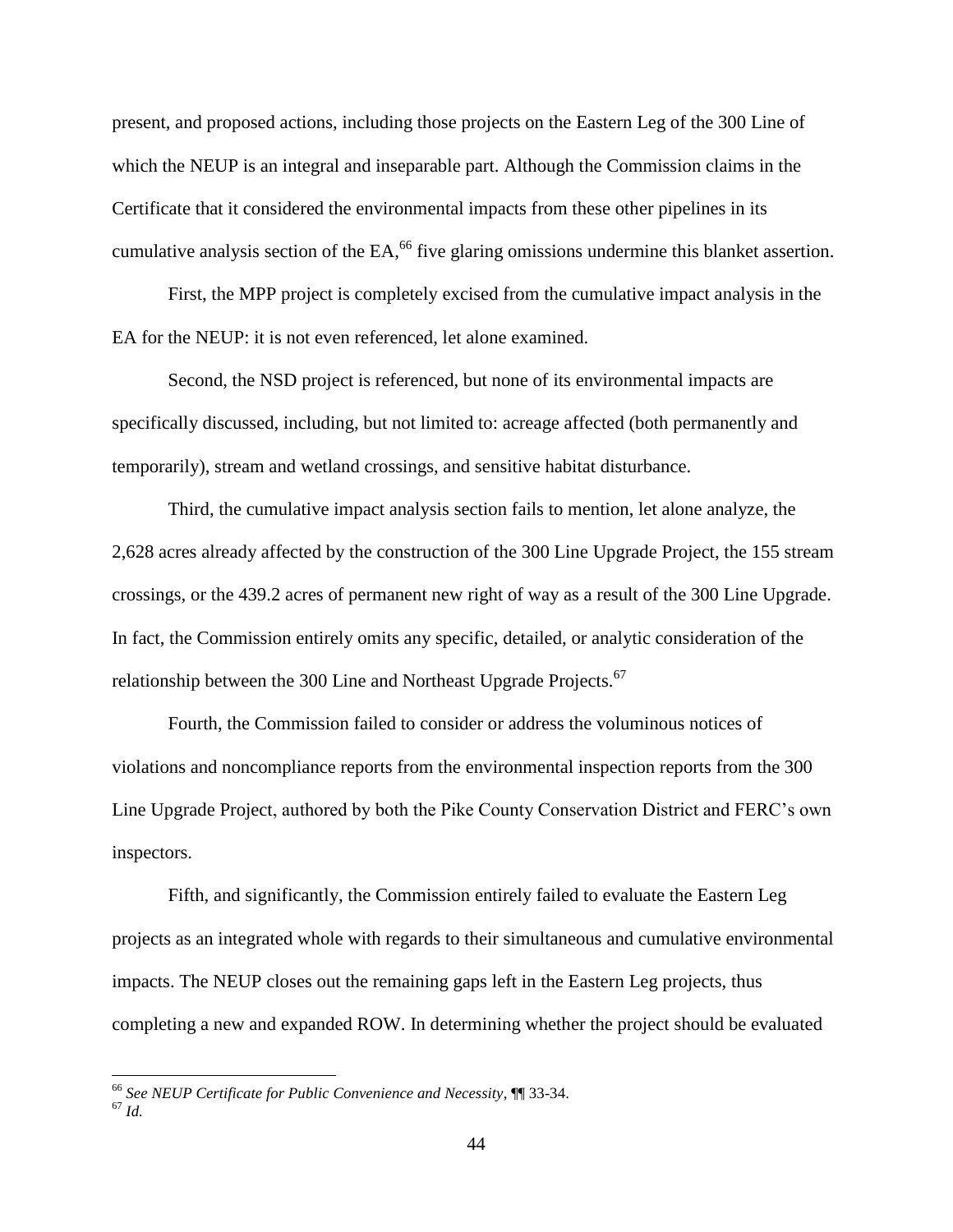by an EIS, the aggregate and synergistic impacts of these combined projects must be considered together. But the EA entirely excludes any specific, detailed, or analytic consideration of the relationship between the Eastern Leg projects and NEUP.

The Commission's cumulative impact analysis is also insufficient because of the Commission's categorical deferral to standards administered by other agencies as evidence of no significant cumulative impacts. Such blind acceptance of presumed compliance with standards implemented by other agencies as a basis for a FONSI does not suffice as a hard look under NEPA. *See Calvert Cliffs' Coordinating Comm. v. U.S. Atomic Energy Comm'n*, 449 F.2d 1109, 1123 (D.C. Cir. 1971). As discussed in more detail below, the Commission inappropriately assumed – contrary to the factual record before it – that it need not discuss within the cumulative impacts section those issues it assumed would be regulated and mitigated by other agencies. Not only does this violate NEPA's requirement to ensure that the cumulative effects discussion is complete, to inform both the agency's decision-making as well as the public, the Commission's assumption is belied by Tennessee's repeated violations of the environmental permits administered by other agencies in constructing the 300 Line.

In sum, the Commission fails to assess the additive effect of the NEUP and other Eastern Leg projects together with the effects of existing or reasonably foreseeable gas development activities in the Project area as required by law. As demonstrated by the case law cited above, such construction activity, whether or not induced by the NEUP, must be adequately evaluated by the Commission in order to fulfill its legal requirements pursuant to NEPA.

These foreseeable related activities include the impacts of gas exploration and production and the construction and operation of well pads, access roads, gathering lines, compressor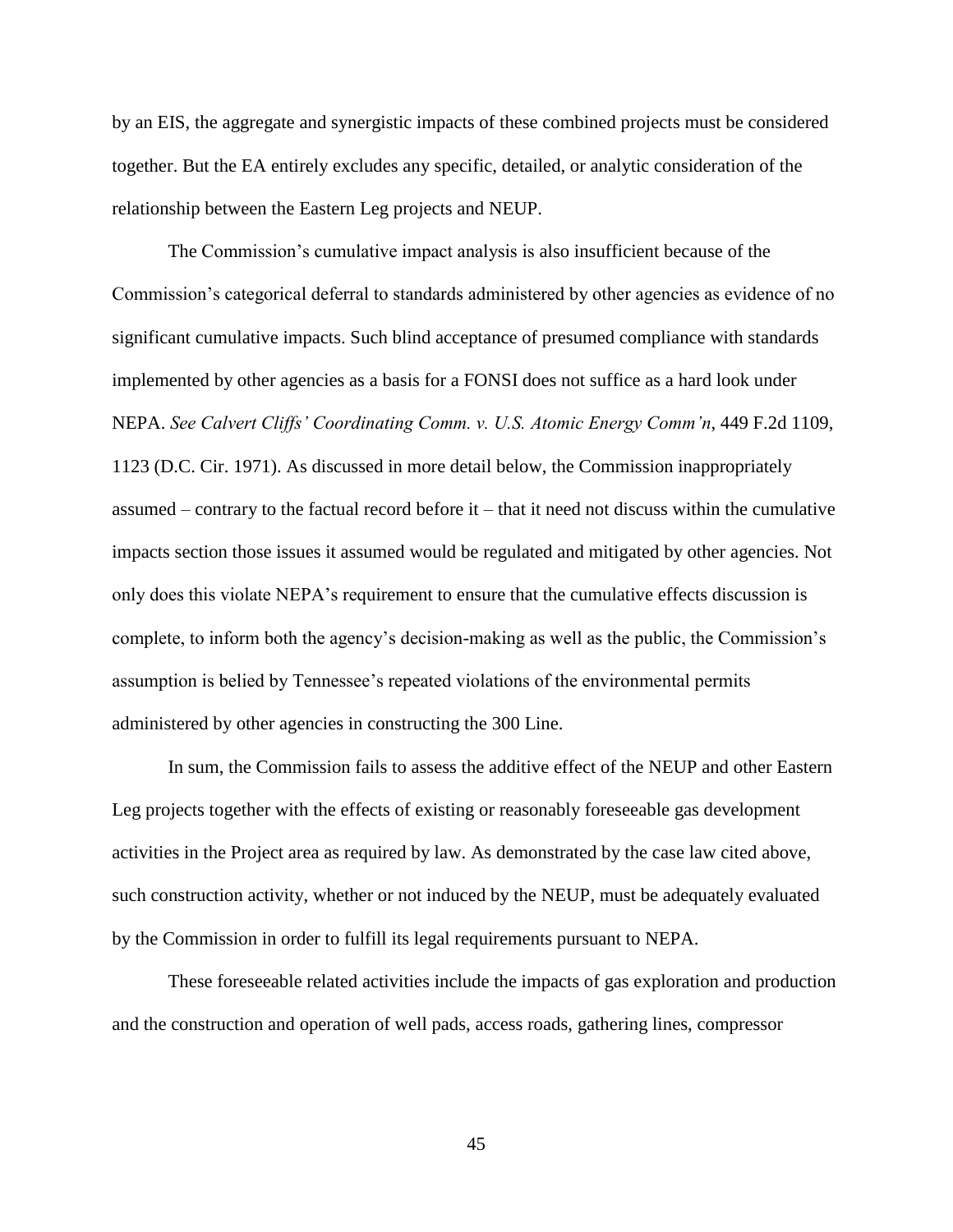stations, and other infrastructure.<sup>68</sup> Instead, the Commission staff merely acknowledges "general development of the Marcellus Shale" upstream activities, specifically but utterly fails to addresses existing wells and gathering systems, and ultimately dismisses upstream activities as "outside the scope of [the cumulative impacts] analysis because the exact location, scale, and timing of future facilities are unknown." This bald assertion demonstrates a fundamental misunderstanding of the law. *See* 40 C.F.R. § 1508.7; *Hodel*, 865 F.2d at 298; *Acres of Land*, 760 F. Supp. at 351–52.

Ultimately, the development of upstream activities in the Marcellus region may only proceed if the Commission continues to expand access to markets through the interstate pipeline system. All potential interstate transmission lines must first be approved by the Commission before construction may begin. Thus, the Commission is, in effect, a gatekeeper, able to promote, prevent, or otherwise affect such activities. "[W]hen an agency serves effectively as a 'gatekeeper' for private action, that agency can no longer be said to have "no ability to prevent a certain effect [under the *Public Citizen* rule]." *Humane Soc. of U.S. v. Johanns*, 520 F. Supp. 2d 8, 25 (D.D.C. 2007).<sup>69</sup>

Here, there can be no doubt whatsoever that the construction of an interstate natural gas transmission line in order to enable natural gas drillers to get their product to market is causally related to the development of shale gas resources in the Project area because of the Commission's role as gatekeeper. Indeed, a better example of a federal agency's serving as gatekeeper could hardly be imagined. Unlike a hypothetical producer of widgets, which has

<sup>68</sup> *Comments on Environmental Assessment of the Northeast Upgrade Project*, Docket No. CP-11-161-000 (submittal 20111221-5231) (Dec. 21, 2011), pgs 13-14.

<sup>69</sup> The Commission unsuccessfully attempts to distinguish this case by pointing to the fact that, in *Humane Society*, no EA or EIS was prepared, whereas an EA was developed in the instant matter. However, this assertion does not, and cannot, alter the fundamental holding of the case that supports a finding that the Commission ultimately acts as a gatekeeper for the purposes of upstream natural gas development.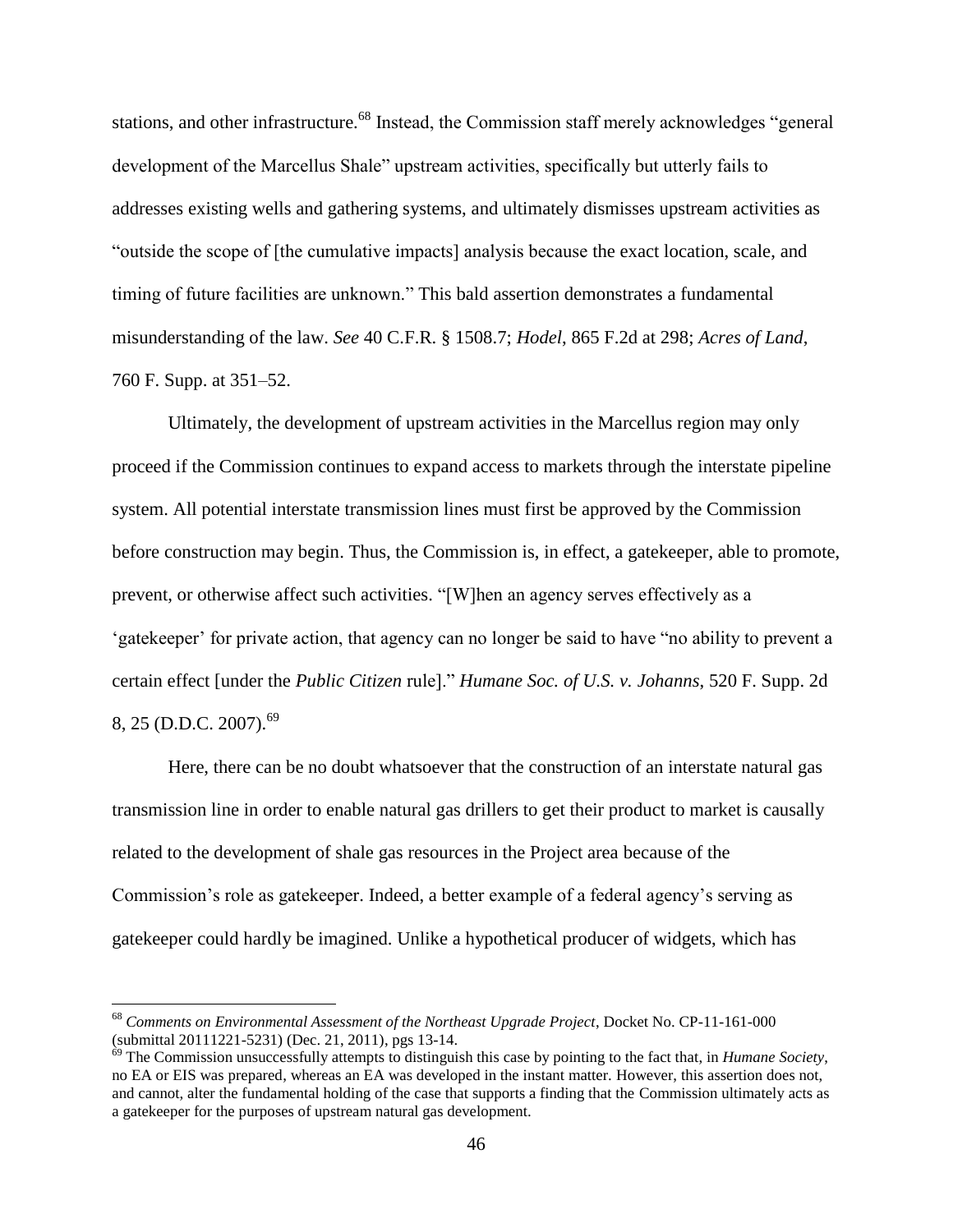many options to transport its goods to markets across state lines via road, train, and/or air freight, natural gas producers are entirely constrained by the nature of the product they produce and sell and are wholly reliant on FERC-approved interstate natural gas transmission lines to sell their goods in interstate commerce. But for the construction of an interstate pipeline – whose approval is entirely controlled by the Commission – natural gas producers would simply be unable to access markets across state lines without access to interstate transmission lines. The Commission's denial of a causal link between its approval of an interstate transmission line and the inducement of shale gas development upstream – and all of the associated impacts of infrastructure construction – simply flies in the face of reality.

Thus, Marcellus Shale development activities in Pennsylvania, particularly those in and around the pipeline's service area, are reasonably foreseeable consequences of the Project, and their effects must therefore be considered in the Commission's cumulative impacts analysis.<sup>70</sup> The cumulative impact analysis, in the EA's own words, must encompass consideration of actions that cause an effect within "all, or part, of the time span" of the proposed Project's effects.<sup>71</sup> The EA states that the Project will have effects for "several years," – or permanently, in the case of new right-of-way – and that Marcellus Shale development in the area of the Project will be ongoing for twenty to forty years.<sup>72</sup> Thus, by the Commission's own admission, the effects of Marcellus development will have effects within "all, or part, of the time span" of the Project's effects, and Marcellus development should therefore be included in the cumulative impacts analysis.

Nor can the Commission reasonably argue that it is impossible to determine where within the Project's service area shale gas development will occur. To the contrary, the Commission

<sup>70</sup> *Id*. at 14.

<sup>71</sup> *NEUP Environmental Assessment*, pg 121.

<sup>72</sup> *Id*. at 2-131.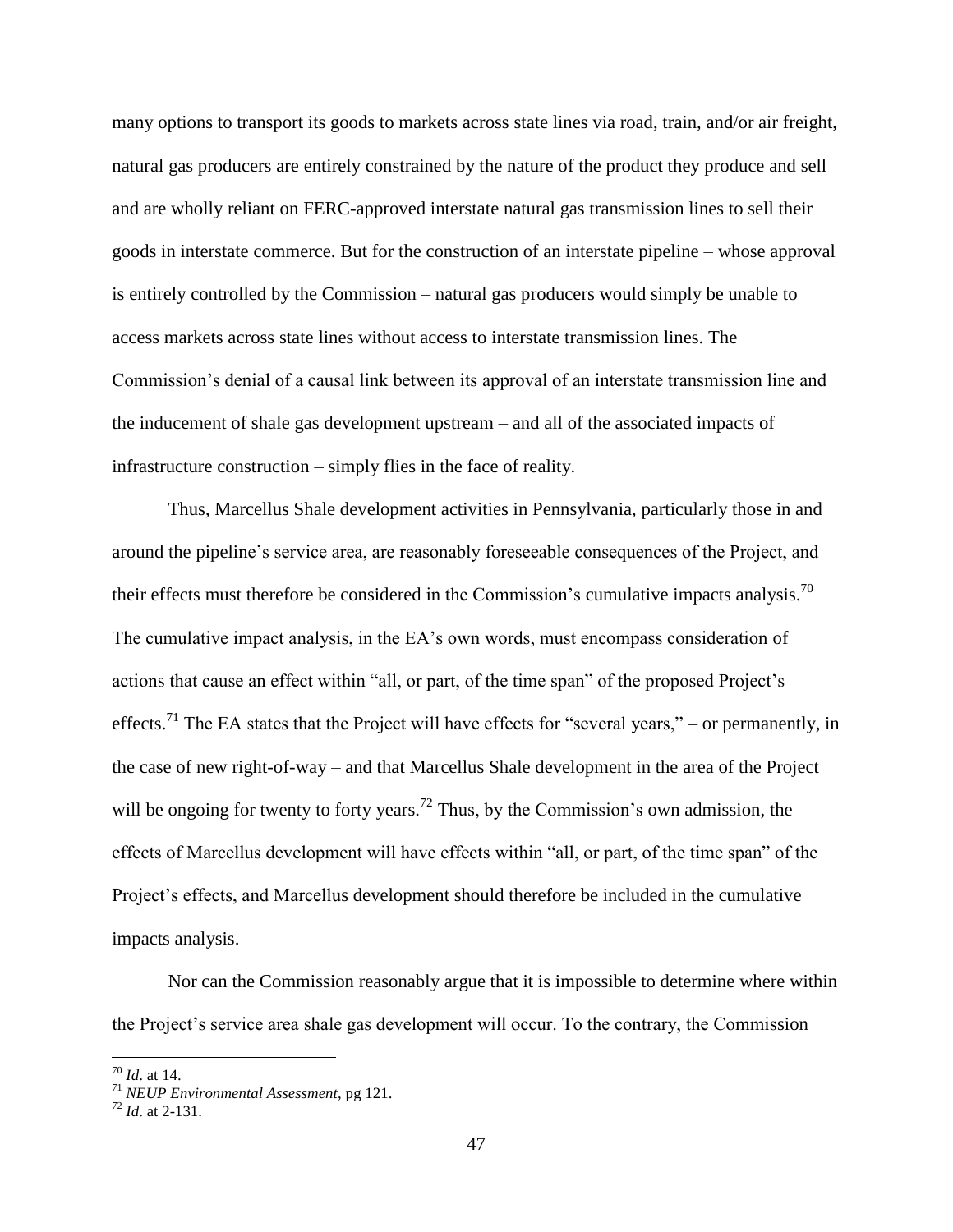ignored available sources of information provided in the comment period as well as other reasonably available sources of information. As Intervenors' EA Comment noted, publicly available maps of permitted gas wells in Pennsylvania show the locations of wells already drilled in the Pennsylvania counties to be crossed by the Project as well as the locations of newlypermitted well sites.<sup>73</sup> By simply stating, in general terms, how many wells will be drilled in the entire state of Pennsylvania, and failing to provide more detail or analysis, particularly where such details are readily available from public sources, the Commission falls far short of its obligations under NEPA.<sup>74</sup> The Commission quite simply cannot argue that the location, scale, and timing of wells impacting the Project area are "unknown" when numerous wells are already permitted and relevant data on them is widely available on-line. Nowhere does the Commission acknowledge this wide wealth of information, let alone analyze it in any meaningful way.

What is more, the Commission directly contradicts its own statement that Marcellus Shale developments are not "foreseeable," when it admits in the EA that:

As an open access pipeline, TGP's FERC Gas Tariff, consistent with Commission policy, provides a process by which shippers may request an interconnection with TGP's pipeline system. TGP has *had numerous requests from producers in the Project area for interconnections on TGP's system. Several of these interconnections have already been completed, while other requests are being processed. This effort is ongoing and TGP expects additional interconnection requests from producers.<sup>75</sup>*

It is completely disingenuous for the Commission to claim ignorance of ongoing and future related development, when at the same time such development has either already occurred or is in the process of being evaluated and processed by Tennessee.

<sup>73</sup> *Comments on Environmental Assessment of the Northeast Upgrade Project*, Docket No. CP-11-161-000 (submittal 20111221-5231) (Dec. 21, 2011), pg 15.

<sup>74</sup> *Id*.

<sup>75</sup> *NEUP Environmental Assessment*, pg 1-25.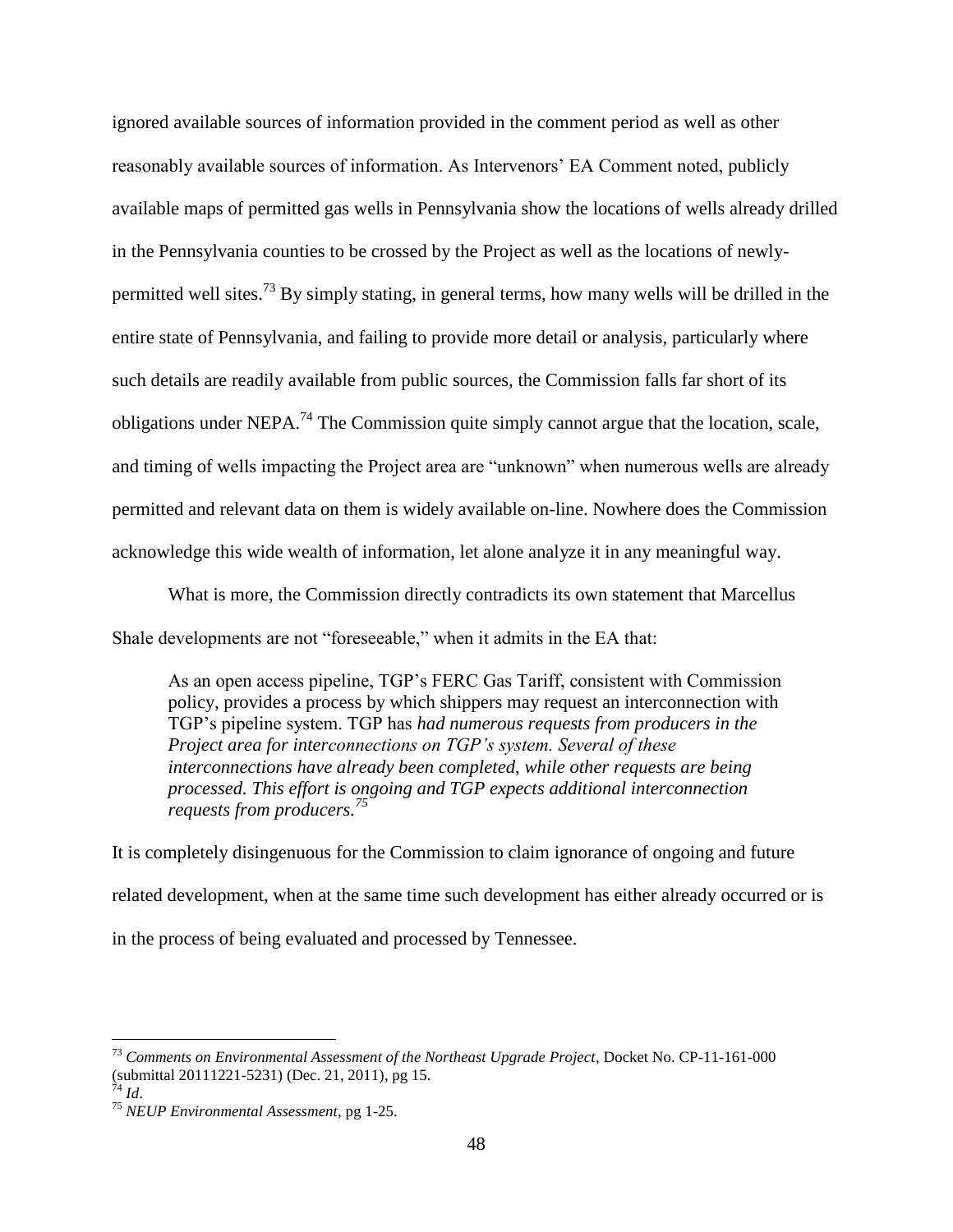Additionally, the cumulative impacts analysis is devoid of detailed, reasoned conclusions and quantified information. The Commission in its EA and FONSI fails to meet its responsibility to provide a degree of quantified or detailed support to demonstrate that it took a hard look to justify its conclusions. Instead, the Commission simply provides a litany of perfunctory and generalized statements, discounting or disregarding potential cumulative impacts.<sup>76</sup> For example, the Commission simply catalogs existing and reasonably foreseeable gathering systems, but without analyzing their cumulative impacts.<sup>77</sup> The EA states that such projects will have "similar" impacts as the Project, but perfunctorily concludes that "land requirements for construction would typically be less for gathering systems due to the installation of smaller diameter pipeline."<sup>78</sup> Presumably, the Commission staff reasons that because impacts would be less significant for gathering systems, more comprehensive analysis is unnecessary. But cumulative impact analysis is precisely intended to analyze "individually minor but collectively significant actions," such as the development of gathering systems in the Project area. 40 C.F.R. § 1508.7. Additionally, the Commission fails to adequately assess information that quantifies the "increased long-term emissions of criteria pollutants, HAPs, and GHGs within the region," and consider how such emissions might contribute to climate change or impact the public health under 40 C.F.R. § 1508.27(b)(2). Instead the Commission simply disregarded such significant impacts as "outside the scope of our analysis."<sup>79</sup> The Commission's GHG and Climate Change analysis is similarly deficient, as it only considers direct emissions, rather than including the more substantial indirect emissions cumulatively resulting from the Project such as fugitive emissions from pipeline

<sup>76</sup> *Comments on Environmental Assessment of the Northeast Upgrade Project*, Docket No. CP-11-161-000 (submittal 20111221-5231) (Dec. 21, 2011), pg 16.

<sup>77</sup> *NEUP Environmental Assessment*, 2-122.

<sup>78</sup> *Id*. at 2-126.

<sup>79</sup> *NEUP Environmental Assessment*, pg 2-133.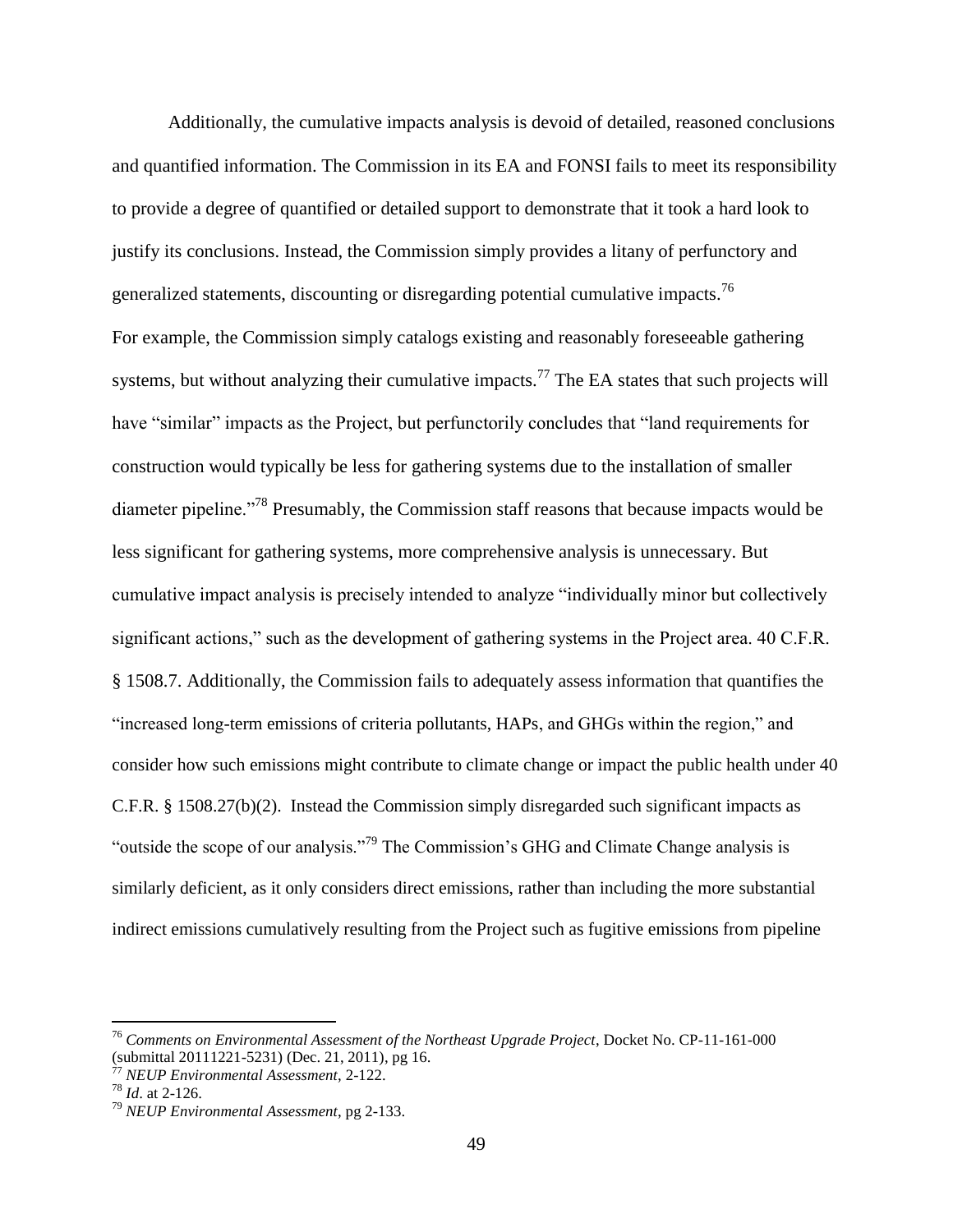leaks, well pad flaring, and compressor station emissions.<sup>80</sup> These are but two examples of the plethora of development impacts that will be undeniably causally related to the NEUP individually, and to the Eastern Leg Projects as a whole. The absence of reasoned conclusions and quantified data, combined with the Commission's failure to include the full scope of cumulative impacts in its EA, is grounds for the Commission to grant this request for rehearing and rescind the Certificate pending full compliance with NEPA.

### **5. The Commission Improperly Relied on Representations of Mitigation Measures Without Adequate Evidentiary Support**

The Order relies heavily on the mitigation measures as prescribed in Appendix B, Environmental Conditions, and referenced throughout the EA, Order, and FONSI to support the Commission's conclusion that the NEUP will not have significant environmental impacts and therefore that no EIS is required. Yet the record before the Commission amply demonstrates that the Commission improperly relied upon fundamentally untrustworthy and unverifiable information in granting the Certificate, and indeed ignored concrete evidence of Tennessee's extensive record of violations of the mitigation conditions established in the Order for the 300 Line Project. Tennessee has developed a reputation and record of making promises regarding environmental compliance, repeatedly breaking those promises, and then making those very same promises for its next project. The failed mitigation analysis by the Commission, as described below, relate to intensity factor seven and signal a finding of severe significant impacts necessitating an EIS. The Commission should therefore grant this motion for rehearing in order to reconsider whether Tennessee will, in fact, fully and adequately implement all mitigation measures.

<sup>80</sup> *See NJDEP Environmental Assessment Comment*, 14.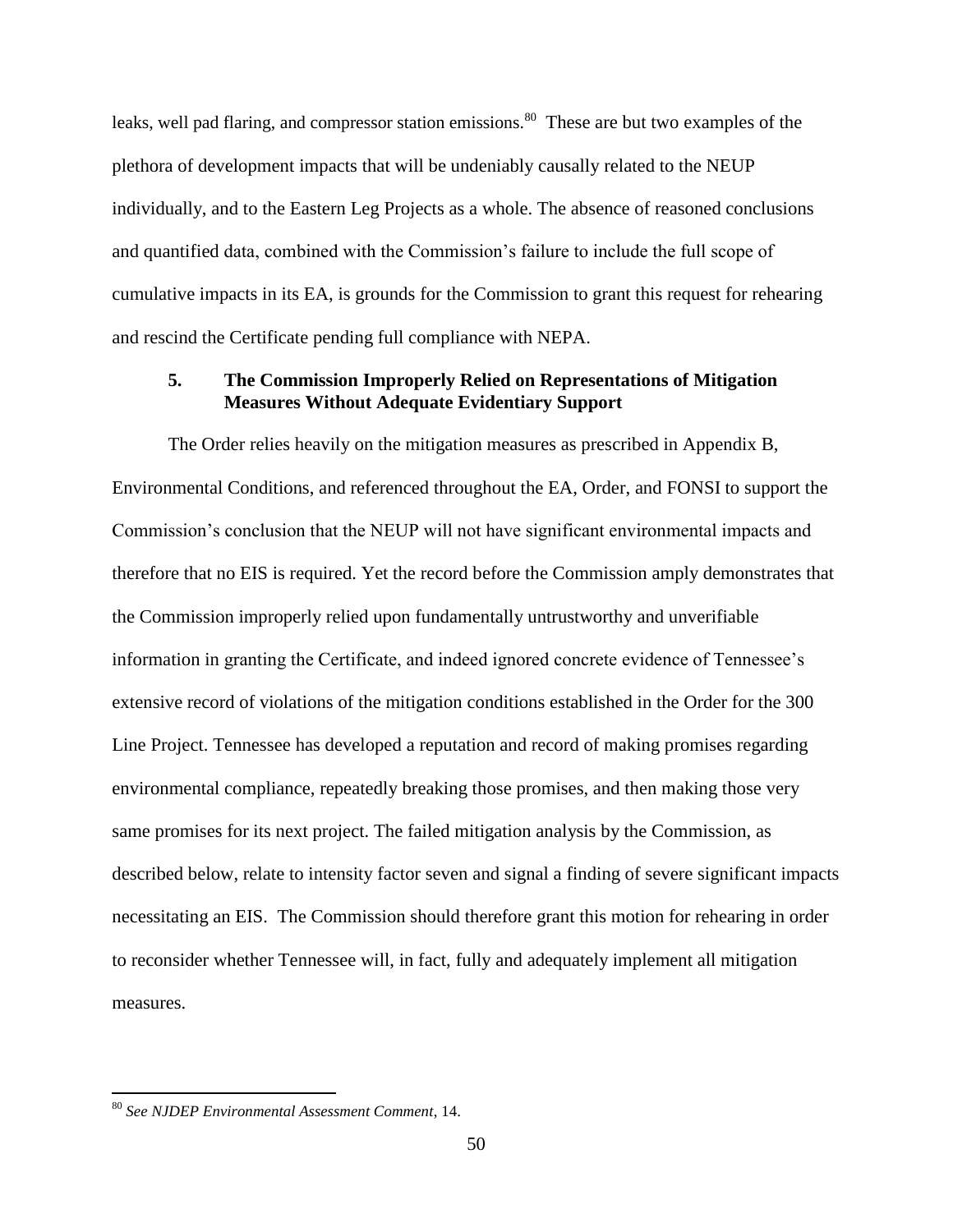An agency must evaluate the efficacy of mitigation measures proposed in an EA to support a FONSI. *See Blue Mountains Biodiversity Project v. Blackwood*, 161 F.3d 1208, 1214 (9th Cir. 1998). At a minimum, the agency must "explain the conclusions it has drawn from its chosen methodology, and the reasons it considered the underlying evidence to be *reliable*." *Northern Plains Research Council, Inc. v. Surface Transportation Board*, 668 F.3d 1067, 1075 (9th Cir. 2011) (quoting *The Lands Council v. McNair*, 537 F.3d 981, 994 (9th Cir. 2011) (overturned on other grounds)) (emphasis added). As such, an agency may not rely only on "[a] perfunctory description or mere listing of mitigation measures, without supporting analytical data . . . to support a finding of no significant impact." *Nat'l Parks & Conservation Ass'n*, 241 F.3d at 733 (internal quotation marks and citations omitted). Additionally, the assumptions underlying a mitigated FONSI must be supported by record evidence. *See e.g., Hill v. Boy*, 144 F.3d 14 (ruling Corps' refusal to prepare EIS arbitrary and capricious where no evidence supported key mitigation assumption and no analysis conducted gauging effect of opposite assumption); *Nat'l Audubon Soc'y v. Hoffman,* 132 F.3d 7, 17 (2d Cir.1997) (concluding that Forest Service arbitrarily and capriciously bypassed EIS where record failed to establish likely efficacy of mitigation proposal). With regards to enforcement, courts have also found that measures designed to minimize a particular action's impact upon the environment are "more readily deemed efficacious (and thus more comfortably within an agency's broad prerogative to propose or assume) "when they are likely to be policed.'" *Friends of Back Bay v. U.S. Army Corps of Engineers*, --F.3d --, 2012 WL 2249259, \*7 (4th Cir. June 18, 2012) (quoting *National Audubon Society v. Hoffman,* 132 F.3d 7, 17 (2d Cir. 1997)).

Ultimately, the Commission's unjustified leap of logic and unwarranted assumptions regarding the efficacy of Tennessee's proposed mitigation measures and the likelihood that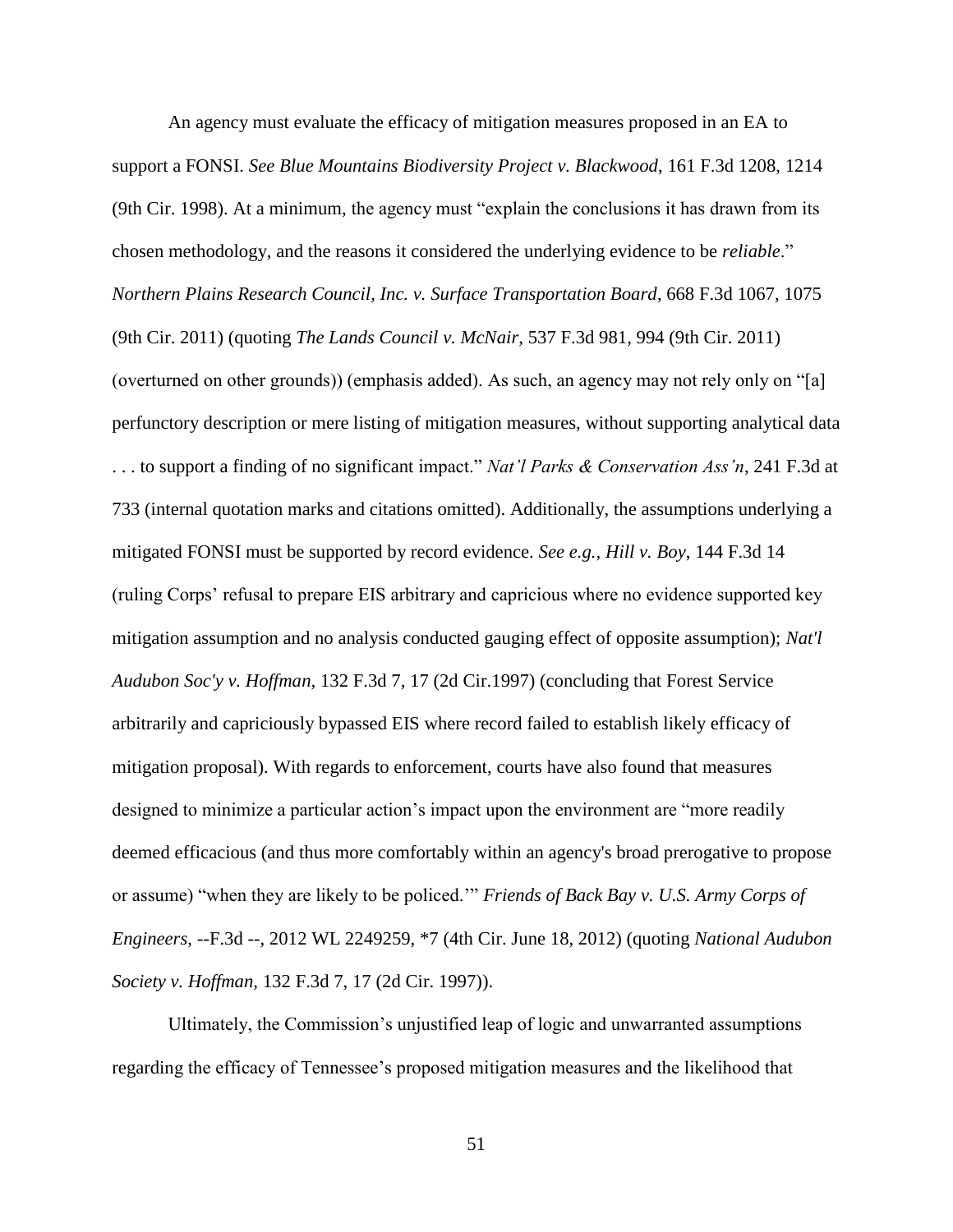Tennessee will actually fulfill them, fail to adequately fulfill the legal requirements for a mitigated FONSI. Therefore, the Commission should grant this request for rehearing and reconsider its Order and FONSI.

# a. The Commission Failed to Consider Tennessee's Record of False Promises Regarding Environmentally Damaging Construction Techniques

As Intervenors noted at EA Comments at 29, Tennessee is making the same exact

promises and representations in its EA for the NEUP that it made, and subsequently failed to

implement, in the EA for the 300 Line Project. In the 300 Line EA, for example, Tennessee

indicated that it intended to exclusively use dry cut, rather than open-cut, construction methods

for waterbody crossings where there was perceptible flow. One of many such claims interspersed

throughout the EA was that:

[t]he greatest potential impacts of construction on surface waters would result from an increase in sediment loading and turbidity. The highest levels of sediment would be generated by use of the wet open-cut method. However, as noted above, Tennessee would not utilize the wet open-cut method to cross any waterbodies with perceptible flow at the time of the crossing. $81$ 

In the EA for the NEUP, Tennessee makes an *identical* promise:

[t]he greatest potential impacts of construction on surface waters would result from an increase in sediment loading and turbidity. The highest levels of sediment would be generated by use of the wet open-cut method. However, as noted above, Tennessee would not use the wet open-cut method to cross any waterbodies with perceptible flow at the time of the crossing, unless a dry crossing is impractical due to site-specific conditions. $82$ 

Despite the repeated claim that use of the open-cut method would be minimized in the

300 Line Project, Tennessee did not follow through with that promise. Specifically, at the West

Branch of the Lackawaxen in Pike County, Tennessee utilized a wet open-cut crossing method,

thus adversely impacting the ecosystem in ways that were not anticipated and thus not addressed

<sup>81</sup> *300 Line Upgrade Project Environmental Assessment*, pg 2-19.

<sup>82</sup> *NEUP Environmental Assessment*, pg 2-17.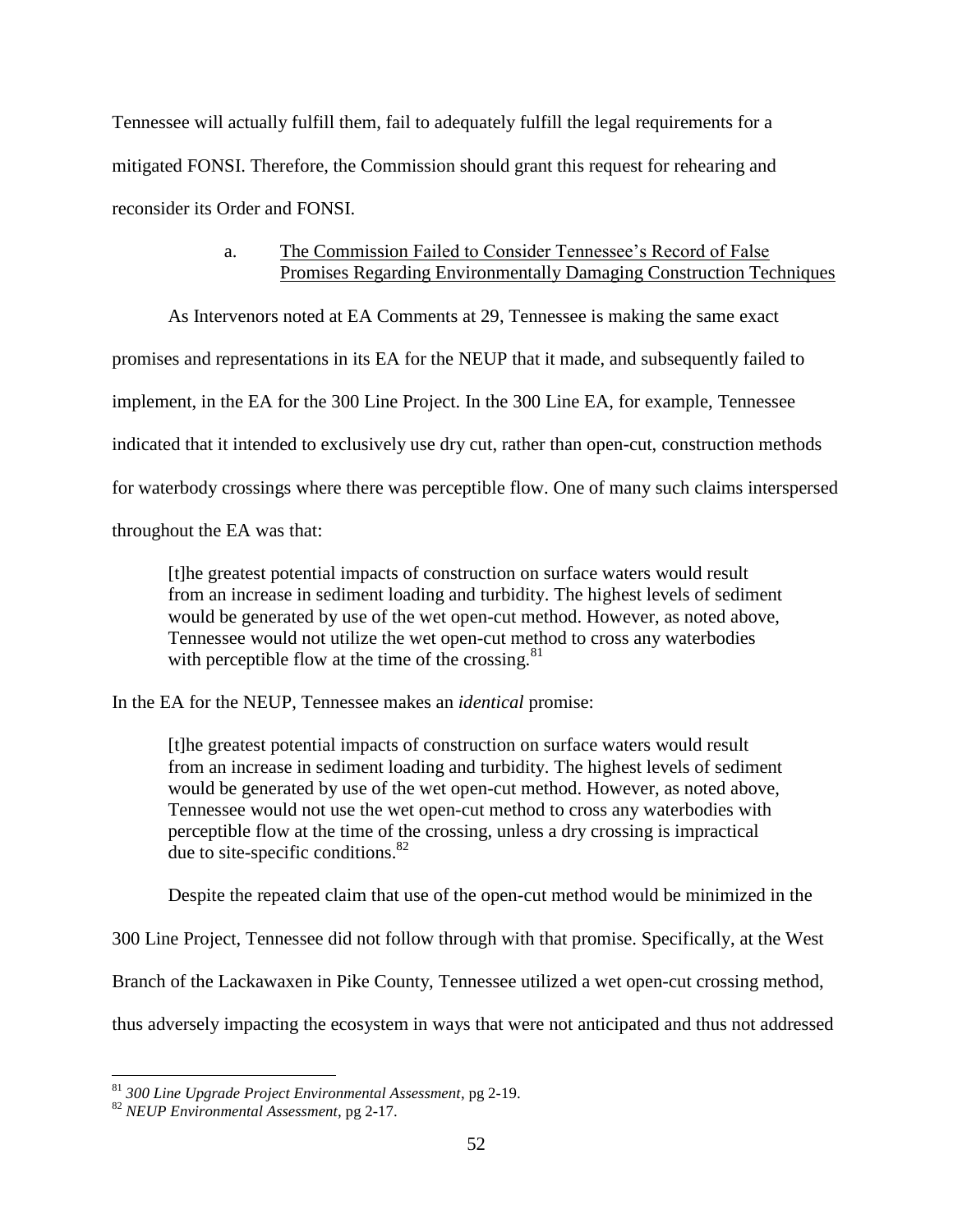in the 300 Line EA. NJDEP warns that "FERC should be aware that Tennessee's planned crossing methods are know [sic] to change during the review process increasing the likelihood of additional environmental impacts to threatened and endangered species habitat and increased turbidity for aquatic biota, oval water quality, and water supply.<sup>383</sup> This is also relevant to the evaluation of the threat to endangered species, such as the dwarf wedgemussel, which depends on the successful implementation of a specific crossing method, HDD.<sup>84</sup>

The fact that Tennessee has made identical guarantees in past projects, and has failed to adhere to those very promises, weighs heavily against Tennessee's credibility. Further demonstrating the inadequacy of the Commission's review, the Commission failed to specifically and substantively respond to this criticism in the Order issued for the NEUP.

# b. The Commission Failed to Anticipate that the Project Will Threaten a Violation of Federal State, and Local Law Requirements Imposed to Protect the Environment

The Commission, in a number of instances, assumes that Tennessee will fully, adequately, and timely implement a series of mitigation measures to reduce a wide range of potential environmental degradation, from wetland habitat impacts, <sup>85</sup> and restoration activities, <sup>86</sup> to addressing landslide risks.<sup>87</sup> However, Tennessee has developed a troubling record of noncompliance with regards to environmental mitigation measures that prove these assumptions false. This record should have led the Commission to determine that intensity factor 10 of the NEPA regulations was implicated, *see* 40 C.F.R. § 1508.27(10), warranting much stricter scrutiny in the form of an EIS to determine whether Tennessee's demonstrable failure to comply

<sup>83</sup> *NJDEP Comments on the Environmental Assessment*, pg 16, para. 5.

<sup>84</sup> *NEUP Environmental Assessment*, 2-50 (concluding that no additional surveys for the species are needed "as long as the crossing of the Delaware River can be completed using the HDD crossing method").

<sup>85</sup> *NEUP Certificate for Public Convenience and Necessity*, 47.

<sup>86</sup> *Id*. at 49.

<sup>87</sup> *Id.* at 50.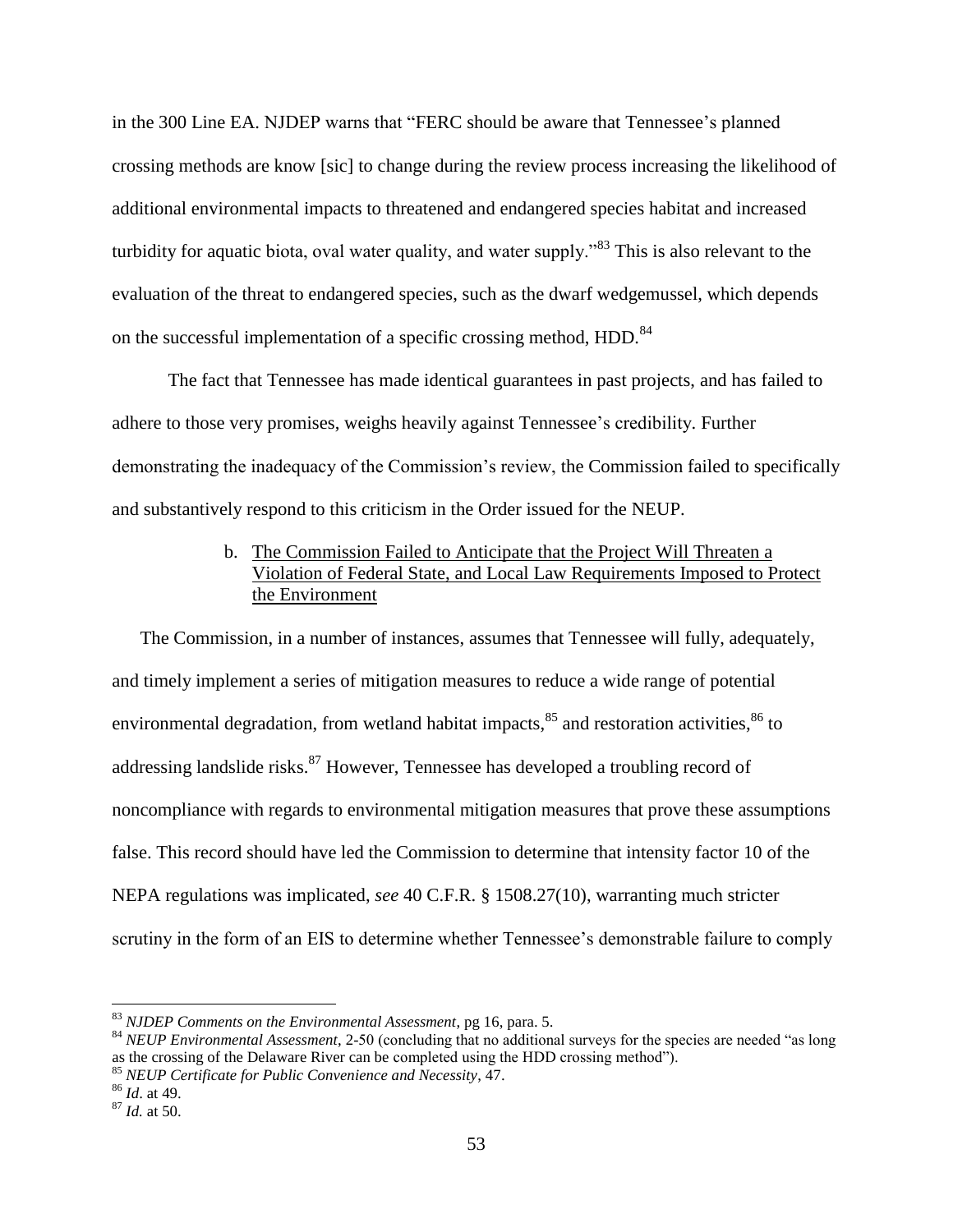with laws and requirements imposed for the protection of the environment increased the likelihood of environmentally significant impacts, as discussed above. The Commission's failure to consider Tennessee's proven non-compliance undermines not only the agency's significance analysis but also its mitigation analysis.

Tennessee's past compliance record suggests that the risk that the NEUP will violate the Clean Water Act, the Federal Safe Drinking Water Act, and the Pennsylvania Clean Streams Act, is highly likely.<sup>88</sup> As stated in Intervenors' comments, the risk that a law may be broken in the future weighs in favor of an EIS for the NEUP.<sup>89</sup> Paragraph 171 of the Order attempts to refute this claim, where the Commission claims that "Sierra Club offers no evidence why it is inappropriate to assume Tennessee will adhere to its permit requirements."<sup>90</sup> However, as directly stated in Intervenors' comments, and also demonstrated through numerous filings in the Commission's docket itself for the 300 Line Upgrade Project, Tennessee has earned a reputation for noncompliance and has accumulated numerous violations as a result of failed environmental inspections.

Specifically, Intervenors pointed to more than "45 violations of the Clean Streams Law," have been documented in "ten Pike County inspection reports in September 2011."<sup>91</sup> All of the 45 separate violations "occurred only from the short time period between June 22 and September 19 and reflect '17 instances in which dirt and sediment were discharged into Pennsylvania waters and pollution was documented . . . seven cases [of] . . . work site conditions that had a potential for water pollution, and 21 examples of failure to implement or maintain effective erosion and

<sup>88</sup> *Comments on Environmental Assessment of the NEUP*, Docket No. CP-11-161-000 (submittal 20111221-5231) (Dec. 21, 2011), pg 28-29.

<sup>89</sup> *Id*. at 28.

<sup>90</sup> *NEUP Certificate for Public Convenience and Necessity*, pg 60.

<sup>91</sup> *Comments on Environmental Assessment of the NEUP*, Docket No. CP11-161-000 (submittal 20111221-5231) (Dec. 21, 2011), pg 36.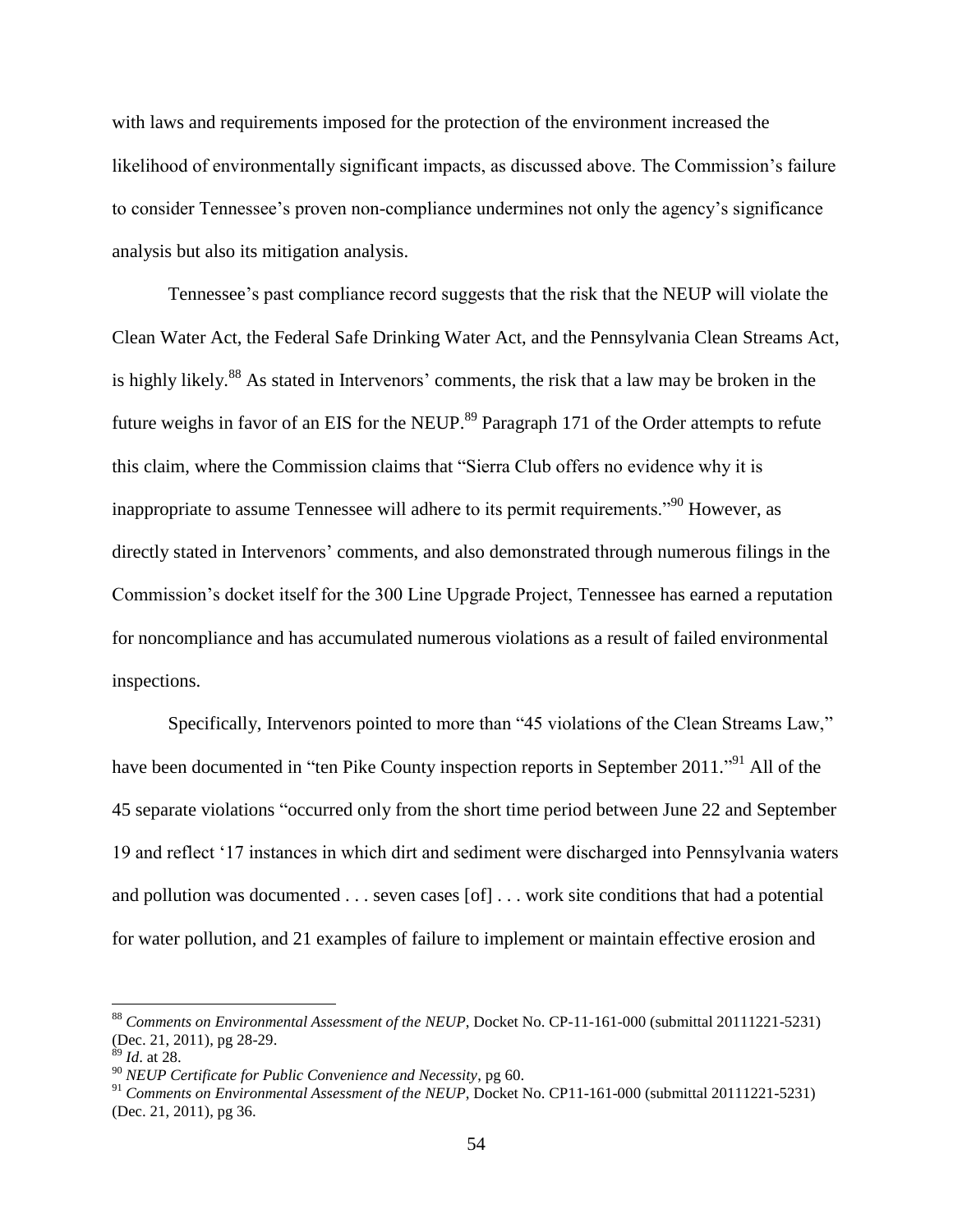sediment best management practices."<sup>92</sup> In Wayne County, out of 16 inspections conducted by the County Conservation District during the 300 Line Extension Project, 15 violations were found. This startling 93% failure rate provides further evidence of systemic compliance failures.<sup>93</sup> In addition to the concerns cited in Intervenors' comments, the Pike County Conservation District also provided numerous comments to the Commission calling into question the mitigation techniques proposed by Tennessee, particularly where they aligned with techniques used in the 300 Line Upgrade Project.<sup>94</sup> The Commission states that violations of the clean streams law have "no bearing in this proceeding,"<sup>95</sup> however, the Commission then curiously relies upon the very mitigation measures that have been violated in order to support their finding of no significant impact. Such a self-contradicting position again demonstrates the way in which the Commission has erred in in its approval of the Certificate.

Furthermore, an examination of the docket for the 300 Line Upgrade Project (Docket No. CP09-444) demonstrates that in 28 out of 38 "Environmental Compliance Monitoring Program Weekly Summary Report[s]" that were submitted to the Commission, and posted on its website, there was at least one recorded incident where construction activity did not come into "compliance with Project specifications, mitigation measures, and applicable Commissionapproved Project plans." Additionally, there were also at least 10 separate instances where an inspector's "Environmental Compliance Monitoring Program Weekly Summary Report" indicated that a noncompliance report would be filed at a later date, but where the inspector failed to file a noncompliance report with the Commission (and no reason was provided for the failure to issue that report in the following week's report). These 10 separate instances indicate

<sup>92</sup> *Id.*

<sup>&</sup>lt;sup>93</sup> Violations resulting from construction activity of the 300 Line Upgrade Project appear in Docket No. CP09-444.

<sup>&</sup>lt;sup>94</sup> *PCCD Comments on the NEUP Environmental Assessment*, Docket No. CP11-161-000 (Dec. 20, 2011).

<sup>95</sup> *NEUP Environmental Assessment*, pg 62.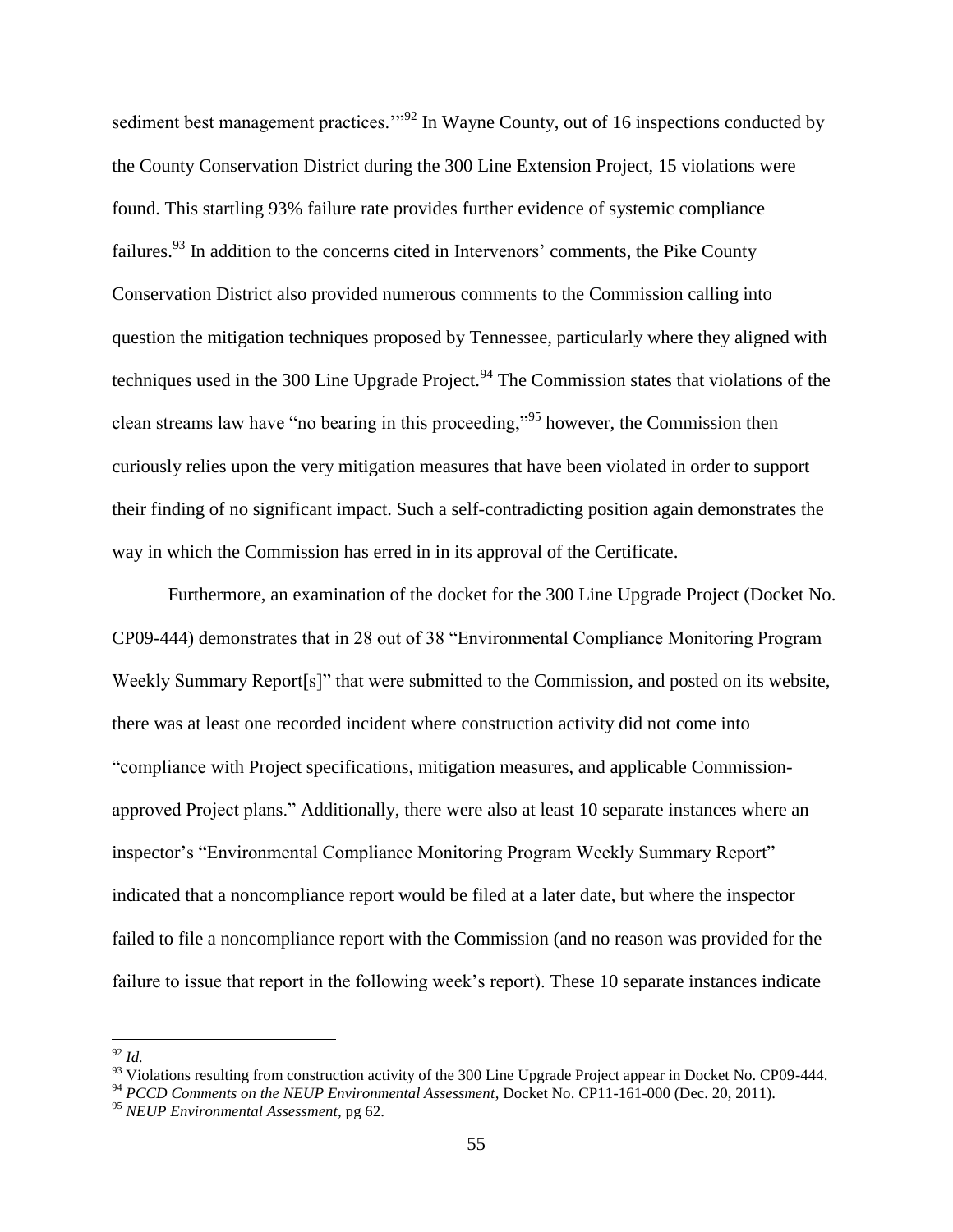that either the Commission maintained incomplete records for the project, or that there were multiple failures to follow-up on potentially enforceable noncompliance matters by the Commission-sanctioned environmental inspectors.<sup>96</sup> Here, the Commission is incapable of relying even on their specious argument that violations as a result of state inspections have no bearing on their evaluation.

All of this information was all directly before the Commission; however, it was never sufficiently addressed in the EA or the Order and FONSI. The track record of Tennessee does more than threaten that violations will occur. The repeated culture of violation, and nonenforcement, implies a near *certainty* that the current project will be noncompliant and that Tennessee should not, and in fact cannot, be taken at its word. These noncompliance situations are explicit and clear evidence – on the record – that demonstrate why it is inappropriate for the Commission to assume that Tennessee will comply with any number of different regulatory controls.

# c. The Commission Improperly Abrogated its NEPA Responsibilities to Ensure Proper Mitigation Techniques are Identified, Established, and Enforced

The Commission was put on notice that the mitigation measures identified in the EA are not, in fact, mitigation measures at all; rather, they are simply conditions of approval.<sup>97</sup> In fact, the Commission lists a significant portion of its required mitigation measures in its Appendix B, "Environmental Conditions."<sup>98</sup> A number of the 19 conditions listed in Appendix B would be the

<sup>&</sup>lt;sup>96</sup> All Commission inspection reports for the 300 Line Upgrade Project are available under Docket No. CP09-444.

<sup>&</sup>lt;sup>97</sup> Comments on Environmental Assessment of the NEUP, Docket No. CP-11-161-000 (submittal 20111221-5231) (Dec. 21, 2011), exhibit A, pgs 14-17.

<sup>98</sup> *NEUP Certificate for Public Convenience and Necessity*, pg 77-83.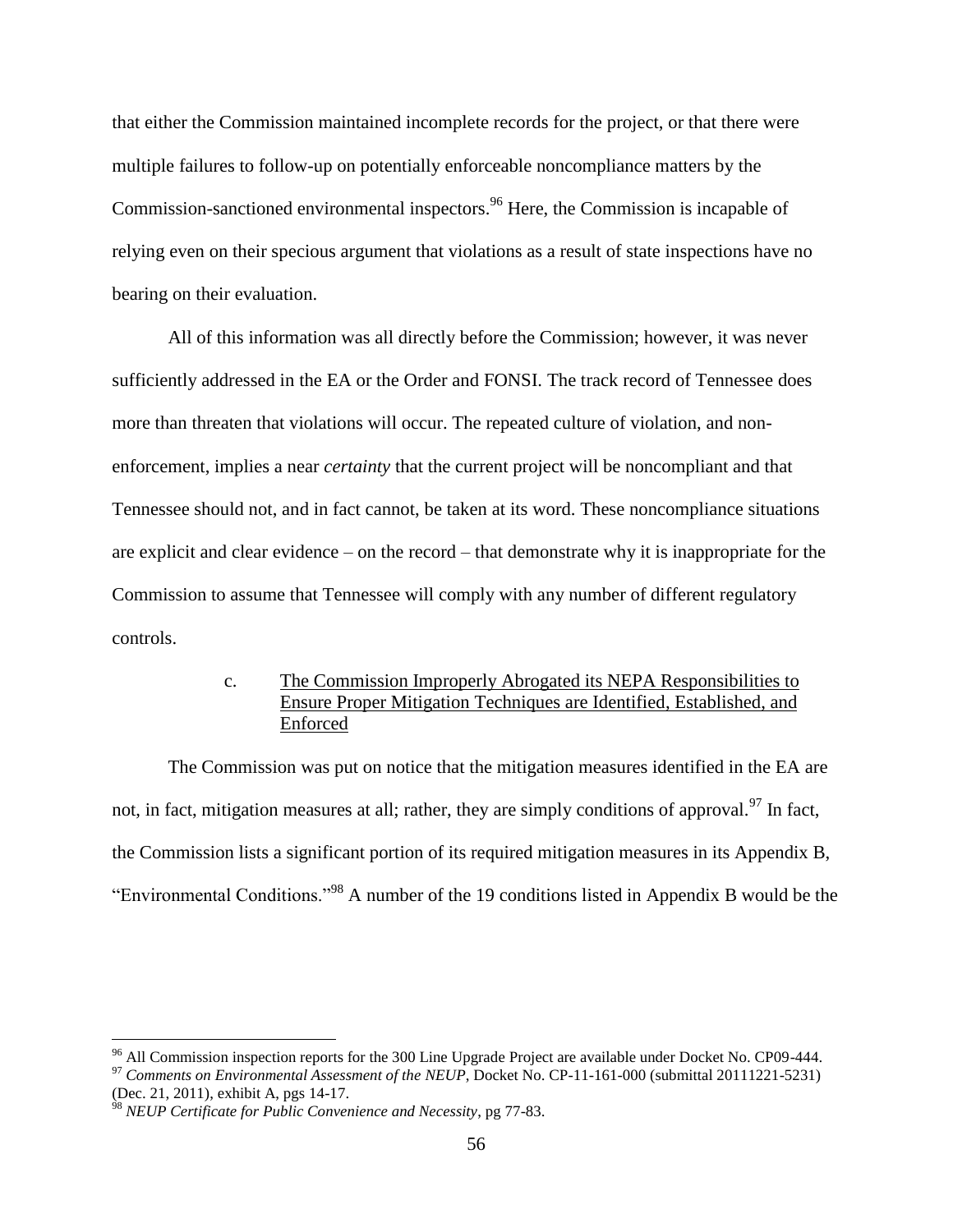very environmental and cultural resource studies that are normally accomplished as part of an EIS, and therefore subject to public review.<sup>99</sup>

This is a tacit recognition by the Commission that it understands that the NEUP's design is not yet finalized, and that numerous environmental studies and permits still need to be completed before construction can even proceed. As such, the Commission should not have prematurely granted approval before it could properly demonstrate, with any degree of certainty, that Tennessee had secured the proper permits from state and local agencies, and that proper environmental mitigation measures had been fully agreed upon. The record, and in fact the Certificate and Order itself, demonstrate that the Commission has abrogated its NEPA responsibilities with regard to the existence and adequacy of the mitigation requirements.

Lastly, it has been established that the enforcement of violations for construction activity will take place after the project is complete. This is problematic as Tennessee is able to accumulate violations during construction and remediation activities with absolutely no accountability. As articulated in the above case law, the projected efficacy of environmental compliance measures and enforcement play a significant role in determining whether further evaluation is warranted, such as an EIS. Tennessee's history of noncompliance provides ample evidence to the Commission that enforcement procedures have not been properly implemented both at the state and federal levels, thus warranting an EIS.

# **6. The Commission's EA Fails Adequately to Analyze and Consider Reasonable and Viable Alternatives**

The alternatives analysis in the EA fails to meet the requirements set forth under NEPA and its implementing regulations. Therefore, the Commission's decision to issue a FONSI based on this deficient EA violates NEPA by relying on inflated and or unrealistic assessments of

<sup>99</sup> *Comments on Environmental Assessment of the NEUP*, Docket No. CP-11-161-000 (submittal 20111221-5231) (Dec. 21, 2011), exhibit A, pg 17.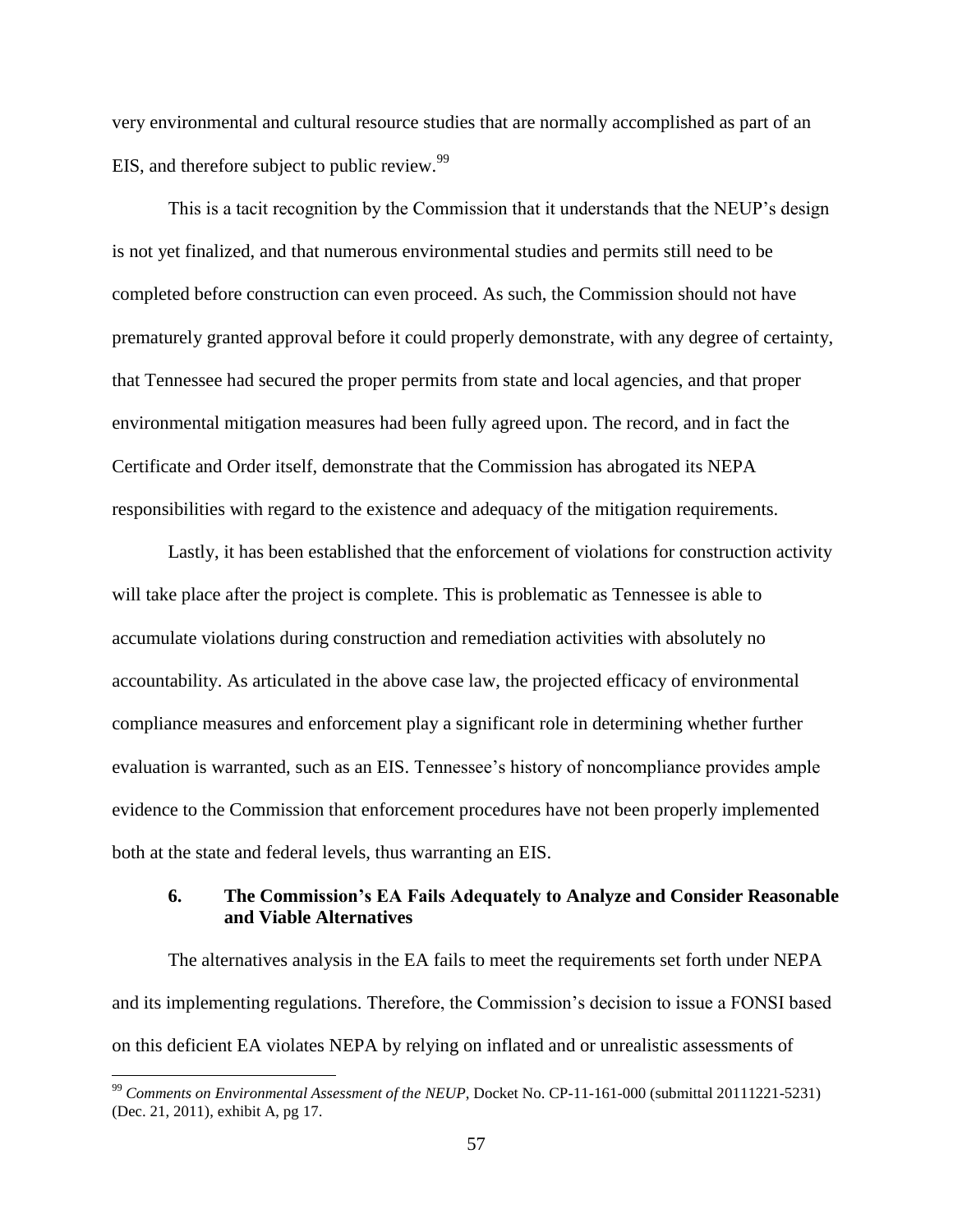market demand for natural gas, leading to an overestimation of projects economic benefits relative to its clear adverse environmental impacts. *See NRDC v USFS*, 421 F.3d 797, 811 (9th Cir. 2005); *Hughes River Watershed Conservation v Glickman*, 81 F.3d 437, 446-48 (4th Cir. 1996).

The discussion of alternatives is considered the heart of the NEPA review process. *See* 40 C.F.R. § 1502.14. Under NEPA, "all agencies of the Federal Government shall study, develop, and describe appropriate alternatives to recommended courses of action in any proposal which involves unresolved conflicts concerning alternative uses of available resources." 42 U.S.C. § 4332(2)(E).

The Commission claims that the primary focus of the project is "to expand the natural gas delivery capacity to the northeast U.S." and "meet market demand for new transportation services." However, as articulated in Intervenors' comment to the EA and by others, the "need" for this project is dubious at best.<sup>100</sup> Currently, there is a significant oversupply of natural gas, such that prices per thousand cubic square foot of natural gas are at historic lows. This lack of demand has resulted in large numbers of project sponsors proposing construction of liquefied natural gas ("LNG") export facilities around the U.S. $^{101}$  The Commission's website indicates that there are at present at least 11 LNG export sites that are either pending before the Commission or have been identified by project sponsors as likely future projects.<sup>102</sup> As such, the Commission has improperly relied on inflated and or unrealistic assessments of market demand in their approval of the NEUP project.

<sup>&</sup>lt;sup>100</sup> Comments on Environmental Assessment of the Northeast Upgrade Project, Docket No. CP-11-161-000 (submittal 20111221-5231) (Dec. 21, 2011), Exhibit a, pgs 1-5.

<sup>&</sup>lt;sup>101</sup> See North American Import/Export Terminals, http://ferc.gov/industries/gas/indus-act/lng/LNG-proposedpotential.pdf. (Accessed 6/28/12). <sup>102</sup> *Id*.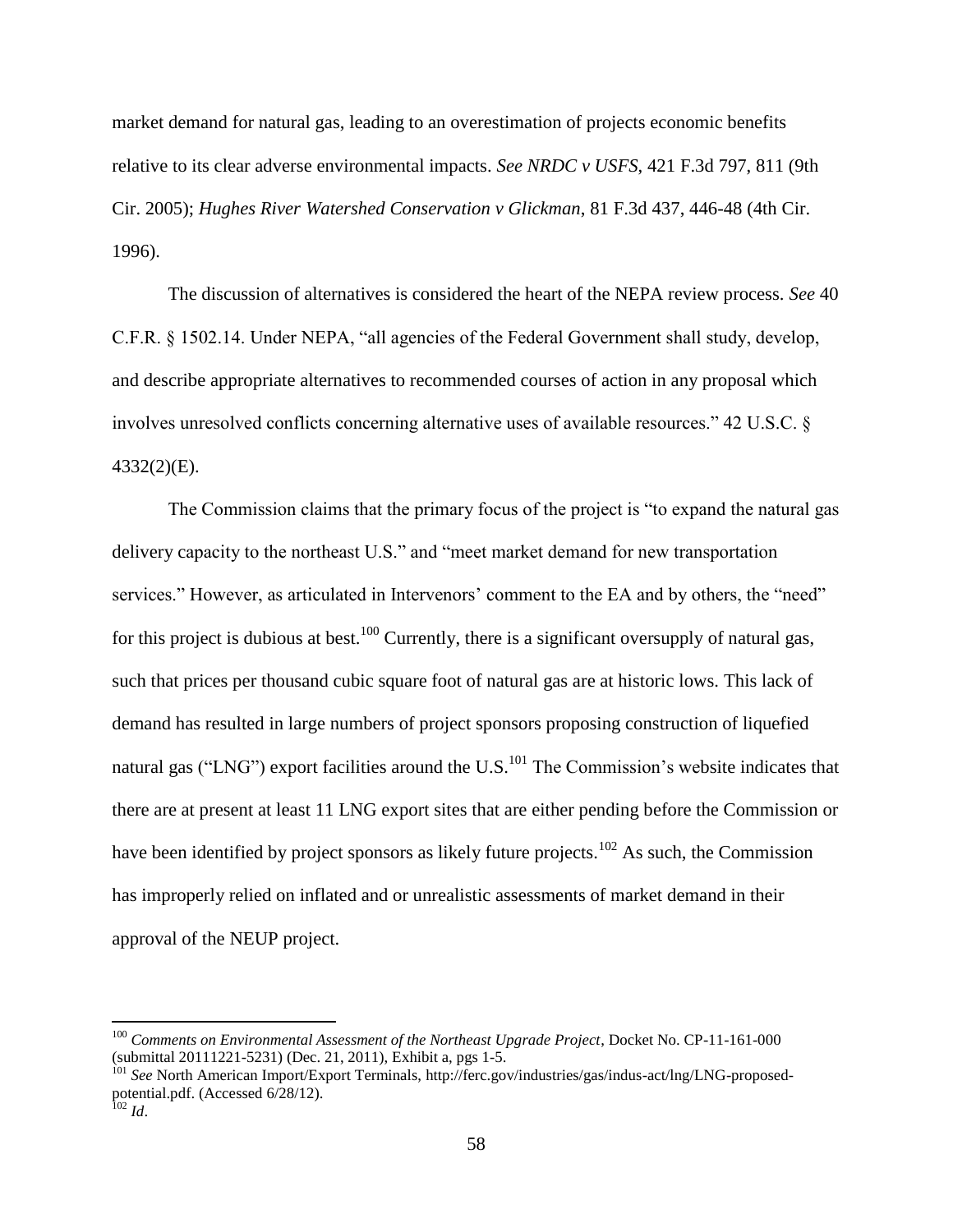Furthermore, the Commission failed to analyze whether renewable energy sources or conservation measures would have adequately met what energy demands actually do exist. The Commission's EA and FONSI violate NEPA by so narrowly defining the purpose and need such that only the proposed project fits the definition, thus precluding adequate analysis and consideration of other reasonable alternatives. *See* 40 CFR §§1500.1(b), 1500.2(e), 1502.13,14; *Env'tl Law & Policy Center v US Nuclear Reg. Comm.*, 470 F.3d 676, 683 (7th Cir. 2006); *Simmons v US Army Corps*, 120 F.3d 664 (7th Cir. 1997); *Davis v Mineta*, 302 F.3d 1104, 1119- 20 (10th Cir. 2002).

# **7. The Commission's Determination that the Project Is Required by the Public Convenience and Necessity Is In Error**

In determining whether the Project meets the standards established by the NGA and its implementing regulations for being required by the public convenience and necessity, the Commission purports to have followed the Certificate Policy Statement's guidance on evaluating proposals to certificate new construction. Order at  $\P$  12.<sup>103</sup> The Certificate Policy Statement's guidance provides that "avoidance of unnecessary disruption of the environment" is one factor to be considered in the balancing test of public benefits versus adverse impacts in reaching a determination of public necessity and convenience. *See, e.g.*, 88 FERC ¶ 61,227 at ¶¶ 61,737, 61,743, 61,745-46. 61,749.

Here, as detailed above, the Commission erred in concluding that, based on incomplete information and an analytically inadequate EA, the NEUP will not have significant environmental impacts. The Commission also erred in failing to conduct an adequate analysis of the public need for and alternatives to the Project. Therefore, the Commission made its determination of public necessity and convenience without a comprehensive consideration of the

<sup>103</sup> Citing *Certification of New Interstate Natural Gas Pipeline Facilities*, 88 FERC ¶ 61,227 (1999), *clarified*, 90 FERC ¶ 61,128 (2000), *further clarified*, 92 FERC ¶ 61,094 (2000) ("Certificate Policy Statement").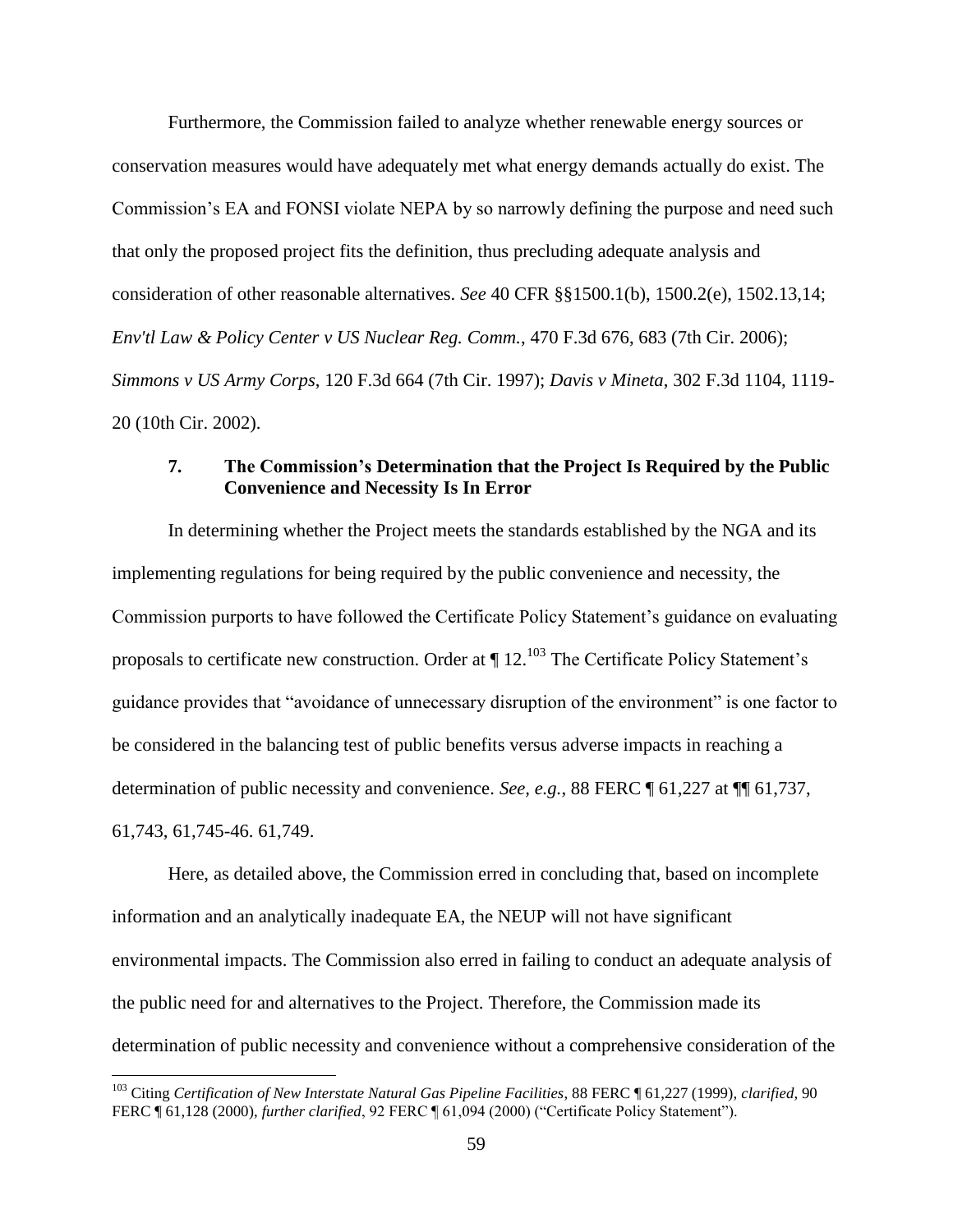full range of factors it is mandated to consider. Its determination is necessarily and fundamentally flawed as a result. On this record, the Commission cannot show that the significant and substantial negative environmental impacts of the Project are outweighed by Tennessee's purported demonstrated need and the claimed benefits of the Project. Accordingly, the Commission should grant this request for rehearing and rescission of the Order to determine, based on the requisite full consideration of the Project's significant environmental impacts through an EIS, as well as a full range of alternatives, whether in fact the NEUP can meet the standards for a determination the Project's public benefits will outweigh its adverse impacts.

### **III. Communications**

Communications and correspondence regarding this proceeding should be served upon the following individuals:

Jane P. Davenport Delaware Riverkeeper Network 925 Canal Street, Suite 3701 Bristol, PA 19007 (215) 369-1188 x 106 (tel) (215) 369-1181 (fax) jane@delawareriverkeeper.org

Aaron Stemplewicz Delaware Riverkeeper Network 925 Canal Street, Suite 3701 Bristol, PA 19007 (215) 369-1188 x 106 (tel) (215) 369-1181 (fax) aaron@delawareriverkeeper.org

Susan J. Kraham Columbia Environmental Law Clinic Columbia University School of Law 425 West  $116<sup>th</sup>$  Street New York, NY 10027 (212) 854-4376 (tel) (212) 854-3554 (fax) skraha@law.columbia.edu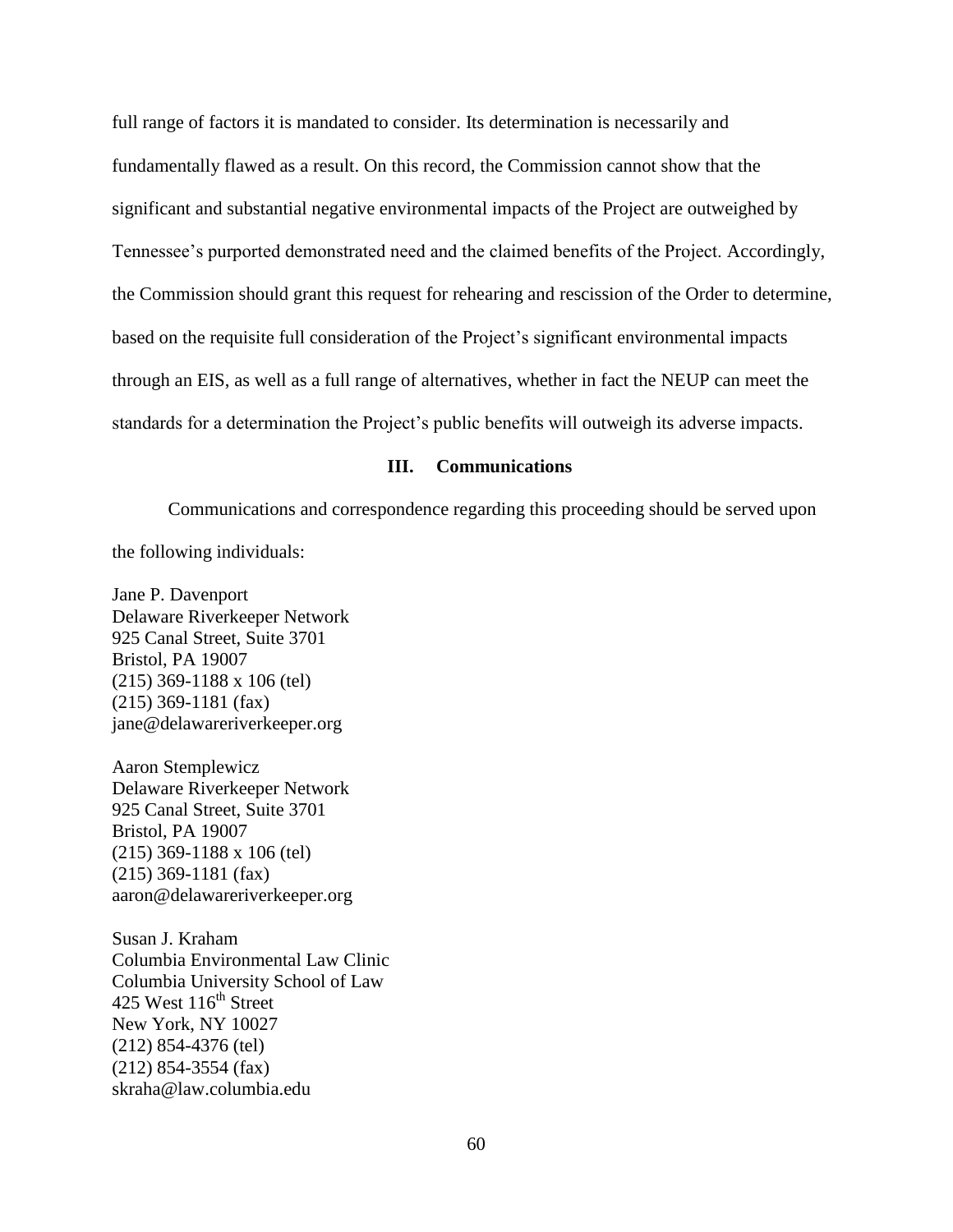Edward Lloyd Columbia Environmental Law Clinic Columbia University School of Law 425 West  $116^{\text{th}}$  Street New York, NY 10027 (212) 854-4376 (tel) (212) 854-3554 (fax) [elloyd@law.columbia.edu](mailto:elloyd@law.columbia.edu)

### **IV. Conclusion**

For the foregoing reasons, Intervenors respectfully request that the Commission grant this

request for rehearing and rescission of the Order.

Respectfully submitted this  $28<sup>th</sup>$  day of June, 2012.

/s/ Jane P. Davenport

Jane P. Davenport Aaron Stemplewicz Delaware Riverkeeper Network 925 Canal Street, Suite 3701 Bristol, PA 19007 (215) 369-1188 x 106 (tel) (215) 369-1181 (fax) [jane@delawareriverkeeper.org](mailto:jane@delawareriverkeeper.org)

/s/ Susan J. Kraham Susan J. Kraham Edward Lloyd Columbia Environmental Law Clinic Columbia University School of Law 425 West  $116<sup>th</sup>$  Street New York, NY 10027 (212) 854-4376 (tel) (212) 854-3554 (fax) [skraha@law.columbia.edu](mailto:skraha@law.columbia.edu)

Counsel for Delaware Riverkeeper Network, New Jersey Highlands Coalition, and the New Jersey Chapter of the Sierra Club